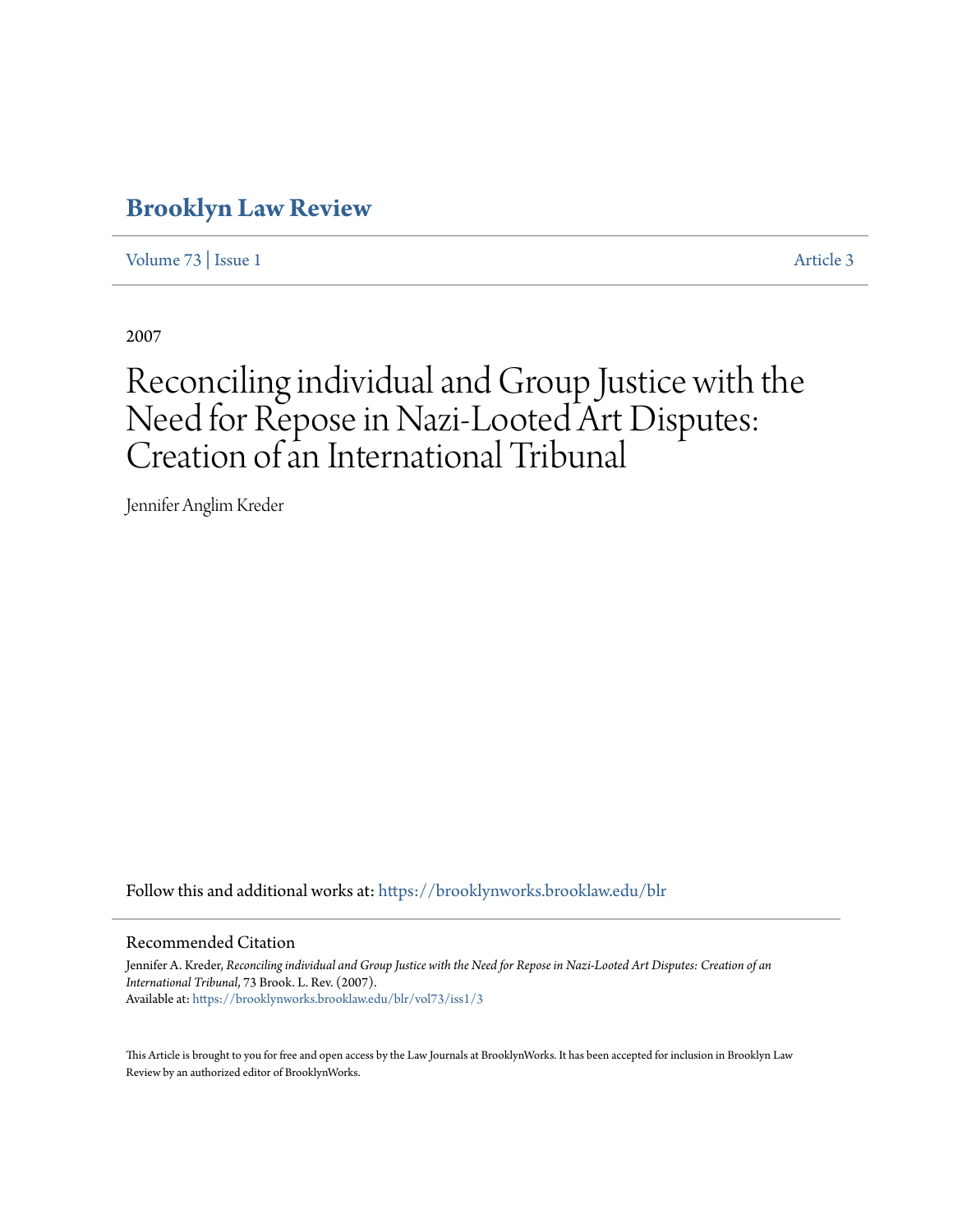## Reconciling Individual and Group Justice with the Need for Repose in Nazi-Looted Art Disputes

### CREATION OF AN INTERNATIONAL TRIBUNAL

### Jennifer Anglim Kreder†

Nazi-looted art has been the subject of much recent litigation<sup>1</sup> and many news reports.<sup>2</sup> Given both the vast

 $\overline{a}$ 

541 (2006) (describing numerous Nazi-looted art claims faced by American institutions); see also Austria v. Altmann, 541 U.S. 677, 680-81 (2004); Orkin v. Taylor, 487 F.3d 734, 735-36 (9th Cir. 2007), petition for cert. filed, 76 U.S.L.W. 3073 (Aug. 16, 2007) (No. 07-216); Max Stern Estate v. Bissonnette, No. 06-211 (D. R.I. filed May 8, 2006); Toledo Museum of Art v. Ullin, 477 F. Supp. 2d 802, 804-05 (N.D. Ohio 2006); Schoeps v. Andrew Lloyd Webber Art Found., No. 06-12934 (S.D.N.Y. filed Nov. 6, 2006); United States v. Painting Entitled "Femme en Blanc," 362 F. Supp. 2d 1175, 1178 (C.D. Cal. 2005); Alsdorf v. Bennigson, No. 04-5953, 2004 WL 2806301, at \*2 (N.D. Ill. Dec. 3, 2004); United States. v. Portrait of Wally, 105 F. Supp. 2d 288, 289 (S.D.N.Y. 2000); Rosenberg v. Seattle Art Museum, 42 F. Supp. 2d 1029, 1031 (W.D. Wash. 1999); Bennigson v. Alsdorf, No. B168200, 2004 WL 803616, at \*1 (Cal. Ct. App. Apr. 15, 2004); In re Grand Jury Subpoena Duces Tecum Served on Museum of Modern Art, 719 N.E.2d 897, 899 (N.Y. 1999); Peters v. Sotheby's Inc. (In re Peters ex rel. Estate of Ash), 821 N.Y.S.2d 61, 63 (App. Div. 2006); Warin v. Wildenstein & Co., 746 N.Y.S.2d 282 (App. Div. 2002); Wertheimer v. Cirker's Hayes Storage Warehouse, Inc., No. 105575, 2001 WL 1657237, at \*1 (N.Y. Sup. Ct. Sept. 28, 2001).<br><sup>2</sup> The following are just a few articles from 2006: Martin Bailey, *Revealed:* 

National Gallery's Cranach Is War Loot, THE ART NEWSPAPER, Nov. 27, 2006, available at http://www.theartnewspaper.com/article01.asp?id=520 (describing discovery in London museum concerning Cupid Complaining to Venus); Kelly Crow, The Bounty

 <sup>†</sup> Associate Professor of Law, Salmon P. Chase College of Law, Northern Kentucky University; J.D. Georgetown University Law Center; B.A. University of Florida. The Author was a litigation associate at Milbank, Tweed, Hadley & McCloy LLP where she worked on art disputes and inter-governmental Holocaust negotiations and litigation before entering academia. The Author wishes to thank Carol Bredemeyer, Amy Diers, Shirley Ketron, Kristin Messer, and Megan Mersch for their assistance. Special thanks to Derek Fincham, Tom Kline, Norman Palmer, Randy Schoenberg, Kurt Siehr, and Matthias Weller for their comments and suggestions. A draft of this Article was presented at the Association of American Law Schools-American Society of International Law Joint Conference on International Law in Vancouver, Canada on June 18, 2007, at Chase on November 8, 2007, at Washington University School of Law on November 30, 2007, and at the Association of American Law Schools Annual Meeting to the Section on International Human Rights on January 4, 2008. Thanks to all those who offered comments. This Article is dedicated to Alex and Brodie. The author may be contacted via e-mail at krederj1@nku.edu.<br><sup>1</sup> See Stephen W. Clark, World War II Restitution Cases, SL077 A.L.I.-A.B.A.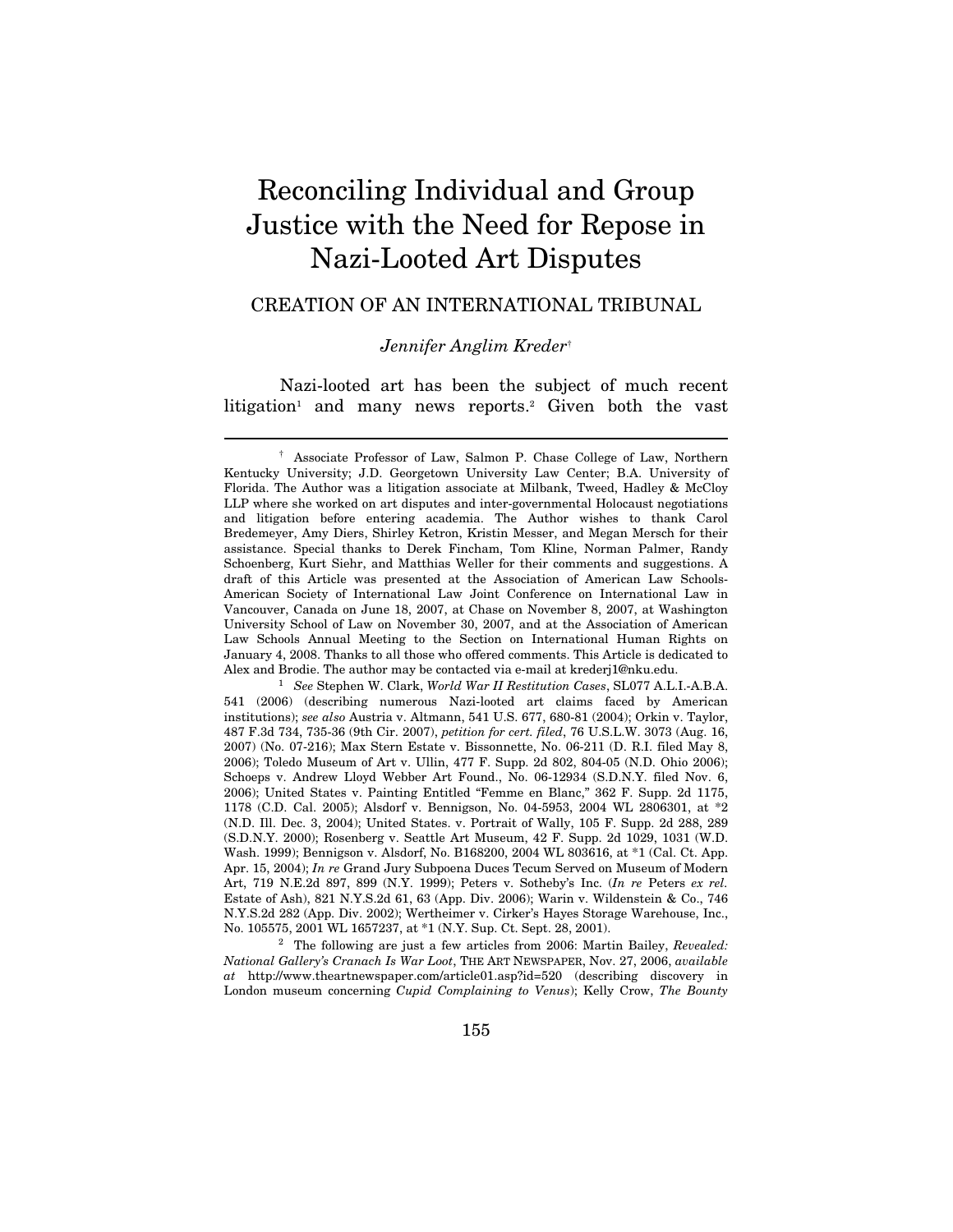magnitude of unrestituted Nazi-looted art<sup>3</sup> and the revival of research into newly opened World War II-era governmental archives,4 the rise in interest in Nazi-looted art is not surprising even though sixty years have passed since the end of the war. Most legal academic literature on the subject focuses on statute of limitations issues, concludes that the statute of limitations would be an insurmountable hurdle in many cases, and either advocates in favor of tolling the limitations period<sup>5</sup> or encourages voluntary submission to alternate dispute resolution for Solomonic decree.6 This Article proposes that the

Found? Declassification of Government Documents and Report on Holocaust Assets Offer Real Opportunity to "Do Justice" for Holocaust Victims on the Issue of Nazi-Looted Art, 54 ME. L. REV. 115 (2002); Robert Schwartz, The Limits of the Law: A Call for a New Attitude Toward Artwork Stolen During World War II, 32 COLUM. J.L. & SOC. PROBS. 1 (1998) (discussing European governments' opening of archives and first-time admissions of possession of Nazi-looted art); see also Mark Landler, Documents from Vast Nazi Archive to Be Made Available to Scholars, N.Y. TIMES, May 16, 2007, at A3; Associated Press, New Nazi Files on Holocaust to Be Opened, N.Y. TIMES, May 17, 2006, at A5; David Stout, After Resisting for Decades, Germany Agrees to Open

Holocaust Archive, N.Y. TIMES, Apr. 19, 2006, at A11. 5 E.g., Stephanie Cuba, Note, Stop the Clock: The Case to Suspend the Statute of Limitations on Claims for Nazi-Looted Art, 17 CARDOZO ARTS & ENT. L.J. 447, 450 (1999).

 $6$  E.g., Rebecca Keim, Filling the Gap Between Morality and Jurisprudence: The Use of Binding Arbitration to Resolve Claims of Restitution Regarding Nazi-Stolen Art, 3 PEPP. DISP. RESOL. L.J. 295 (2003) (discussing how the judicial system is illequipped to handle Nazi-looted art claims and advocating for resolution via arbitration); Alan G. Artner, Ethics and Art: Museums Struggle for Correct Response to Stolen Art Claims, CHI. TRIB., Aug. 16, 1998, at 6 (quoting Constance Lowenthal, then Director of the Commission for Art Recovery of the World Jewish Congress in New

Hunters, WALL ST. J., March 23, 2007 (describing soaring art prices creating a boom market in reclaiming stolen works); Anemona Hartocollis, Judge Refuses to Halt Auction of Picasso, N.Y. TIMES, Nov. 8, 2006, at B6 (describing dismissal of suit for Portrait of Angel Fernandez de Soto brought by family of Jewish banker persecuted by the Nazis and noting plaintiff's intent to re-file in state court); Robin Pogrebin, Met Won't Show a Grosz at Center of a Dispute, N.Y. TIMES, Nov. 15, 2006, at E1 (describing Met's refusal to display painting with Nazi-era provenance problem); Carol Vogel, \$491 Million Sale at Christie's Shatters Art Auction Record, N.Y. TIMES, Nov. 9, 2006, at B1 (reporting on Christie's withdrawal of painting from auction despite dismissal of lawsuit and Christie's consideration of suing the plaintiff); Brigitte Werneburg, Raiders of the Lost Art, DIE TAGESZEITUNG, Nov. 6, 2006, translated in SIGNANDSIGHT.COM, Nov. 7, 2006, http://www.singandsight.com/features/1036.html (reviewing the dispute surrounding the sale of Ernst Ludwig Kirchner's Berlin Street Scene).<br><sup>3</sup> See Marilyn E. Phelan, Scope of Due Diligence Investigation in Obtaining

Title to Valuable Artwork, 23 SEATTLE U. L. REV. 631, 660 (2000) ("According to Ronald Lauder, a former U.S. ambassador to Austria and now chairman of the Museum of Modern Art in New York, 'more than 100,000 pieces of art, worth at least \$10 billion in total, are still missing from the Nazi era.' Mr. Lauder believes that 'because of these large numbers, every institution, art museum and private collection has some of these missing works.'" (citations omitted)); see also Julia Parker, World War II & Heirless Art: Unleashing the Final Prisoners of War, 13 CARDOZO J. INT'L & COMP. L. 661, 663 (2005) ("Some scholars purport that approximately fifty percent of the works displaced during the Nazi era remain unfound.").<br><sup>4</sup> See generally Paulina McCarter Collins, Has "The Lost Museum" Been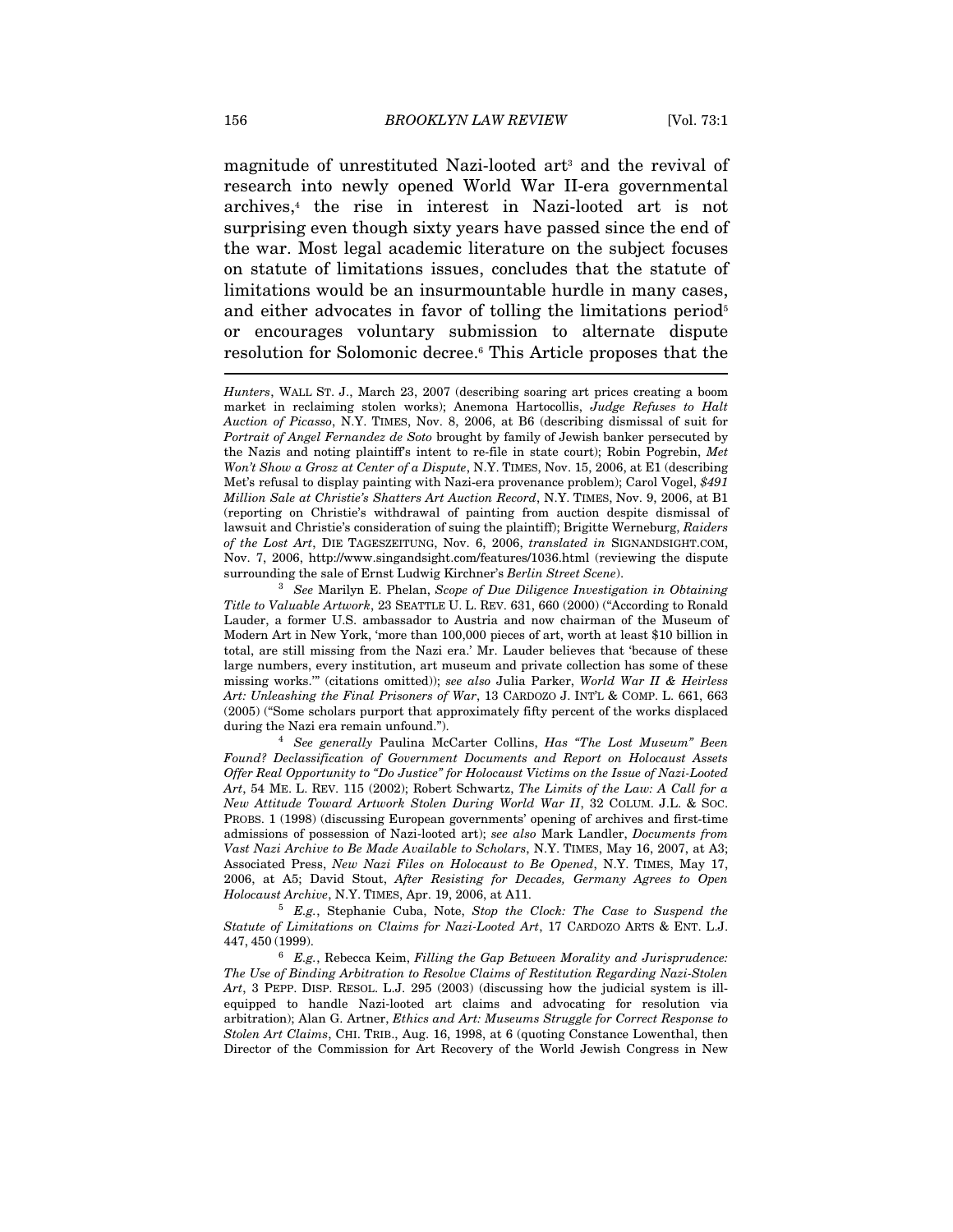most just and effective solution would be to create an international tribunal with compulsory jurisdiction to resolve all such disputes and clear title to artwork. This Article proposes criteria to reconcile the tension between (1) the desire to restitute art to deserving claimants who likely could overcome traditional legal hurdles without forcing them to incur the agony and expense of U.S. litigation; $(2)$  the desire to provide justice to those claimants who could not launch successful litigation but who seem to have valid claims nonetheless; $\delta$  and (3) the need of museums, galleries, auction houses, and individual bona fide purchasers of art for repose.<sup>9</sup>

From 1998 to 1999, the creation of a restitution commission to resolve Nazi-looted art disputes was discussed at least peripherally—in art law circles.10 To date, no such

York, as stating that "[arbitration] certainly is a possibility, because these cases which keep arriving with alarming regularity—and the laws that have been made with them, particularly those involving World War II, are not well-known by most judges.").

<sup>&</sup>lt;sup>7</sup> Litigating even strong Nazi-looted art claims usually is very time consuming, aggravating, and expensive because of their complexity. Monica Dugot, International Law Weekend Panel on Litigating the Holocaust in U.S. Courts, 12 ILSA J. INT'L & COMP. L. 389, 390 (2006) ("The emotional and financial costs associated with litigation are high. The legal costs can easily end up being a sizable percentage of the actual value of the work. Indeed, the legal costs can easily exceed the value of the work."); Ralph E. Lerner, The Nazi Art Theft Problem and the Role of the Museum: A Proposed Solution to Disputes over Title, 31 N.Y.U. J. INT'L L. & POL. 15, 36 (1998) ("[A] matter involving a claim for an artwork stolen during World War II will take between seven and twelve years to resolve."); Carol Vogel, Driven by International Bidders, Prices Soar at Sotheby's Sale with No Blockbuster, N.Y. TIMES, May 9, 2007, at B4 (describing the increasing value of the art market generally as new international wealth drives prices to new heights). See generally HOWARD J. TRIENENS, LANDSCAPE WITH SMOKESTACKS: THE CASE OF THE ALLEGEDLY PLUNDERED DEGAS (2000) (describing financial realities of bringing a successful claim). Thomas Kline, a successful plaintiffs' attorney in the field, has reportedly stated: "I am almost at the point where I would say that if the art is worth less than \$3 million, give up." Marilyn Henry, Holocaust Victims' Heirs Reach Compromise on Stolen Art, JERUSALEM POST, Aug. 16, 1998, at 3.

 $8$  This concept is akin to the idea of "rough justice" used by Ambassador Stuart Eizenstat as a guiding light in the slave and forced labor negotiations, which led to the signing of treaties and creation of tribunals in European nations to compensate Holocaust survivors. STUART EIZENSTAT, IMPERFECT JUSTICE: LOOTED ASSETS, SLAVE LABOR, AND THE UNFINISHED BUSINESS OF WORLD WAR II 129-30, 353 (2003); see also Eric A. Posner & Adrian Vermeule, Reparations for Slavery and Other Historical Wrongs, 103 COLUM. L. REV. 689 (2003) (analyzing ethical individualism versus group reparations theories). <sup>9</sup> See John G. Petrovich, *The Recovery of Stolen Art: Of Paintings, Statues,* 

and Statutes of Limitations, 27 UCLA L. REV. 1122, 1127-28 (1980); see also, e.g., Adam Zagorin, Saving the Spoils of War, TIME, Dec. 1, 1997, at 87 (reporting defense lawyer's simple statement of the problem: "At what point is it safe for an honest man to buy a

painting from a reputable dealer?").<br><sup>10</sup> Owen Pell, *The Potential for a Mediation/Arbitration Commission to* Resolve Disputes Relating to Artworks Stolen or Looted During World War II, 10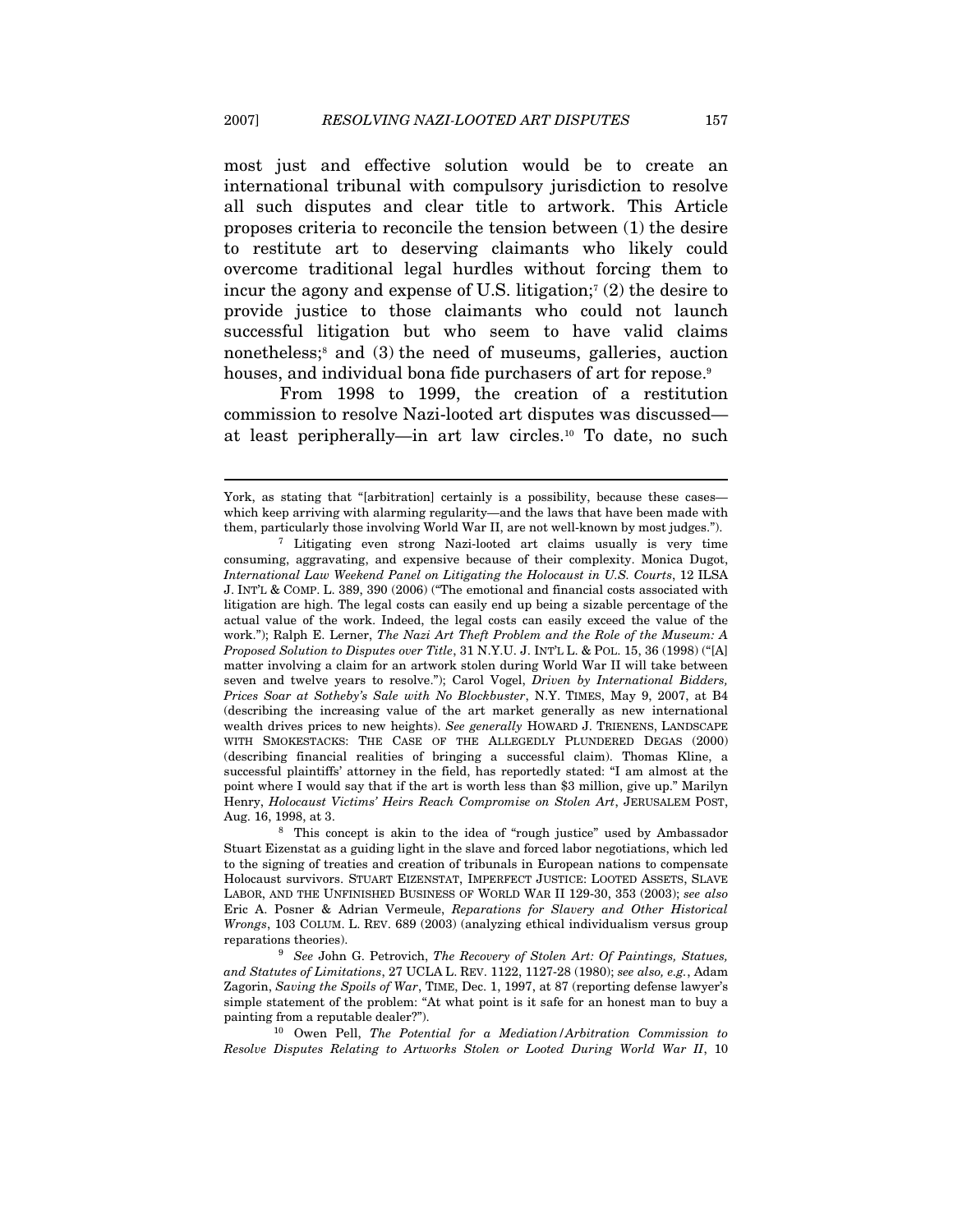commission exists.11 The "professional art world leaves each defendant who unluckily ends up with Nazi-stolen artwork to fend for itself."12 The push in the late 1990s for Holocaust reparations also did not resolve the Nazi-looted art problem.13 It seems that the momentum was lost after the signing of the "French Agreement," which established a new survivor fund in France, on President Clinton's last day in office.<sup>14</sup> U.S. Ambassador Stuart Eizenstat, who spearheaded the agreement's negotiations, has lamented the "unfinished business" of the Holocaust reparations movement.15

Research over the past nine years exposing the quantity and value of art for which claims remain calls for reconsideration of the idea to create a commission.16 This commission would have compulsory, not voluntary, jurisdiction to resolve Nazi-looted art disputes. With the prospect of an

DEPAUL-LCA J. ART & ENT. L. 27, 46-47 (1999) [hereinafter Pell 1999]; Lerner, supra note 7, at 36.<br><sup>11</sup> Pell's proposal, which he later modified to contemplate utilizing the

Permanent Court of Arbitration, was considered by the European Parliament, but never implemented. See Owen Pell, Using Arbitral Tribunals to Resolve Disputes Relating to Holocaust-Looted Art, in RESOLUTION OF CULTURAL PROPERTY DISPUTES 307, 325 (The Int'l Bureau of the Permanent Court of Arbitration ed., 2004) [hereinafter Pell 2004]; EUR. PARL. DOC. A5-0408/2003 (2003) (adopting COMM'N ON LEGAL AFFAIRS AND THE INTERNAL MARKET, REPORT ON A LEGAL FRAMEWORK FOR FREE MOVEMENT WITHIN THE INTERNAL MARKET OF GOODS WHOSE OWNERSHIP IS LIKELY TO BE CONTESTED (2002/2114(INI) (2003))). For additional information about the Permanent Court of Arbitration, see generally THE PERMANENT COURT OF ARBITRATION, PERMANENT COURT OF ARBITRATION: BASIC DOCUMENTS (2005), available at http://www.pca-cpa.org/showpage.asp?pag\_id=1030; INT'L COUNCIL FOR COMMERCIAL ARBITRATION, NEW HORIZONS IN INTERNATIONAL COMMERCIAL ARBITRATION AND BEYOND (Albert Jan Van Den Berg ed., 2005); H.M. HOTZMANN & B.E. SHIFMAN, DISPUTE SETTLEMENT: GENERAL TOPICS: 1.3 PERMANENT COURT OF ARBITRATION (U.N. Course on Dispute Settlement in Int'l Trade, Investment and Intellectual Property 2003), available at http://www.unctad.org/en/docs/edmmisc232add26\_en.pdf; INTERNATIONAL ALTERNATIVE DISPUTE RESOLUTION: PAST, PRESENT AND FUTURE (The Int'l Bureau of the Permanent Court of Arbitration ed., 2000); THE PERMANENT COURT OF ARBITRATION: INTERNATIONAL ARBITRATION AND DISPUTE RESOLUTION (P. Hamilton

et al. eds., 1999). 12 Michael J. Bazyler & Amber L. Fitzgerald, Trading with the Enemy: Holocaust Restitution, the United States Government and American Industry, 28 BROOK. J. INT'L L. 683, 711 (2003).  $13\text{}$  See infra Part II.A.  $14\text{}$  See generally EIZENSTAT, supra note 8; see also infra Part II.A.  $15\text{}$  EIZENSTAT, supra note 8, at 359 (referring primarily, but not exclusivel

Central and Eastern European property claims). 16 E.g., Rachel Lasserson, Art Restitution Cases to Rocket, JEWISH CHRON.,

Jan. 18, 2007, available at http://www.thejc.com. A prospective administration change in the White House in 2008 could also lend support to the creation of a commission. See id. (quoting Ambassador Eizenstat, "Art restitution has not been a focus of the Bush administration.").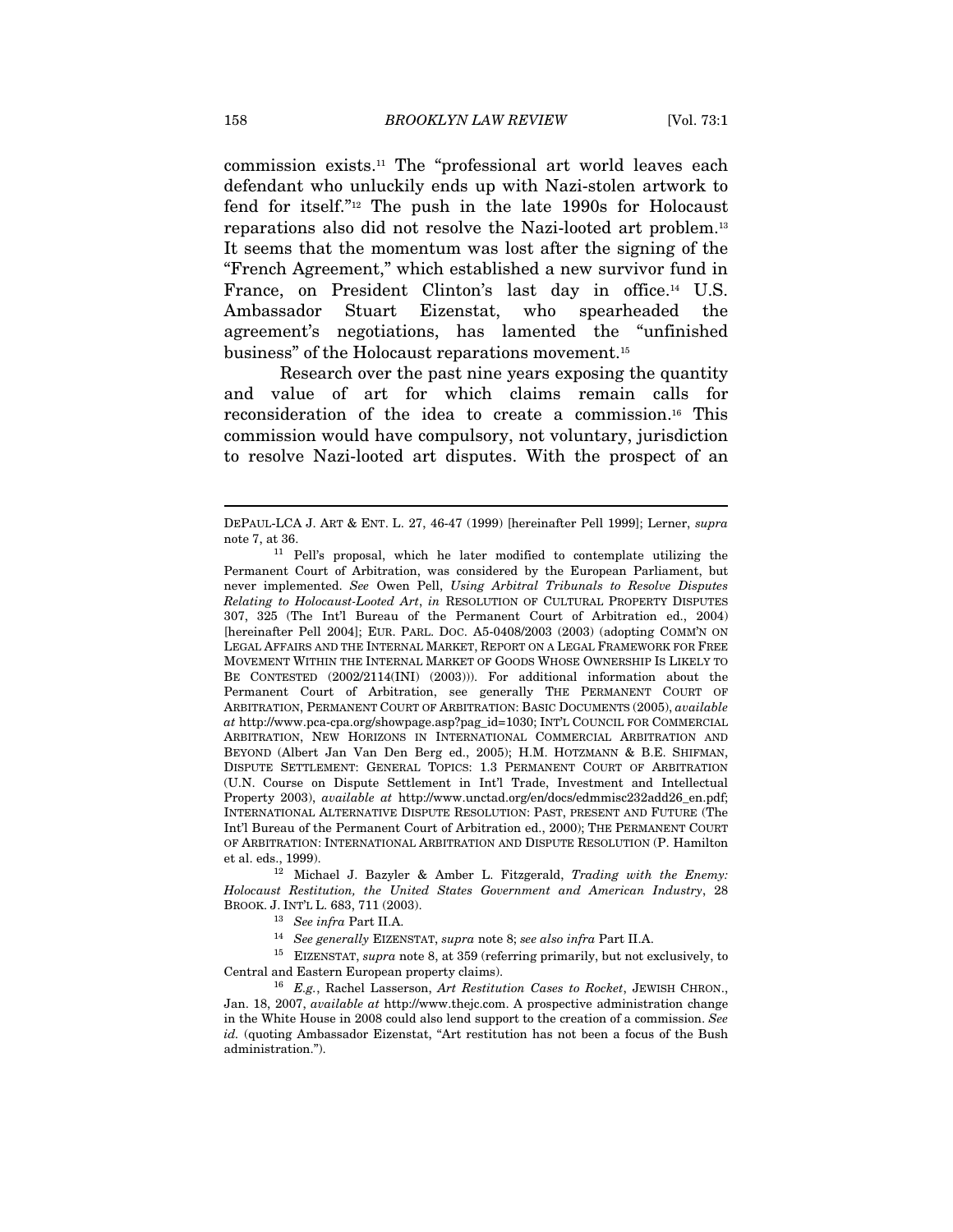explosion of claims,<sup>17</sup> the art community of museums, collectors, dealers, and galleries needs an effective remedy—and Holocaust survivors and their families deserve the highest measure of justice achievable.18

This Article proposes the creation of a Nazi-Looted Art Tribunal ("Tribunal"). Section I demonstrates the need for the Tribunal. Section II outlines the basic blueprint for creating the Tribunal. Section III concludes that creating the Tribunal is superior to the current ad hoc manner of resolving claims through individually fueled litigation, mediation, arbitration, and negotiation. This Article does not lay out the dense factual background of Nazi looting, which has been discussed extensively in numerous books and articles, many of which are cited herein.19

### I. A TRIBUNAL IS NEEDED

 $\overline{a}$ 

Before reaching the conclusion that an international tribunal should be created, one must conclude that disputes concerning artwork are worthy of such an extraordinary remedy.20 It may seem a bit callous to be so concerned about lost art when so many people perished.<sup>21</sup> Even within the Jewish community, creating a tribunal to resolve Nazi-looted art disputes would not be without controversy.22

<sup>&</sup>lt;sup>17</sup> See generally GUNNAR SCHNABEL & MOIKA TATZKOW, NAZI LOOTED ART: HANDBUCH KUNSTRESTITUTION WELTWEIT (2007). 18 One recent proposal by European scholars mirrors the sentiment to create

an international Nazi-Looted Art Tribunal. See Anne Niethammer & Maria O. Wantuch, Compensation for Nazi Wrongdoing: The Case for an Integrated Approach 12<br>ART, ANTIQUITY & LAW 29, 29-30 (2007).

 $^{19}$   $E.g.,$  THE SPOILS OF WAR: WORLD WAR II AND ITS AFTERMATH: THE LOSS, REAPPEARANCE, AND RECOVERY OF CULTURAL PROPERTY (E. Simpson ed., 1997); JEANETTE GREENFIELD, THE RETURN OF CULTURAL TREASURES (2d ed. 1996); LYNN H. NICHOLAS, THE RAPE OF EUROPA: THE FATE OF EUROPE'S TREASURES IN THE THIRD REICH AND THE SECOND WORLD WAR (1994).

<sup>&</sup>lt;sup>20</sup> "The unprecedented scale of the tragedy of the Holocaust requires extraordinary methods to remedy its effects, and this also applies in the field of culture." Wojciech W. Kowalski, Claims for Works of Art and Their Legal Nature, in RESOLUTION OF CULTURAL PROPERTY DISPUTES, supra note 11, at 31, 42.

<sup>&</sup>lt;sup>21</sup> See Pell 1999, supra note 10, at 27 ("It can be indelicate, perhaps even crass, to speak publicly about art looted during World War II because the loss of art, on its face, relates to money and property, losses that are insignificant when compared to the lives lost during the Holocaust.").<br><sup>22</sup> Neal M. Sher et al., *The Search for Nazi Assets: A Historical Perspective*, 20

WHITTIER L. REV. 7, 11 (1998) ("There is concern that the final Holocaust issue will be about assets, which are merely tangible remnants of intangible, insufferable human loss."); see generally Michael J. Kurtz, Resolving a Dilemma: The Inheritance of Jewish Property, 20 CARDOZO L. REV. 625 (1998) [hereinafter Kurtz 1998] (discussing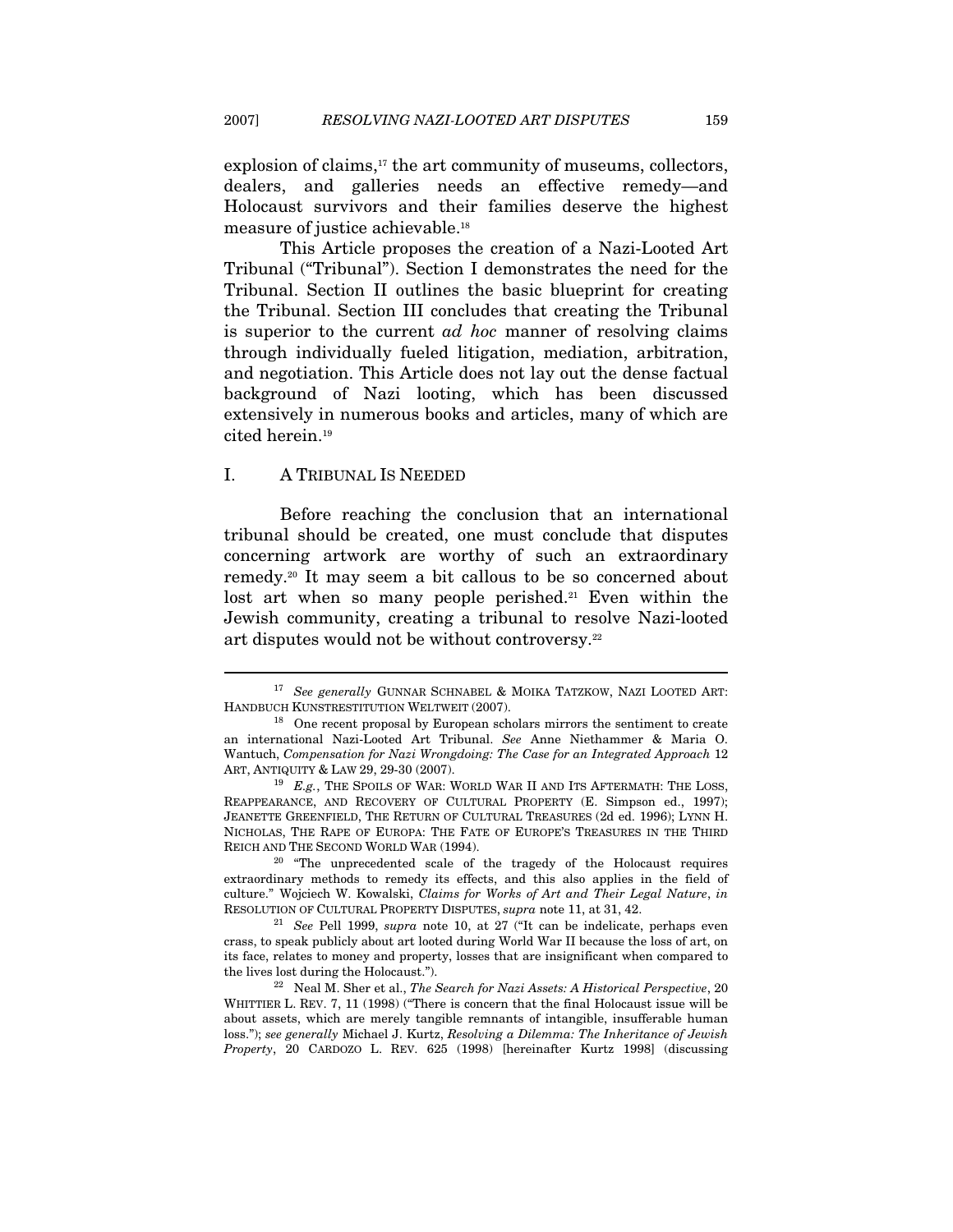It must not be forgotten, however, that one core part of the Nazis' proposed Final Solution was the destruction of Jewish culture and the targeted pillaging of its art.<sup>23</sup> The Nazis maintained "that Jews had intentionally duped the German people into embracing nontraditional aesthetic styles" and "that they had promoted modern art as a ploy to reap huge profits."24 Hitler sought to eliminate Jewish culture from the Third Reich, including modern art, which he deemed "degenerate."25 The Nazi regime targeted such art initially to destroy it, and then after recognizing its value in the market, to trade it for other works or sell it to raise capital to fuel its racist regime.26 Post-war governments in Germany, Austria, and France passed legislation to invalidate such racially motivated transactions entered into under the Nazi and Vichy regimes.27 Post-war claims tribunals were created in European nations for victims to reclaim lost and stolen property, but did not always operate to effect justice.28  $\overline{a}$ 

controversies over distribution of heirless art after the war). Controversy generated immediately after the war by Israeli-German reparations negotiations is discussed in ELAZAR BARKAN, THE GUILT OF NATIONS: RESTITUTION AND NEGOTIATING HISTORICAL INJUSTICES 25 (2000) ("The right-wing opposition in Israel led the political fight against German reparation. Menachem Begin, still a young leader, led mass demonstrations against the Israeli government and called it an accomplice to German blood money, while supporters of the government characterized him and the violent street demonstrations as Fascist. Never has Israeli society been so fractured, or the government so close to succumbing to direct political action, as it was during this debate. But because it was taking place against the background of an urgent need for economic relief, the eventual outcome of the moral and ideological debate was determined by material necessities."). 23 MICHAEL J. KURTZ, AMERICA AND THE RETURN OF NAZI CONTRABAND: THE

RECOVERY OF EUROPE'S CULTURAL TREASURES 15 (2006) [hereinafter KURTZ 2006]; see generally HECTOR FELICIANO, THE LOST MUSEUM: THE NAZI CONSPIRACY TO STEAL THE GREATEST WORKS OF ART 185 (1997).  $^{24}$  JONATHAN PETROPOULOS, ART AS POLITICS IN THE THIRD REICH 54 (1996).  $^{25}$  Id. at 9.

 $^{26}\,$   $See$  NORMAN PALMER, MUSEUMS AND THE HOLOCAUST: LAW, PRINCIPLES AND PRACTICE 7-8 (2000).

<sup>27</sup> See id. at 122-23 (Germany), 119-20 (Austria), 121-22 (France).  $28$  See, e.g., Constance Lowenthal, Edited Presentation, 31 N.Y.U. J. INT'L L. & POL. 133, 135 (1998). One also must not overlook that soldiers engaged in some looting as well. E.g., KURTZ 2006, supra note 23, at 15; see also Kunstsammlungen zu Weimar v. Elicofon, 536 F. Supp. 829, 830 (E.D.N.Y. 1981) (involving defendant's 1946 purchase of paintings from an American serviceman); Martin Bailey, Revealed: Six Paintings in Maritime Museum Were Seized by British Troops from Nazi Germany, THE ART NEWSPAPER, Feb. 1, 2007, available at http://www.patrimoniosos.it/rsol.php?op= getarticle&id=27160; Glenn Collins, New Hopes of Finding Lost and Looted Art, N.Y. TIMES, June 20, 1990, at C11 (quoting Ely Maurer, an assistant legal advisor on cultural property for the State Department: "After the war, the Army prosecuted 'dozens of soldiers for taking stolen property and trying to sell it . . . .'" Maurer estimated that the State Department brought about restitution of 300 looted objects in the United States.); William H. Honan, It's Finally Agreed: Germany to Regain a Stolen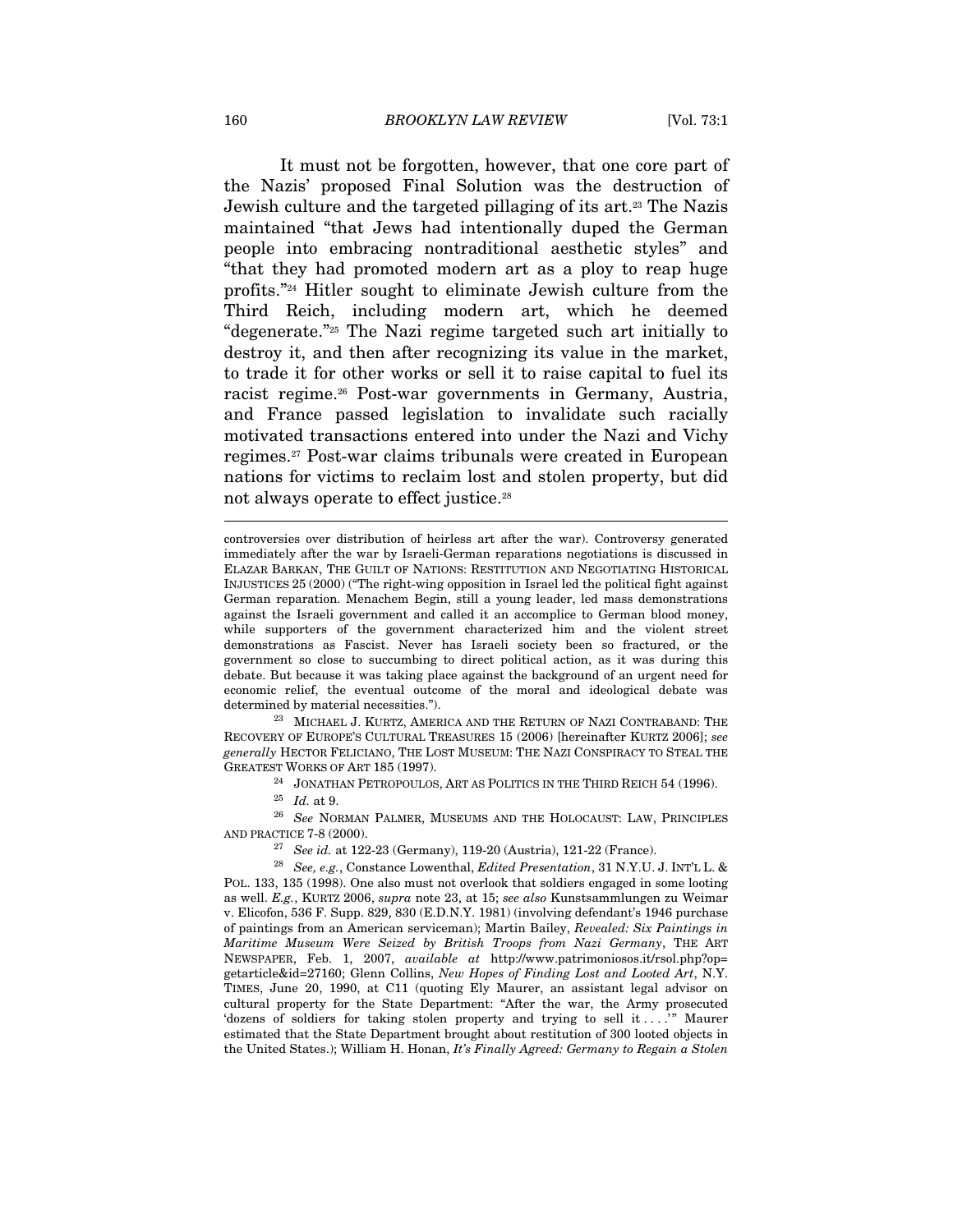### A. Recent Litigation and Mass Settlements

Although Germany in the 1950s paid out an estimated DM 100 billion in accordance with its post-war compensation laws and several bilateral treaties,<sup>29</sup> these agreements were interpreted by many as not having provided a final, comprehensive settlement—hence the recent litigation. For example, survivors east of the Iron Curtain could not assert valid claims pursuant to West Germany's Federal Compensation Law of 1956.30 Similar gaps existed in the postwar reparations mechanisms of other European nations,<sup>31</sup> but the onset of the Cold War and implementation of the Marshall Plan seem to have allowed the need for Western European economic revival to overshadow the call for full post-war reckoning for survivors' claims.32

In 1997, the German Federal Constitutional Court decided a landmark case. Krakauer v. Germany<sup>33</sup> has been read by many to have "abrogate[d] the temporary immunity from suit for claims arising out of World War II that had been granted to German industry by the London Debt Agreement of 1953."34 As a consequence of the case, plaintiffs' lawyers in the

Not Taken, 43 HARV. INT'L L.J. 503, 507 (2002). 30 See id. at 508. It must be noted that the post-war German government

returned located property to those who asserted valid claims. See Kurtz 1998, supra note 22, at 652.<br><sup>31</sup> See, e.g., ROBBERY AND RESTITUTION: THE CONFLICT OVER JEWISH

PROPERTY IN EUROPE 99-258 (Martin Dean et al. eds., 2007) (describing post-war property claims practices in multiple countries).

 $32$  E.g., Kurtz 1998, supra note 22, at 626 ("Though the commitment to restore cultural property was supposedly absolute and unconditional, the political failure of the Allied Control Council ('ACC') in Germany and the onset of the Cold War in Eastern Europe raised significant barriers to a successful cultural restitution

effort.").<br> $33$  Landgericht [LG] [trial court]  $1*134/92$  (1997), rev'd on other grounds,<br>Oberlandesgericht [OLG] [Court of Appeals] 7 U. 222/97 (1998) (F.R.G.).

 $B<sup>34</sup>$  E.g., Burt Neuborne, Preliminary Reflections on Aspects of Holocaust-Era Litigation in American Courts, 80 WASH. U. L.Q. 795, 813 (2002) [hereinafter Neuborne 2002]. Neuborne further commented:

The London Debt Agreement of 1953 was, in effect, an international bankruptcy workout plan for postwar West German industry, deferring judicial consideration of liability for wartime behavior until the negotiation of a peace treaty at some indefinite time in the future. By 1953, the international community had realized that an economically viable West

Trove, N.Y. TIMES, Feb. 26, 1992, at C15 ("After a year and a half of wrangling, representatives of the German Government and the heirs of Joe T. Meador, an American Army officer who stole a nearly priceless collection of medieval treasures from a mineshaft outside of Quedlinburg in the final days of World War II, completed an agreement yesterday to return the artworks to Germany.").<br><sup>29</sup> Detlev Vagts & Peter Murray, *Litigating the Nazi Labor Claims: The Path*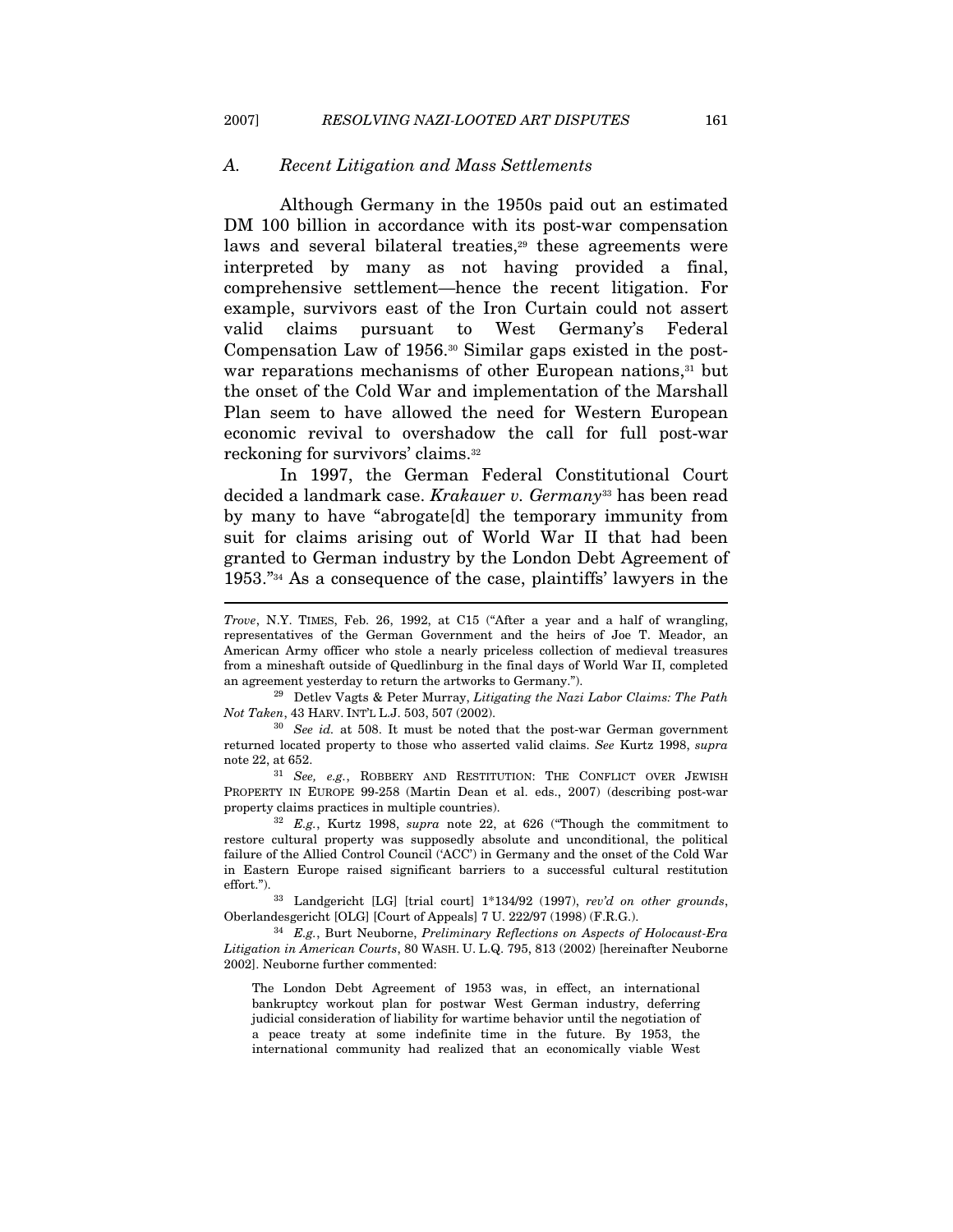U.S. felt that it was possible to assert a wide range of suits against German and other European companies.<sup>35</sup> Thus, lawsuits seeking compensation for slave and forced labor, dormant bank accounts, unpaid insurance policies, and other assets and obligations were filed.36

The first of the modern-era Holocaust class actions were filed in the U.S. against Swiss banks in 1996 and 1997 and consolidated before Judge Edward R. Korman in the Eastern District of New York (in Brooklyn).<sup>37</sup> As part of the \$1.25 billion settlement of those suits,<sup>38</sup> more documents were released, which assisted the plaintiffs' lawyers in their lawsuits against German, Austrian, French, and Italian governments, industries, and banks.<sup>39</sup>

The Swiss bank settlement has been lauded by some, but also criticized on many grounds—most recently because much of the \$800 million allocated for payment of dormant bank accounts was not distributed to account holders.<sup>40</sup> Instead,

Id. at 813 n.62. 35 Id. at 814; Robert A. Swift, Holocaust Litigation and Human Rights Jurisprudence, in HOLOCAUST RESTITUTION: PERSPECTIVES ON THE LITIGATION AND ITS LEGACY 50, 53-60 (Michael Bazyler & Roger P. Alford eds., 2006).

 $^{36}$  Neuborne 2002, supra note 34, at 814.

 $37$  Melvyn I. Weiss, A Litigator's Postscript to the Swiss Banks and Holocaust Litigation Settlements: How Justice Was Served, in HOLOCAUST RESTITUTION, supra note 35, at 103, 103-15; see also Edward R. Korman, Rewriting the Holocaust History of Swiss Banks: A Growing Scandal, in HOLOCAUST RESTITUTION, supra note 35, at 115, 115-32. The first Holocaust-era class action actually filed in the United States was Handel v. Artukovic in the Central District of California on behalf of survivors from Yugoslavia against a former pro-Nazi Croatian official. 601 F. Supp. 1421, 1424 (C.D. Cal. 1985). The suit was dismissed. Id. at 1437. 38 See generally Roger P. Alford, The Claims Resolution Tribunal and

Holocaust Claims against Swiss Banks, 20 BERKELEY J. INT'L L. 250 (2002).<br><sup>39</sup> HOLOCAUST RESTITUTION, *supra* note 35, at 53-56.<br><sup>40</sup> See Bazyler & Fitzgerald, *supra* note 12, at 712-14 (describing

disappointments with the Swiss Bank settlement); Burt Neuborne, A Tale of Two Cities: Administering the Holocaust Settlements in Brooklyn and Berlin, in HOLOCAUST

Germany was a crucial link in Cold War efforts to contain Soviet expansion. The fear was that immediate imposition of liability for wartime actions would make it impossible for a strong postwar German economy to flourish. The London Debt Agreement was designed to defer liability until the signing of a formal peace treaty, at which time West German industry would be stronger and the precise details of reparations could be provided for in the treaty. Unfortunately for Holocaust victims, the Cold War made it impossible to complete a peace treaty with Germany, rendering the deferral of German industrial liability for wartime actions virtually permanent. The 1991 Two-Plus-Four Treaty . . . that paved the way for German reunification, was as close to a peace treaty as the Allies managed to achieve. The importance of the Krakauer opinion was its recognition that the deferral provisions of the London Debt Agreement had been lifted by the signing of the Two-Plus-Four Treaty, which was treated by the German Court as a de facto peace treaty.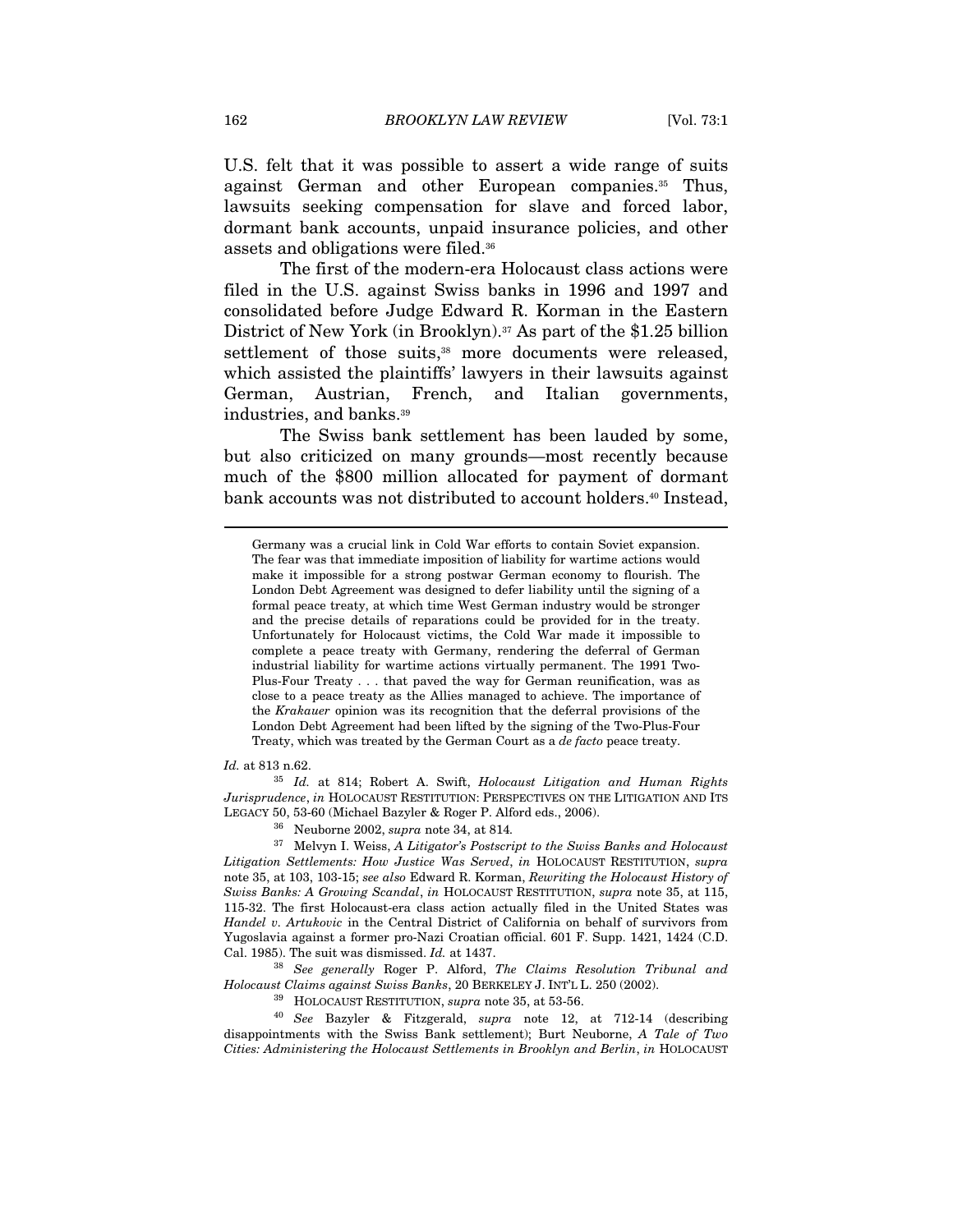pursuant to the  $cy$  pres<sup>41</sup> doctrine, Judge Korman allowed the undistributed funds to be paid to Jewish nongovernmental organizations to benefit needy survivors worldwide.42

In contrast to the Swiss bank settlement administered under the aegis of a U.S. court, other class actions ended in the creation of new institutions designed to compensate survivors. For example, in 1998 the International Commission for Holocaust-Era Insurance Claims ("ICHEIC") was created to provide a "swift track" for resolving claims utilizing "relaxed levels of evidentiary proof."43 The ICHEIC and founding insurance companies have been criticized for failing to make account information public or subject to independent review, denying too many claims, processing claims too slowly, and incurring \$40 million in administrative costs, which diminish the funds available for survivors and their heirs.<sup>44</sup>

National funds were created in Germany, Austria, and France to compensate survivors for forced and slave labor during the war, as well as for confiscated property and bank accounts.45 The German foundation "Remembrance, Responsibility and the Future" ("German Foundation") was

2004). 43 Funding for the ICHEIC was provided by a handful of major European

insurance agencies facing regulatory inquiries in the United States. Lawrence Kill & Linda Gerstel, Holocaust-Era Insurance Claims: Legislative, Judicial, and Executive Remedies, in HOLOCAUST RESTITUTION, supra note 35, at 239, 241. The insurers signed a Memorandum of Understanding (MOU) with Jewish nongovernmental organizations, the State of Israel, and U.S. state insurance regulators. Id. "The MOU was, in effect, a nonbinding 'agreement to agree' on a framework for resolving claims." Id. 44 See In re Assicurazioni Generali, S.p.A. Holocaust Ins. Litig., 228 F. Supp.

2d 348, 357 (S.D.N.Y. 2002) (referring to ICHEIC as a "company store"); Sidney Zabludoff, ICHEIC: Excellent Concept But Inept Implementation, in HOLOCAUST RESTITUTION, supra note 35, at 260, 260 (referring to "inept governance and poor management"); Too Late, Too Slow, Too Expensive, THE ECONOMIST, Aug. 2, 2003, at 14; Editorial, The Holocaust Endures, BALT. SUN, July 14, 2002, at 4F (concluding, based on reports by an investigative journalist, that the "ICHEIC is in need of immediate and deep reform"); Richard Wolffe, Belief Wanes in Holocaust Insurance Process, FIN. TIMES, Jan. 25, 2002, at 8 ("Both [U.S. and German] governments admitted the system of settling claims was failing.").<br><sup>45</sup> See generally HOLOCAUST RESTITUTION, supra note 35.

RESTITUTION, supra note 35, at 70 [hereinafter Neuborne 2006] (court-designated lead settlement counsel describing process of administering Swiss settlement as "Herculean"); Neuborne 2002, supra note 34, at 805-10 (providing a favorable view); Benjamin E. Pollock, Comment, Out of Night and Fog: Permitting Litigation to Prompt an International Resolution to Nazi-looted Art Claims, 43 HOUS. L. REV. 193, 199  $(2006)$  (providing an objective view).  $41$  "The equitable doctrine under which a court reforms a written instrument

with a gift to charity as closely to the donor's intention as possible, so that the gift does not fail." BLACK'S LAW DICTIONARY 415 (8th ed. 2004).  $42 \text{ In } re$  Holocaust Victim Assets Litig., 319 F. Supp. 2d 301, 303 (E.D.N.Y.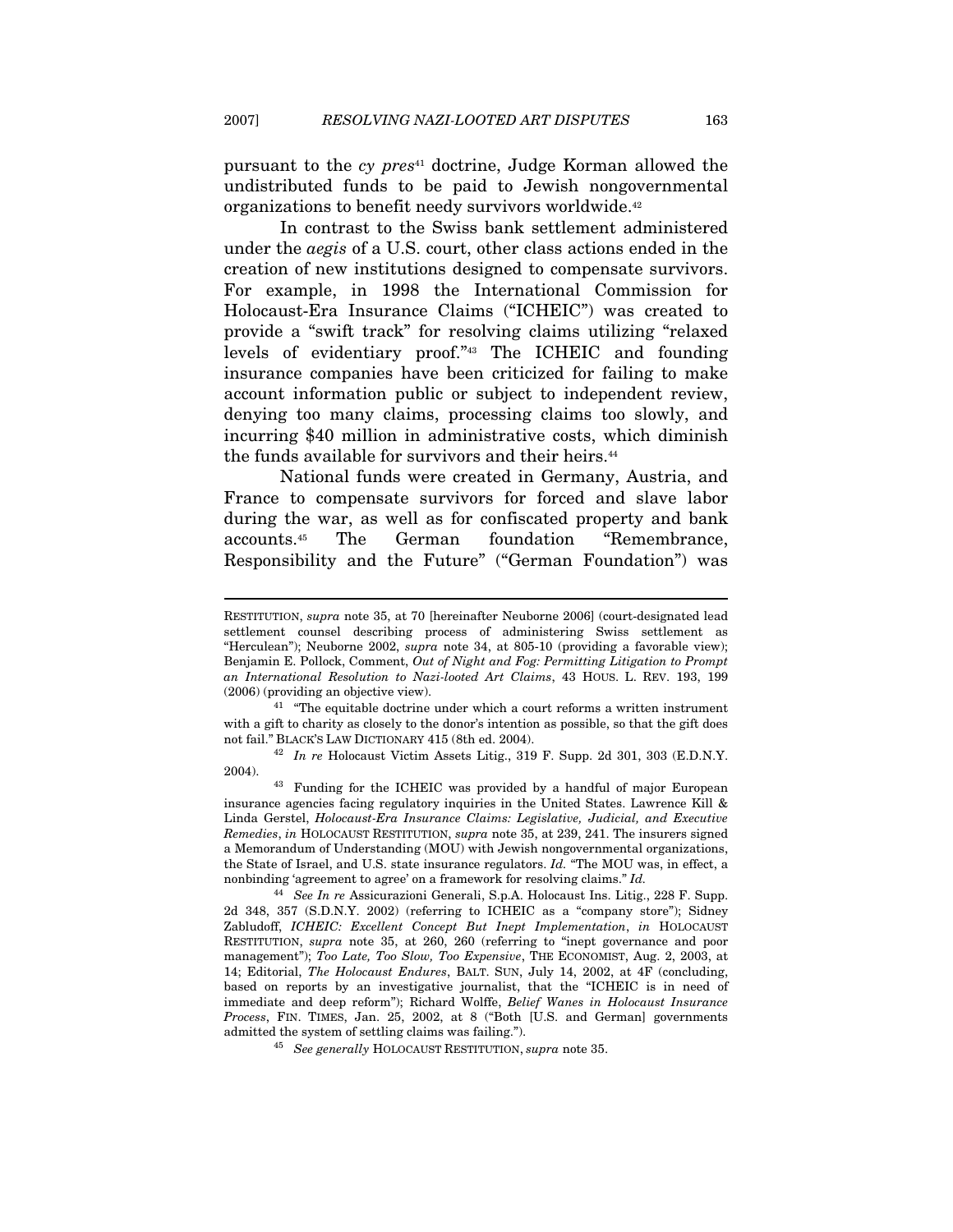established through agreements signed by various nations and organizations, including the United States, Germany, Israel, Jewish nongovernmental organizations, plaintiffs' lawyers in the U.S. litigation, and German industry and banking leaders.<sup>46</sup> Groundwork for the funds in Austria and France followed a similar diplomatic course.<sup>47</sup> Unlike the ICHEIC and Swiss bank settlement, these funds were created pursuant to national legislation passed in each individual nation, and each is a governmental institution run by national governmental agencies. Most commentary about the distribution of compensation through the funds has been positive<sup>48</sup>—albeit not universally so.49 Finally, it must be noted that a condition for collecting from any of the newly created funds, including the Swiss bank settlement and ICHEIC, is that the claimant forfeits the right to sue in any other forum.<sup>50</sup> The nations and institutions involved in establishing the funds and settlements would not have been willing to make such large monetary contributions—over \$8 billion in all—had they not been virtually guaranteed the end of all litigation against them stemming from the Holocaust.<sup>51</sup>

Meanwhile, on the U.S. legal front, not all lawsuits were stayed and not all plaintiffs voluntarily dismissed their cases. New Jersey Federal District Court Judges Dickenson R. Debevoise and Joseph A. Greenaway agreed with the defense view of the litigation, and on September 13, 1999, both judges dismissed the slave and forced labor suits pending before

 $^{46}\,$  Neuborne 2006, supra note 40, at 65-66.  $^{47}\,$  Eric Freedman & Richard Weisberg, The French Holocaust-Era Claims Process, in HOLOCAUST RESTITUTION, supra note 35, at 135, 135 (creation of France's Matteoli Commission); Hannah Lessing & Fiorentina Azizi, Austria Confronts Her Past, in HOLOCAUST RESTITUTION, supra note 35, at 226, 230-31 (creation of Austria's General Settlement Fund).

 $E.g.,$  Stuart Eizenstat, The Unfinished Business of the Unfinished Business of World War II, in HOLOCAUST RESTITUTION, supra note 35, at 297, 298-301.<br><sup>49</sup> See NORMAN G. FINKELSTEIN, THE HOLOCAUST INDUSTRY: REFLECTIONS ON

THE EXPLOITATION OF JEWISH SUFFERING 151-53 (2d ed. 2000) (a widely criticized, highly controversial book, see, e.g., Andrew Ross, "The Holocaust Industry" by Norman G. Finkelstein, Salon.com, http://archive.salon.com/books/review/2000/08/30/finkelstein/; see also Patricia Cohen, Outspoken Political Scientist Denied Tenure at DePaul, N.Y. TIMES, June 11, 2007, at E2); Libby Adler & Peter Zumbansen, The Forgetfulness of Noblesse: A Critique of the German Foundation Law Compensating Slave and Forced Laborers of the Third Reich, 39 HARV. J. ON LEGIS. 1, 1 (2002). For example, disputes arose concerning contribution obligations with respect to a currency swap and interest payments. See Gross v. German Found. Indus. Initiative, 456 F.3d 363, 371-74 (3d Cir. 2006); Neuborne 2006, supra note 40, at 72-73.<br><sup>50</sup> Neuborne 2006, supra note 40, at 61-62.<br><sup>51</sup> See, e.g., id.; Bazyler & Fitzgerald, supra note 12, at 82-91.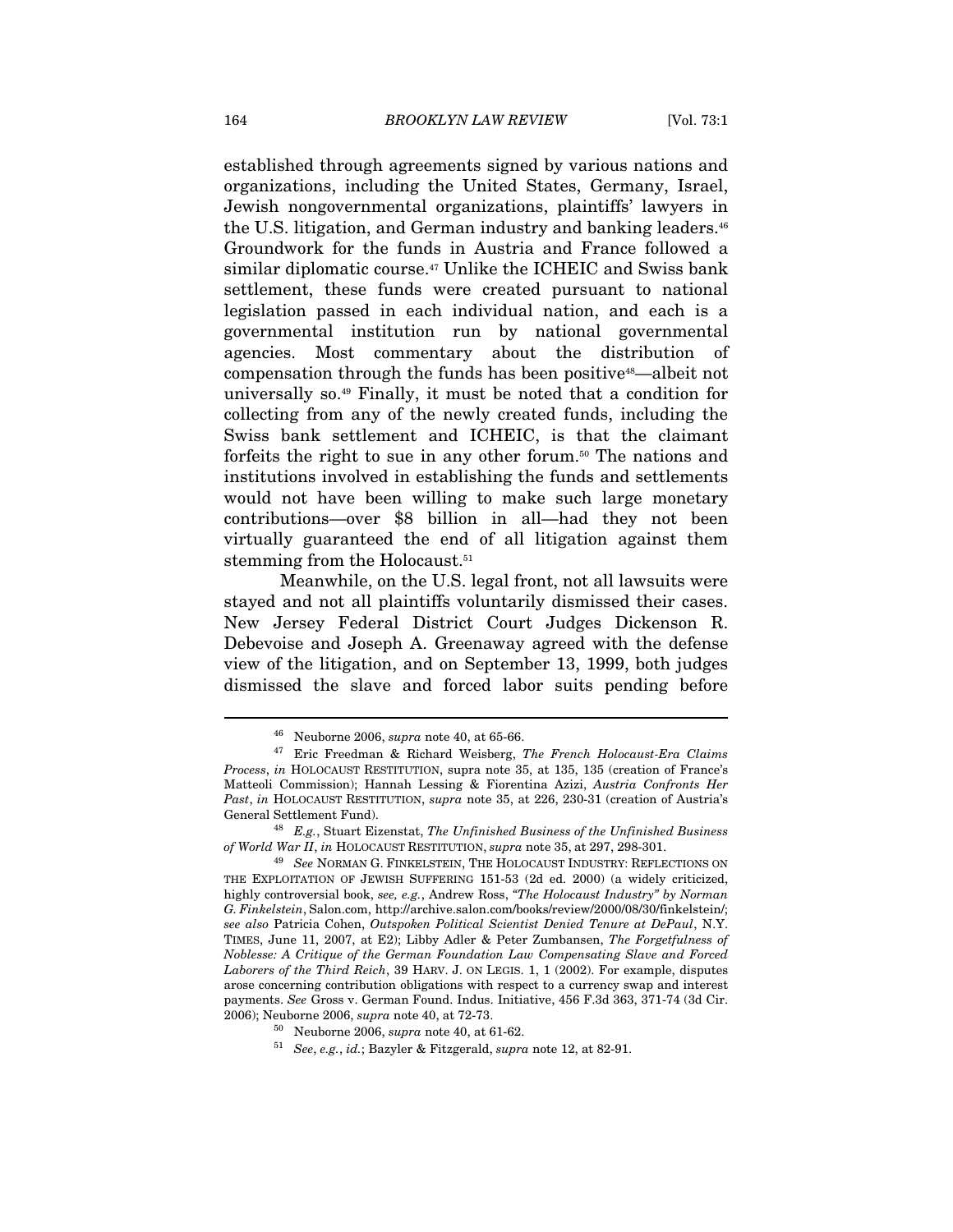them.52 Plaintiffs appealed to the Third Circuit Court of Appeals, but the appeals were adjourned in deference to the imminent creation of the German Foundation.<sup>53</sup> The vast majority of the slave and forced labor plaintiffs across the country voluntarily dismissed their claims to receive compensation from the newly created funds.54

### B. Gap in Coverage as to Art

None of the recent agreements deals with the Nazilooted art problem. The Swiss bank class action allocated money specifically for looted assets that were "stolen by the Nazis and knowingly fenced through a Swiss bank," but never expressly addressed artwork or gave a definition of "fenced."<sup>55</sup> The German Foundation set aside DM 1 billion (approximately \$500 million) for the payment of property claims, but the documents leading to the Foundation's creation never mention artwork.56 The French Agreement pertains exclusively to the settlement of dormant bank accounts and does not mention art.57 The ICHEIC agreement pertains only to unpaid insurance policies and thus does not cover art, barring perhaps a suit concerning a policy on artwork.58 Annex A to the international treaty relevant to the Austrian National Fund and General Settlement Fund expressly excludes actions as to "*in rem* claims for works of art."<sup>59</sup> The result is a significant gap

<sup>52</sup> Burger-Fischer v. Degussa AG, 65 F. Supp. 2d 248, 282 (D.N.J. 1999) (J. Debevoise); Iwanowa v. Ford Motor Co., 67 F. Supp. 2d 424, 460-61 (D.N.J. 1999) (J. Greenaway).  $$^{53}$$  Neuborne 2002, supra note 34, at 815.  $$^{54}$$  See e.g., id.; see also In re Nazi Era Cases Against German Defendants

Litig., 198 F.R.D. 429, 430-31 (D.N.J. 2000) (approving voluntary dismissals by class representatives). 55 See Neuborne 2002, supra note 34, at 808. Additional information related

to the Swiss bank settlement can be found at http://www.state.gov/p/ert/hlcst/ c11378.htm (last visited Aug. 20, 2007).<br> $56\,$  See Neuborne 2002, supra note 34, at 801.

<sup>57</sup> Agreement Concerning Payments for Certain Losses Suffered During World War II, U.S.-Fr., Jan. 18, 2001, State Dep't No. 01-36, 2001 WL 416465, available at http://www.ambafrance-us.org/news/statmnts/2001/civs2.asp [hereinafter French Agreement].<br><sup>58</sup> See generally Kill & Gerstel, supra note 43 and accompanying text.<br><sup>59</sup> Exchange of Notes Constituting an Agreement, Annex A, ¶¶ 1, 2(a), 10,

U.S.-Austria, Jan. 17, 2001, 40 I.L.M. 565, 570-71, 577; see also Agreement Concerning Austrian Fund "Reconciliation, Peace and Cooperation," U.S.-Austria, Oct. 24, 2000, 40 I.L.M. 523 [hereinafter Austrian Agreement]. For additional documents related to the Austrian Agreement, see http://www.usembassy.at/en/policy/restitution.htm. This exclusion is related to the then-pending Altmann claims to the paintings by Gustav Klimt. See infra Part II.B.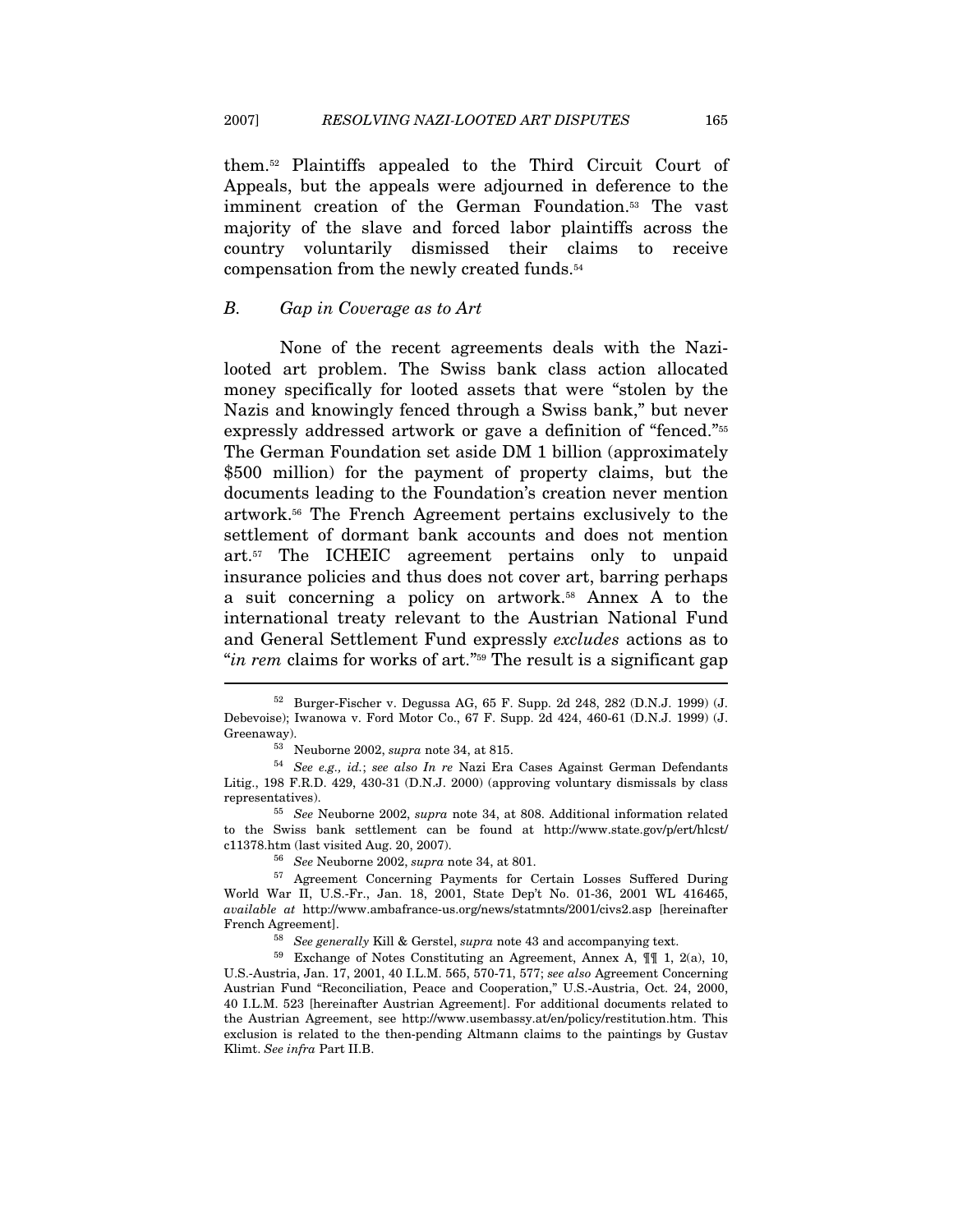in coverage under the new international agreements—and thus substantial litigation potential.

One could surmise a few of the reasons for the exclusion of art from the agreements. First, the value of the looted art was so extremely high that art claims could potentially outstrip the amount of funds allocated for all lost property.<sup>60</sup> For example, the value of two families' claims, those of the Bloch-Bauers (Altmann) and the Rothschilds, which were well-known by the time of the signing of the Austrian Agreement, exceeded half the *total* amount (approximately \$800 million) allocated for all claims within the Austrian Foundation.<sup>61</sup> Second, the idea of dedicating significant resources to compensation of outstanding art claims would not be without controversy, with many people feeling that compensation for slave and forced labor is more important than compensation for "luxury" items.<sup>62</sup> That is not to say, however, that the subject was forgotten or not considered at the time negotiations to create the tribunals were proceeding—the contrary is true, as explained in the next section.

### C. Revival of Looted Art Awareness

In 1997, the Austrian Leopold Museum-Privatstiftung (the Leopold) lent Egon Schiele's Portrait of Wally to the New York Museum of Modern Art ("MOMA") for exhibition. MOMA received letters from two individuals claiming to be heirs of the rightful owner.63 Before the painting was to be returned to Austria in 1999, the U.S. government caused the painting to be seized because of its Nazi taint.<sup>64</sup> During or before 1938, Portrait of Wally was housed in the apartment of a Viennese

 $60$  See, e.g., supra note 56 and accompanying text; see also Hannah Lessing et al., The Austrian General Settlement Fund: An Overview, in REDRESSING INJUSTICES THROUGH MASS CLAIMS PROCESSES 95, 103-04 (Permanent Court of Arbitration ed., 2006) (explaining problems posed by moveable property).<br><sup>61</sup> See infra Part II.B (discussing Altmann arbitration and Rothschild claims).<br><sup>62</sup> E.g., Pell 1999, *supra* note 10, at 1 ("It can be indelicate, perhaps even

crass, to speak publicly about art looted during World War II because the loss of art, on its face, relates to money and property, losses that are insignificant when compared to the lives lost during the Holocaust."). 63 See United States v. Portrait of Wally, No. 99 Civ. 9940, 2002 WL 553532,

at \*1 (S.D.N.Y. Apr. 12, 2002); United States v. Portrait of Wally, 105 F. Supp. 2d, 288, 288-90 (S.D.N.Y. 2000); see also In re Grand Jury Subpoena Duces Tecum Served on the Museum of Modern Art, 719 N.E.2d 897, 897-99 (N.Y. 1999).<br> $64$  Portrait of Wally, 105 F. Supp. 2d at 288-90.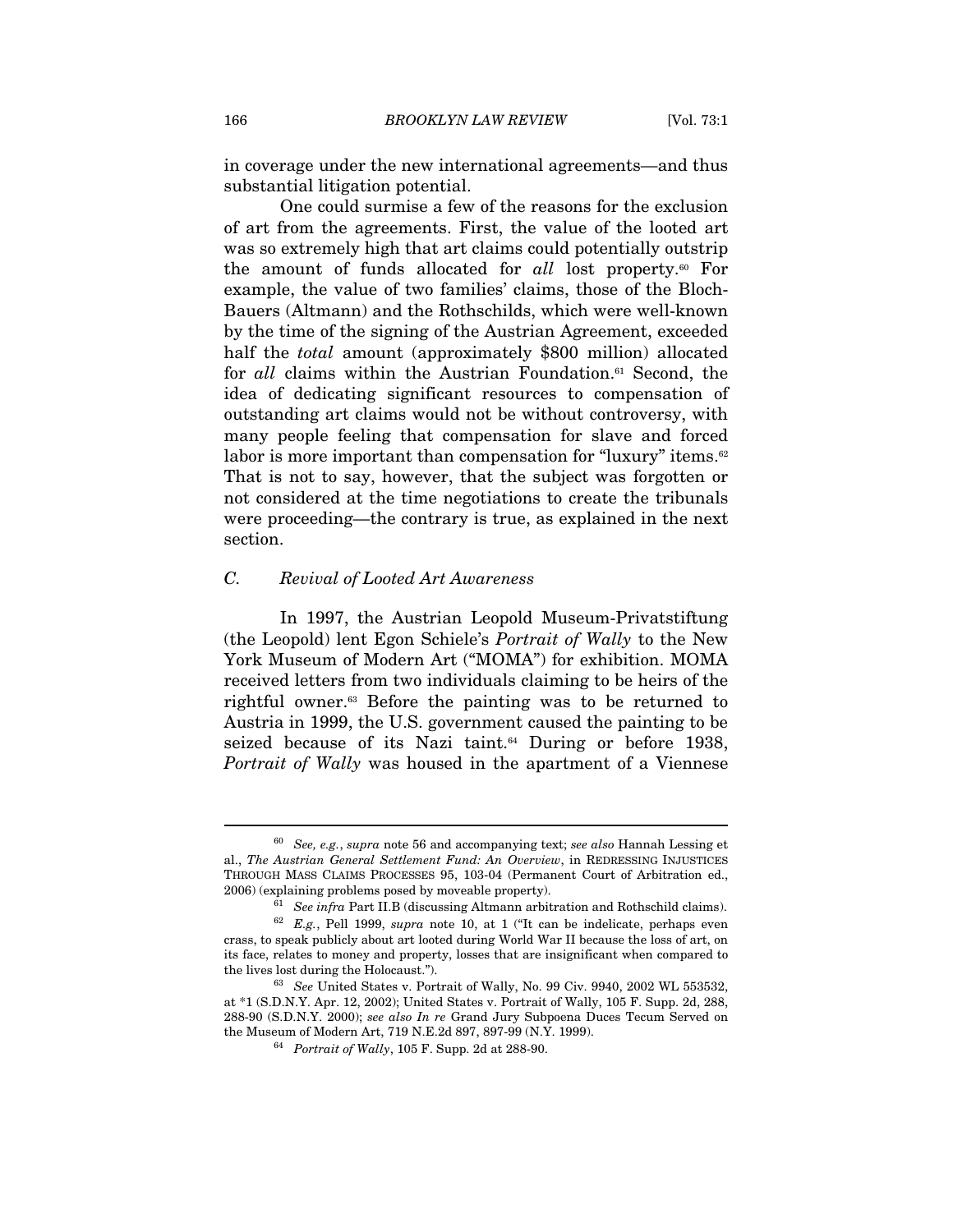gallery owner, Lea Bondi Jaray, an Austrian Jew.65 After Germany annexed Austria in the Anschluss,<sup>66</sup> Friedrich Welz, an Austrian who later became a member of the Nazi party, aryanized $67$  Ms. Bondi's gallery and coerced her to give him Portrait of Wally as well.<sup>68</sup> After the war, the painting was returned to the wrong family and subsequently sold to the Galerie Belvedere (the Belvedere).69 The Belvedere essentially subsequently sold the paining to the Leopold.<sup>70</sup>

Ms. Bondi took various steps short of a formal claim to recover *Portrait of Wally*, but to no avail.<sup>71</sup> Ms. Bondi passed away in 1969.<sup>72</sup> Efforts to recover *Portrait of Wally* seemingly remained dormant until her heirs had an opportunity to have the U.S. government seize the painting in late 1997.73 The case is still pending. The seizure caused quite a stir in the art world.74

In response to *Portrait of Wally*, the American Association of Museum Directors ("AAMD") attempted to address the Nazi-looted art problem.75 In late 1997, the AAMD created the Task Force on the Spoliation of Art during the Nazi/World War II Era (1933-1945), which on June 4, 1998, published guidelines for museums to deal with the Nazi-looted ŗ

 $75$  For background information about the American Association of Museums (AAM) and the American Association of Museum Directors (AAMD), see Predita C. Rostomian, Note, Looted Art in the U.S. Market, 55 RUTGERS L. REV. 271, 289-91 (2002). The "American Association of Museums (AAM) Board of Directors and the International Council of Museums (ICOM) formed a joint working group in 1999 to study issues of cultural property, particularly the Nazi looting of cultural property" and issued guidelines similar to those of the AAMD. Marilyn Phelan, Cultural Property, 34 INT'L LAW. 697, 701 (2000); see also American Association of Museums, Nazi Era Provenance, http://www.aam-us.org/museumresources/prov/index.cfm (last visited Sept. 10, 2007).

<sup>65</sup> All facts are taken as stated in the Third Amended Verified Complaint, Portrait of Wally, 2002 WL 553532.<br><sup>66</sup> "Anschluss" can be defined generally as "the historical euphemism

describing Nazi Germany's bloodless annexation of the post-World War I Austrian Republic." Brian F. Havel, In Search of a Theory of Public Memory: The States, the Individual, and Marcel Proust, 80 IND. L. J. 605, 621 n.28 (2005).

 $^{67} \,$  "Aryanization" can be defined generally as the process "whereby Jews were forced to sell their property to 'Aryans' at artificially low prices." Portrait of Wally, 2002 WL 553532, at \*1.<br> $^{68}$  *Id.*<br> $^{69}$  *Id.* at \*2.

<sup>&</sup>lt;sup>70</sup> Id. at \*3.<br>
<sup>71</sup> Id. at \*3-4.<br>
<sup>72</sup> Id. at \*4.<br>
<sup>73</sup> Id.

<sup>74</sup> See, e.g., Jennifer Anglim Kreder, The Choice Between Civil and Criminal Remedies in Stolen Art Litigation, 38 VAND. J. TRANSNAT'L L. 1199, 1226-31 (2005) (providing extensive analysis of *Portrait of Wally*).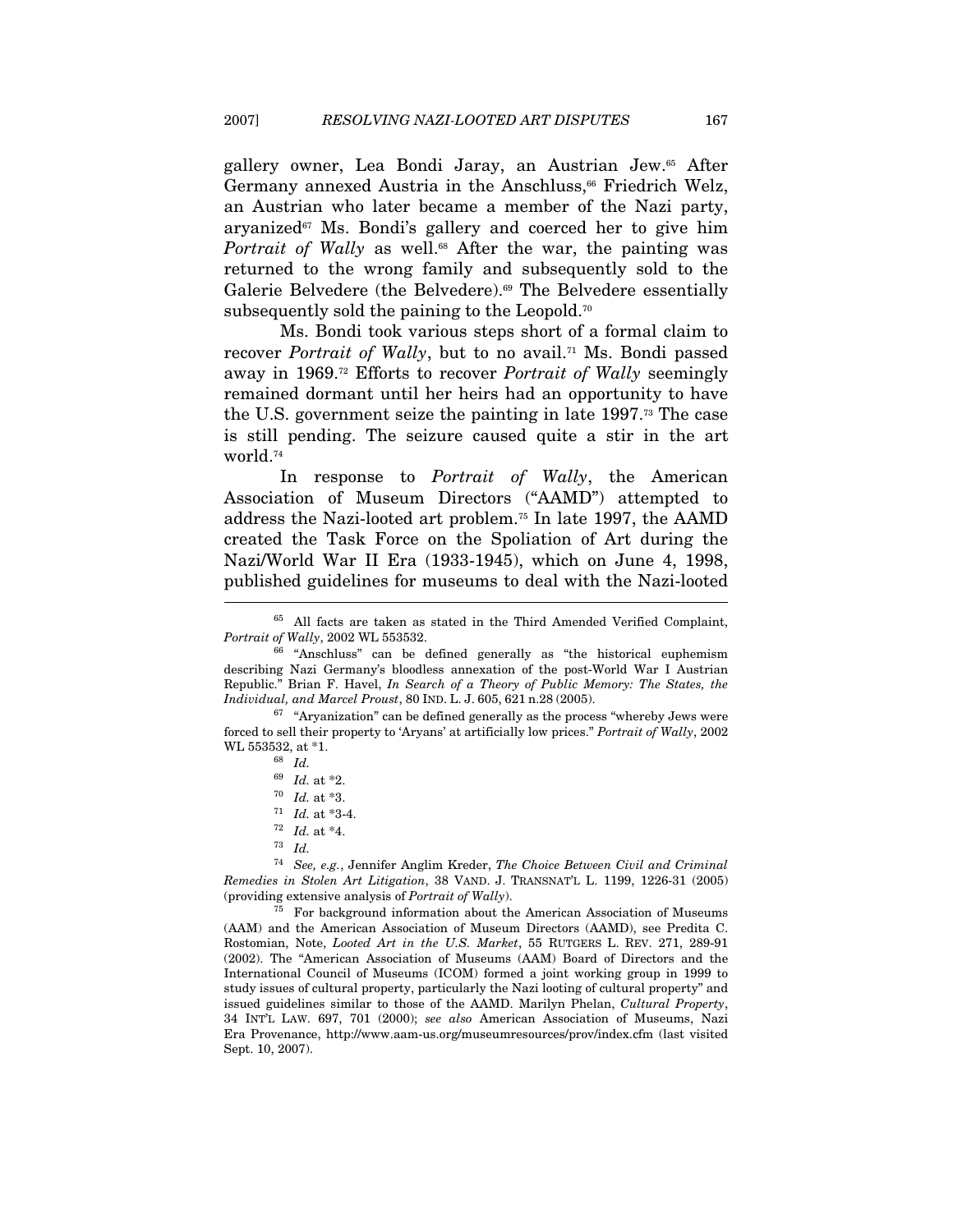art issue.76 The guidelines provide, in part, that museums should investigate their collections and "facilitate access" to information about any works that seem to have gaps in provenance related to World War II.77 The guidelines call for

. . . .

A. Research Regarding Existing Collections

1. As part of the standard research on each work of art in their collections, members of the AAMD . . . should begin immediately to review the provenance of works in their collections to attempt to ascertain whether any were unlawfully confiscated during the Nazi/World War II era and never restituted.

2. Member museums should search their own records thoroughly and, in addition, should take all reasonable steps to contact established archives, databases, art dealers, auction houses, donors, art historians and other scholars and researchers who may be able to provide Nazi/World-War-II-era provenance information.

3. AAMD recognizes that research regarding Nazi/World-War-II-era provenance may take years to complete, may be inconclusive and may require additional funding. The AAMD Art Issues Committee will address the matter of such research and how to facilitate it.

C. Access to Museum Records

1. Member museums should facilitate access to the Nazi/World War II-era provenance information of all works of art in their collections.

2. Although a linked database of all museum holdings throughout the United States does not exist at this time, individual museums are establishing web sites with collections information and others are making their holdings accessible through printed publications or archives. AAMD is exploring the linkage of existing sites which contain collection information so as to assist research.

. . . .

### III. Database Recommendations

A. [] AAMD encourages the creation of databases by third parties, essential to research in this area. AAMD recommends that the databases being formed include the following information (not necessarily all in a single database):

- 1. claims and claimants
- 2. works of art illegally confiscated during the Nazi/World War II era
- 3. works of art later restituted

B. AAMD suggests that the entity or entities creating databases establish professional advisory boards that could provide insight on the needs of

 $^{76}\;$  See Phelan, supra note 75, at 701; see also Report of the AAMD Task Force on the Spoliation of Art During the Nazi/World War II Era (1933-1945) [hereinafter AAMD Report], http://www.aamd.org/papers/guideln.php (last visited Aug. 25, 2007).<br><sup>77</sup> AAMD Report, *supra* note 76,  $\parallel$  II(C)(1). Other relevant provisions

concerning provenance research and publication include the following:

II. Guidelines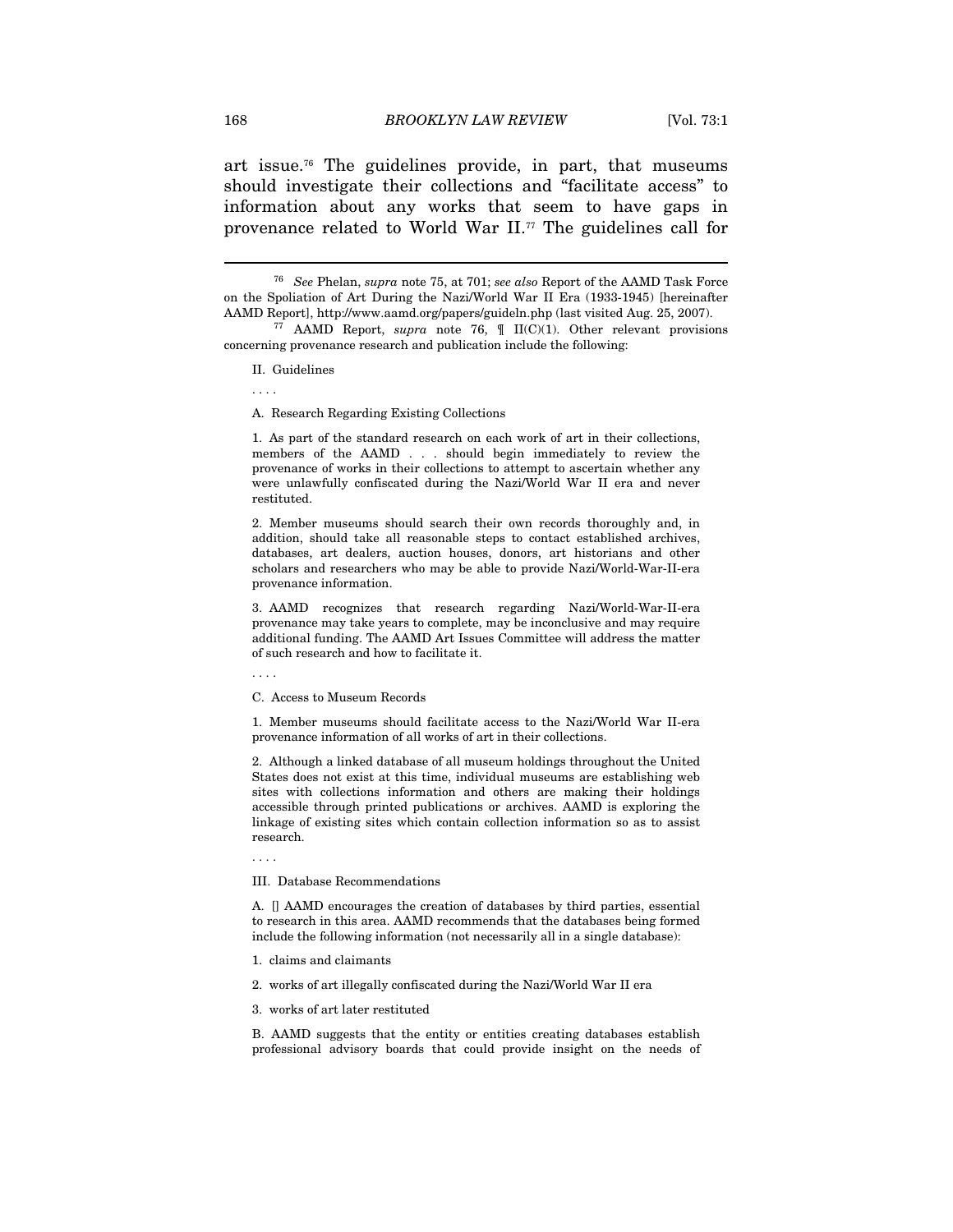extensive investigation and publication, but bemoan the fact that there is limited funding for this work, particularly in light of the absence of a central database of looting data.<sup>78</sup> Under the AAMD guidelines, if a legitimate claimant to looted art comes forward, the museum "should offer to resolve the matter in an equitable, appropriate, and mutually agreeable manner." $79$  The guidelines also encourage the use of mediation $80$ and "encourage<sup>[]</sup> the creation of databases by third parties."<sup>81</sup>

The AAMD guidelines greatly influenced the Washington Conference on Holocaust-Era Assets ("Washington Conference"), which was hosted by the United States in 1988 and was attended by forty-four nations and thirteen

## *Id.*  $\P$ ¶ II-III.<br><sup>78</sup> *Id.*  $\P$ ¶ II-III.

 $\overline{a}$ 

 $^{79}$   $Id.$   $\parallel$  II(D)(2), II(E)(2). The guidelines provide:

D. Discovery of Unlawfully Confiscated Works of Art

1. If a member museum should determine that a work of art in its collection was illegally confiscated during the Nazi/World War II era and not restituted, the museum should make such information public.

2. In the event that a legitimate claimant comes forward, the museum should offer to resolve the matter in an equitable, appropriate, and mutually agreeable manner.

3. In the event that no legitimate claimant comes forward, the museum should acknowledge the history of the work of art on labels and publications referring to such a work.

E. Response to Claims Against the Museum

1. If a member museum receives a claim against a work of art in its collection related to an illegal confiscation during the Nazi/World War II era, it should seek to review such a claim promptly and thoroughly. The museum should request evidence of ownership from the claimant in order to assist in determining the provenance of the work of art.

2. If after working with the claimant to determine the provenance, a member museum should determine that a work of art in its collection was illegally confiscated during the Nazi/World War II era and not restituted, the museum should offer to resolve the matter in an equitable, appropriate, and mutually agreeable manner.

3. AAMD recommends that member museums consider using mediation wherever reasonably practical to help resolve claims regarding art illegally confiscated during the Nazi/World War II era and not restituted.

Id.

various users of the database. AAMD encourages member museums to participate in the work of such boards.

<sup>80</sup> Id.  $\P$  II(E)(3).<br>81 Id.  $\P$  III(A).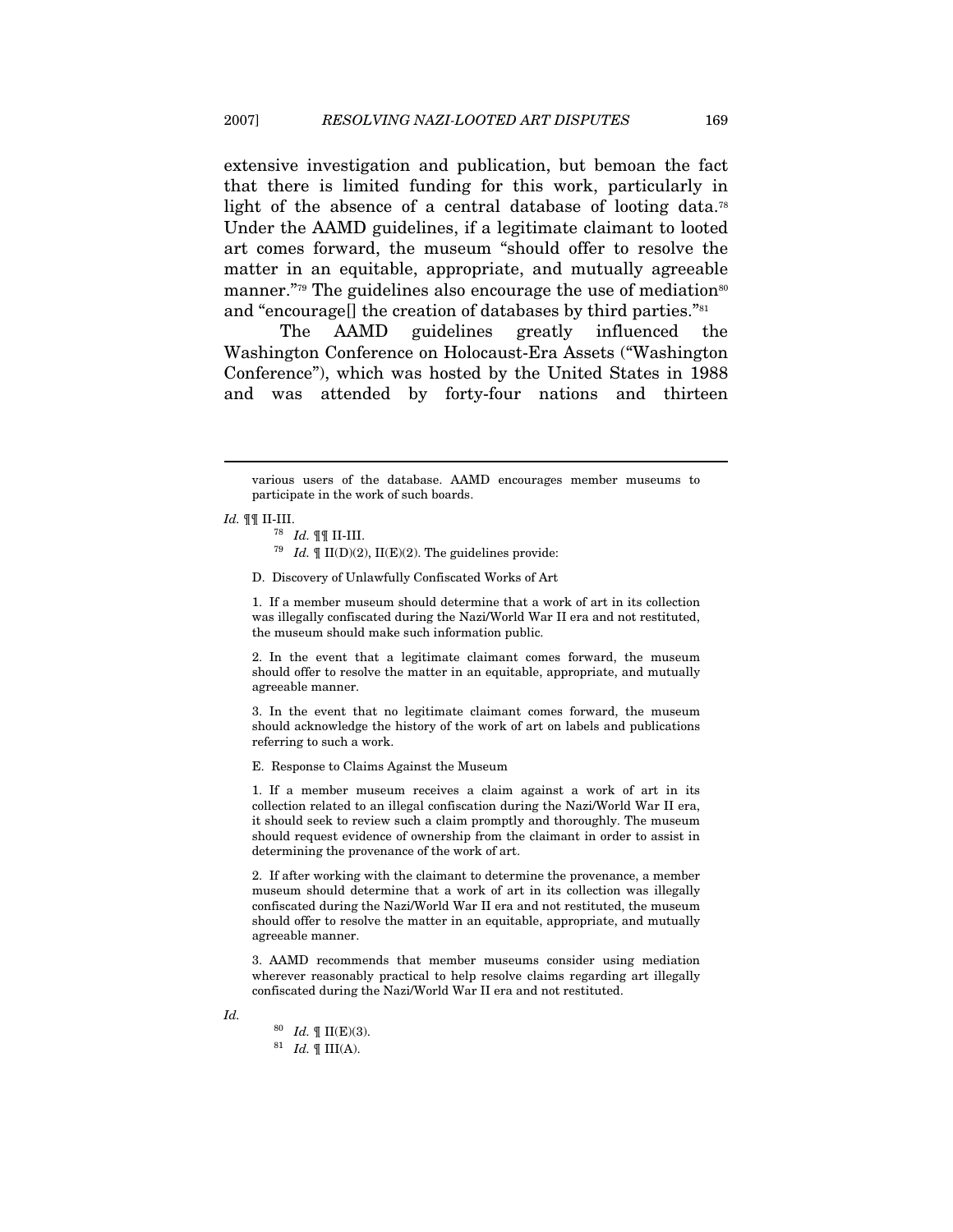nongovernmental organizations.<sup>82</sup> The conference, which concerned Nazi-looted art, led to the formation of the Washington Principles.<sup>83</sup> The Washington Principles establish general goals and guidelines to generate research and publication of Nazi-era provenance data and "encourage[]"  $\overline{\phantom{a}}$ 

<sup>82</sup> See Bazyler & Fitzgerald, supra note 12, at 710; PROCEEDINGS OF THE WASHINGTON CONFERENCE ON HOLOCAUST-ERA ASSETS, app. F (J.D. Bindenagel, ed., 1999), *available at* http://www.state.gov/www/regions/eur/holocaust/heac.html.<br><sup>83</sup> The complete Washington Principles read as follows:

In developing a consensus on non-binding principles to assist in resolving issues relating to Nazi-confiscated art, the Conference recognizes that among participating nations, there are differing legal systems and that countries act within the context of their own laws.

1. Art that had been confiscated by the Nazis and not subsequently restituted should be identified.

2. Relevant records and archives should be open and accessible to researchers, in accordance with the guidelines of the International Council on Archives.

3. Resources and personnel should be made available to facilitate the identification of all art that had been confiscated by the Nazis and not subsequently restituted.

4. In establishing that a work of art had been confiscated by the Nazis and not subsequently restituted, consideration should be given to unavoidable gaps or ambiguities in the provenance in light of the passage of time and the circumstances of the Holocaust era.

5. Every effort should be made to publicize art that is found to have been confiscated by the Nazis and not subsequently restituted in order to locate its pre-War owners or their heirs.

6. Efforts should be made to establish a central registry of such information.

7. Pre-War owners and their heirs should be encouraged to come forward and make known their claims to art that was confiscated by the Nazis and not subsequently restituted.

8. If the pre-War owners of art that is found to have been confiscated by the Nazis and not subsequently restituted, or their heirs, can be identified, steps should be taken expeditiously to achieve a just and fair solution, recognizing this may vary according to the facts and circumstances surrounding a specific case.

9. If the pre-War owners of art that is found to have been confiscated by the Nazis, or their heirs, can not be identified, steps should be taken expeditiously to achieve a just and fair solution.

10. Commissions or other bodies established to identify art that was confiscated by the Nazis and to assist in addressing ownership issues should have a balanced membership.

11. Nations are encouraged to develop national processes to implement these principles, particularly as they relate to alternative dispute resolution mechanisms for resolving ownership issues.

Washington Conference Principles, http://www.lootedartcommission.com/lootedart\_ washingtonprinciples.htm (last visited Aug. 25, 2007).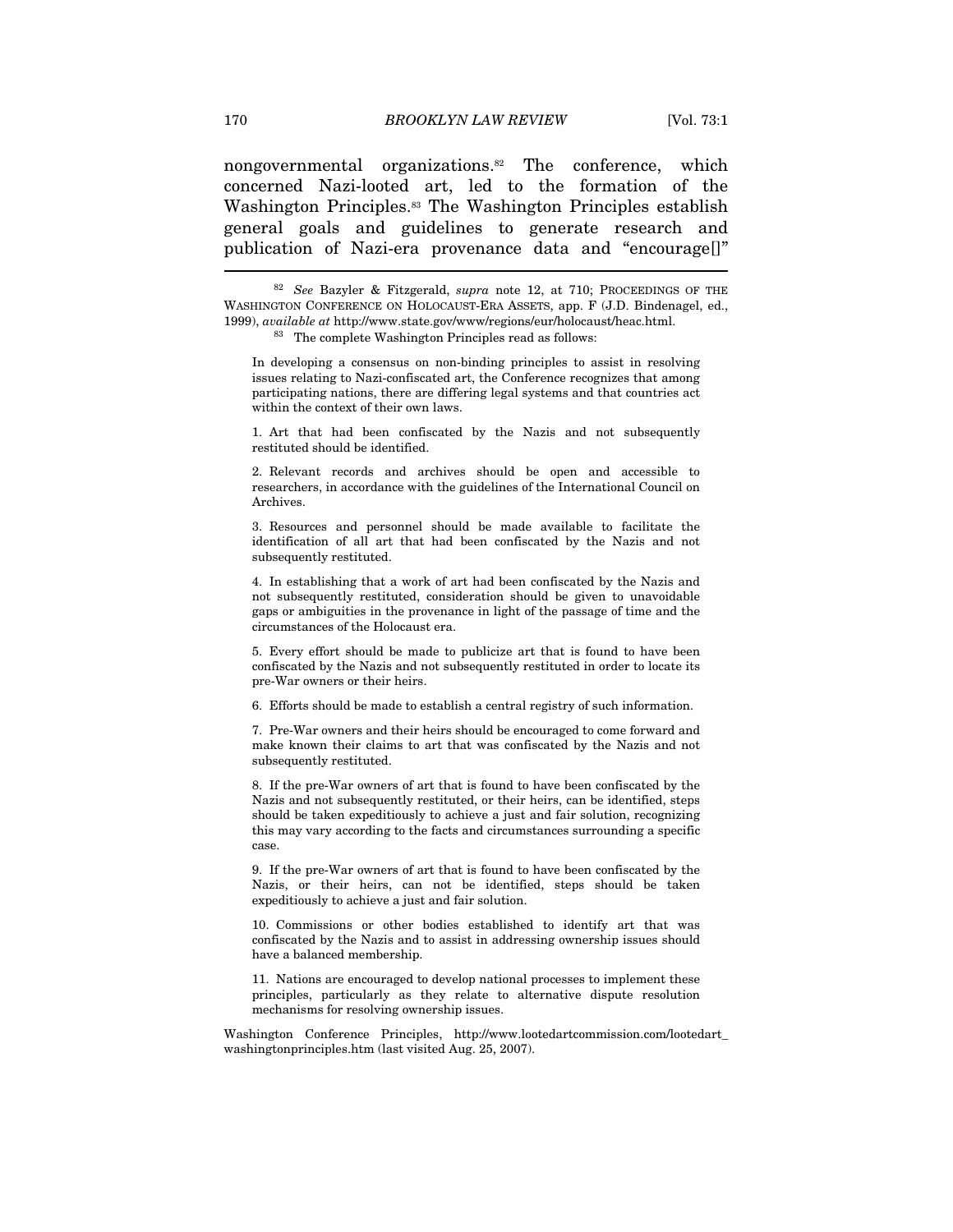claimants to "come forward."84 They also call for "just and fair" resolution of such claims.85 The Washington Principles do not establish a uniform policy for the signatory nations. In fact, the preamble expressly notes that "among participating nations, there are differing legal systems and . . . countries act within the context of their own laws."86 Because of the wide-ranging differences between the forty-four nations' legal systems—in particular concerning statutes of limitations and bona fide purchaser issues—it is not surprising that a uniform approach was not forthcoming.<sup>87</sup>

Even within the United States, for example, there are disparate views as to what should happen to looted art found in museums. The most common opinion seems to be that restitution should be made if it is clear that the art was looted and a valid claim is asserted,<sup>88</sup> but that view is not universally held. In contrast, Ralph E. Lerner, who wrote an article in 1998 calling for the creation of a Nazi-looted art commission, maintained:

Works of art, even stolen works, should remain—under all circumstances—in the American museum where they are now located. This will eliminate the emotional issues involved in a dispute over possession and ownership, and will encourage museums' cooperation in opening their records for the purpose of tracing provenance.89

Although the AAMD guidelines and Washington Principles were a good start for dealing with the Nazi-looted art problem, they were only that. For example, rather than firmly agreeing to create a central registry, the Washington Principles provide: "Efforts should be made to establish a

<sup>&</sup>lt;sup>84</sup> Id.  $\P$  7.<br><sup>85</sup> Id.  $\P$   $\P$  8-9.<br><sup>86</sup> Id. at Preamble.

<sup>&</sup>lt;sup>87</sup> See infra Part II.C.<br><sup>88</sup> See, e.g., Lawrence M. Kaye, Looted Art: What Can and Should Be Done, 20 CARDOZO L. REV. 657, 660-64 (1998).<br><sup>89</sup> Lerner, *supra* note 7, at 36. Israeli experts suggested a similar solution:

that all artworks remain in the museum in which they are found, but that the victimized family's loss be noted along with the art. Israeli Experts Propose Museums Keep Looted Art, Mar. 8, 2000, available at http://www.museumsecurity.org/00/042.html#6. It was widely rejected as insufficient on the ground that it would allow a museum that may have actively engaged in profiteering, or turned a blind eye, to benefit at the expense of victims of the Nazis' persecution and looting. Id.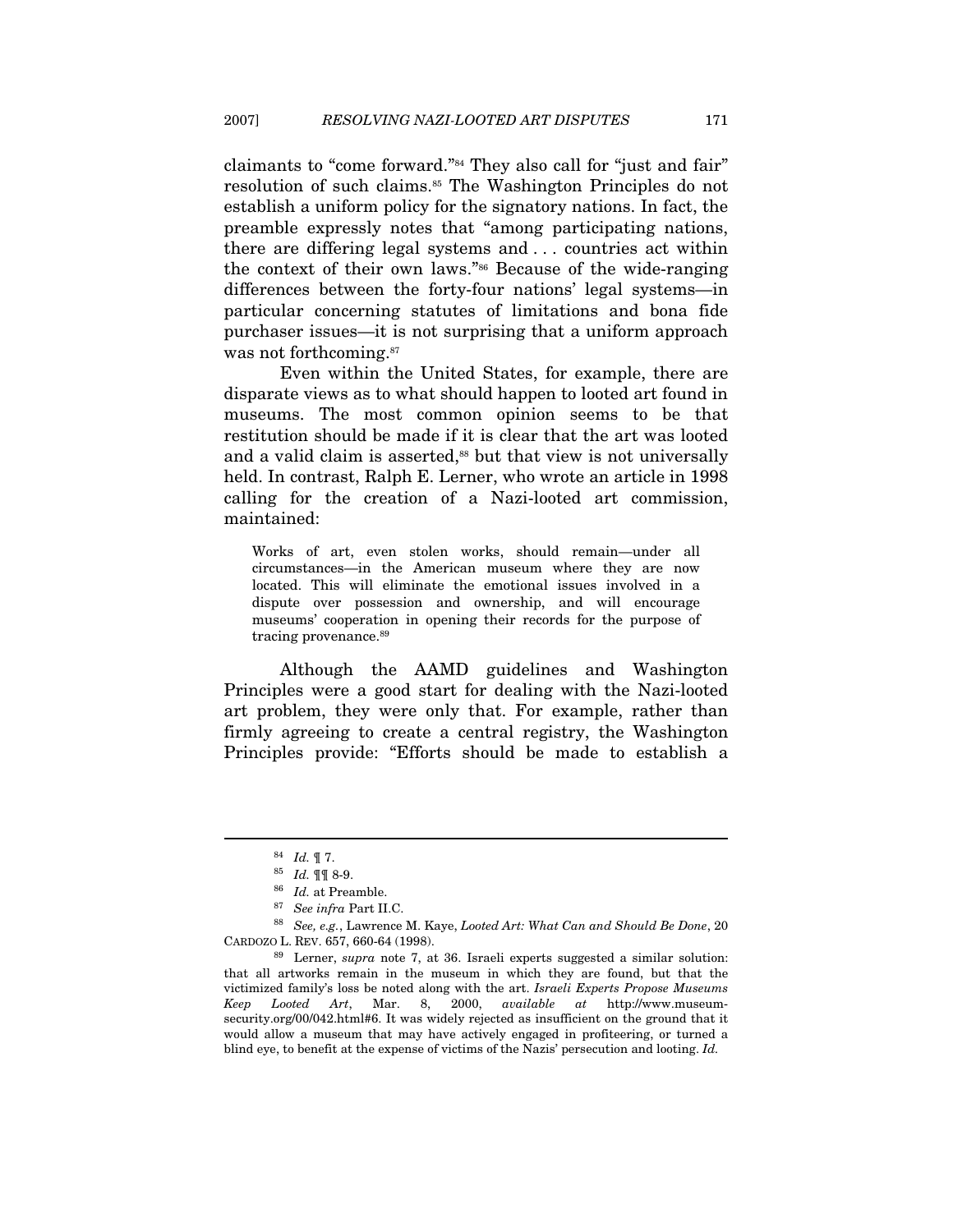central registry of such information."90 Additionally, the final two sentences refer to "[c]ommissions or other bodies established to identify art that was confiscated by the Nazis" and states that such bodies should have "balanced membership," but does not call for the creation of such bodies in nations where they did not already exist and does not establish any other firm provisions for such bodies.91 Rather than establish any firm obligations, the final sentence states: "Nations are encouraged to develop national processes to implement these principles, particularly as they relate to alternative dispute resolution mechanisms for resolving ownership issues."92

There was one more significant international push to deal with the problem. Nations met again in 2000 to build upon the Washington Principles in Vilnius, Lithuania, under the auspices of the Parliamentary Assembly of the Council of Europe.93 The Vilnius Forum generated a declaration expressing continued support of the Washington Principles without significantly refining them or expanding upon them.<sup>94</sup>

 $^{93}$  The Assembly's web site states:

The Parliamentary Assembly of the Council of Europe (PACE), which held its first session on 10 August 1949, can be considered the oldest international parliamentary Assembly with a pluralistic composition of democratically elected members of parliament established on the basis of an intergovernmental treaty. The Assembly is one of the two statutory organs of the Council of Europe, which is composed of a Committee of Ministers (the Ministers of Foreign Affairs, meeting usually at the level of their deputies) and an Assembly representing the political forces in its member states.

Parliamentary Assembly of the Council of Europe, Historical Overview, http://assembly.coe.int/Main.asp?Link=/AboutUs/APCE\_ history.htm (last visited Aug. 26, 2007).<br> $^{94}$  The full declaration reads:

The Vilnius Forum,

Recognizing the massive and unprecedented looting and confiscations of art and other cultural property owned by Jewish individuals, communities and others, and the need to reach just and fair solutions to the return of such art and cultural property,

Referring to Resolution 1205 of the Parliamentary Assembly of the Council of Europe and the Washington Conference Principles of Nazi-Confiscated Art,

Noting in particular their emphasis on reaching just and fair solutions to issues involving restitution of cultural assets looted during the Holocaust era

<sup>&</sup>lt;sup>90</sup> Washington Conference Principles, *supra* note 83,  $\parallel$  6. To be fair, it should be noted that creating one worldwide registry does not appear to be feasible. See Lowenthal, supra note 28, at 137-38.

 $^{91}$  Washington Conference Principles,  $supra$  note 83,  $\mathbb{q}\mathbb{q}$  10-11.  $^{92}$   $Id.$   $\mathbb{q}$  11.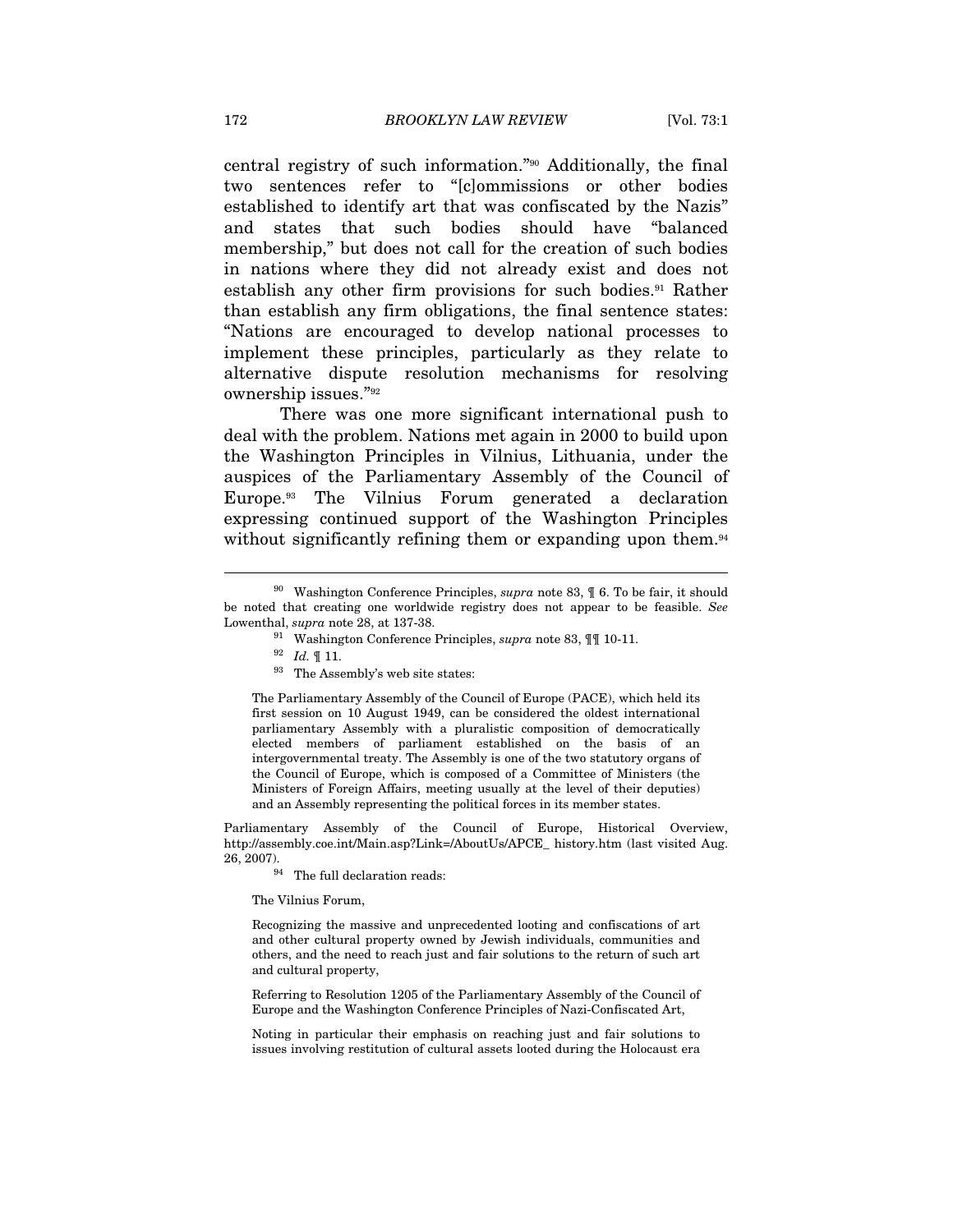$\overline{a}$ 

In fact, the preamble reaffirms the deference to national differences because it calls for "just and fair solutions," which "may vary according to the different legal systems among

and the fact that such solutions may vary according to the differing legal systems among countries and the circumstances surrounding a specific case,

Makes the following declaration:

1. The Vilnius Forum asks all governments to undertake every reasonable effort to achieve the restitution of cultural assets looted during the Holocaust era to the original owners or their heirs. To this end, it encourages all participating States to take all reasonable measures to implement the Washington Conference Principles on Nazi-Confiscated Art as well as Resolution 1205 of the Parliamentary Assembly of the Council of Europe.

2. In order to achieve this, the Vilnius Forum asks governments, museums, the art trade and other relevant agencies to provide all information necessary to such restitution. This will include the identification of looted assets; the identification and provision of access to archives, public and commercial; and the provision of all data on claims from the Holocaust era until today. Governments and other bodies as mentioned above are asked to make such information available on publicly accessible websites and further to cooperate in establishing hyperlinks to a centralized website in association with the Council of Europe. The Forum further encourages governments, museums, the art trade and other relevant agencies to co-operate and share information to ensure that archives remain open and accessible and operate in as transparent a manner as possible.

3. In order further to facilitate the just and fair resolution of the above mentioned issues, the Vilnius Forum asks each government to maintain or establish a central reference and point of inquiry to provide information and help on any query regarding looted cultural assets, archives and claims in each country.

4. Recognizing the Nazi effort to exterminate the Jewish people, including the effort to eradicate the Jewish cultural heritage, the Vilnius Forum recognizes the urgent need to work on ways to achieve a just and fair solution to the issue of Nazi-looted art and cultural property where owners, or heirs of former Jewish owners, individuals or legal persons, cannot be identified; recognizes that there is no universal model for this issue; and recognizes the previous Jewish ownership of such cultural assets,

5. The Vilnius Forum proposes to governments that periodical international expert meetings are held to exchange views and experiences on the implementation of the Washington Principles, the Resolution 1205 of the Parliamentary Assembly of the Council of Europe and the Vilnius Declaration. These meetings should also serve to address outstanding issues and problems and develop, for governments to consider, possible remedies within the framework of existing national and international structures and instruments.

6. The Vilnius Forum welcomes the progress being made by countries to take the measures necessary, within the context of their own laws, to assist in the identification and restitution of cultural assets looted during the Holocaust era and the resolution of outstanding issues.

Vilnius Forum Declaration, Commission for Looted Art in Europe, available at http://www.lootedartcommission.com/ viniusforum (last visited Nov. 3, 2007).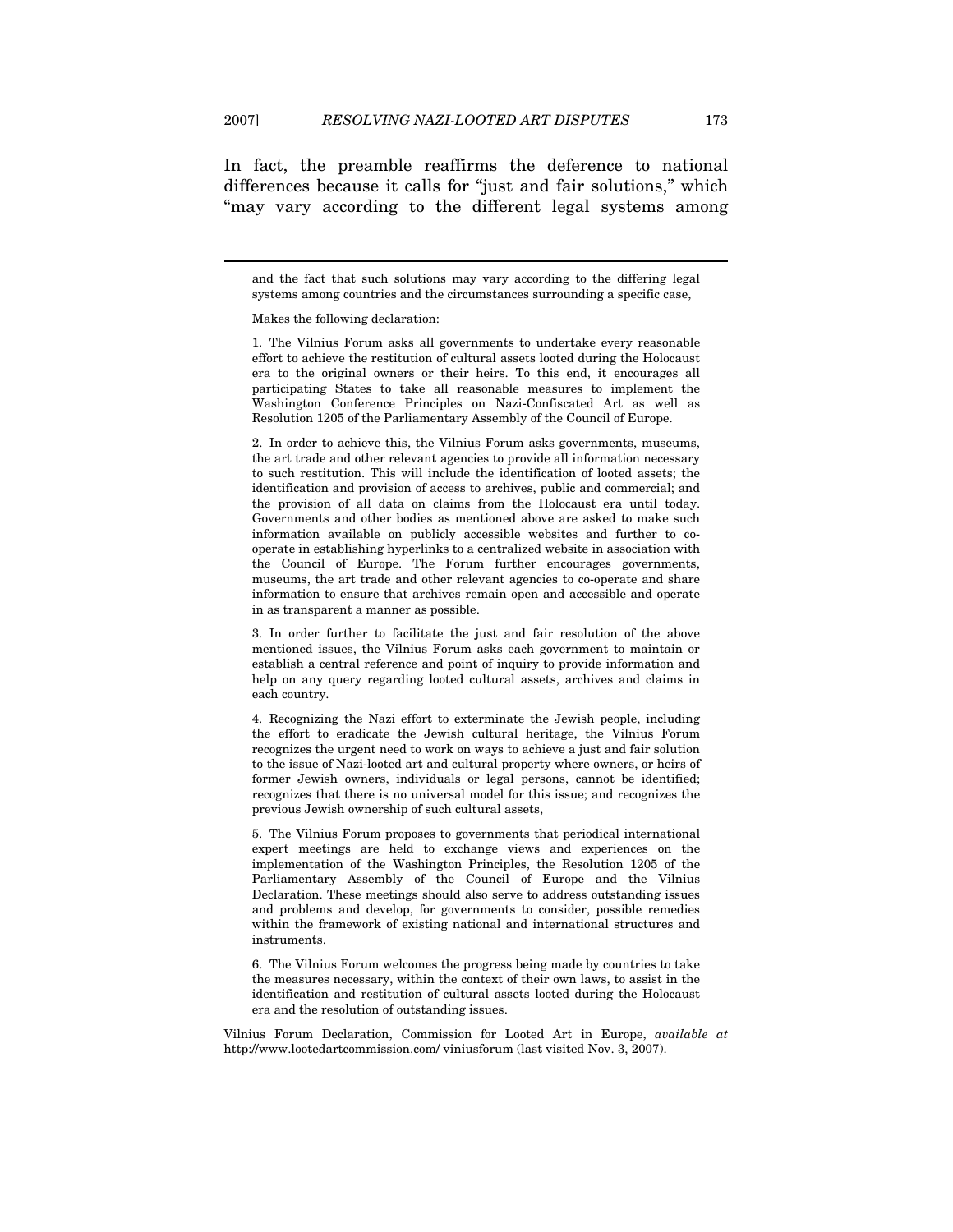countries and the circumstances surrounding a specific case."95 On the call for publishing searchable information, the Vilnius Principles are firmer than the Washington Principles in that they call on "governments, museums, the art trade and other relevant agencies" to make information concerning looted assets in their collections "available on publicly accessible websites and further to co-operate in establishing hyperlinks to a centralized website in association with the Council of Europe."96 Further, "the Vilnius Forum ask[ed] each government to maintain or establish a central reference and point of inquiry to provide information and help on any query regarding looted cultural assets, archives and claims in each country."97 Finally, Paragraph 5 called for periodic meetings to continue dialogue about the Nazi-looted art problem,<sup>98</sup> but since 2000 no new meetings appear to have been held or at least none that have resulted in public reports.

Various nations have taken some steps in the spirit of the Washington and Vilnius conferences. For example, the U.S. Congress passed the Holocaust Victims Redress Act in 1998, which recognizes that "[t]he Nazis' policy of looting art was a critical element and incentive in their campaign of genocide against individuals of Jewish and other religious and cultural heritage."99 The Act further states that

all governments should undertake good faith efforts to facilitate the return of private and public property, such as works of art, to the rightful owners in cases where assets were confiscated from the

 $\overline{a}$ 

<sup>95</sup> Id. at Preamble, ¶ 3.<br><sup>96</sup> Id. ¶ 2.<br><sup>97</sup> Id. ¶ 3.<br><sup>98</sup> Id. ¶ 5.<br><sup>99</sup> Holocaust Victims Redress Act, Pub. L. No. 105-158, § 201(4), 112 Stat. 15, 18 (1998). The full purposes of the Act are:

(1) To provide a measure of justice to survivors of the Holocaust all around the world while they are still alive.

(2) To authorize the appropriation of an amount which is at least equal to the present value of the difference between the amount which was authorized to be transferred to successor organizations to compensate for assets in the United States of heirless victims of the Holocaust and the amount actually paid in 1962 to the Jewish Restitution Successor Organization of New York for that purpose.

(3) To facilitate efforts by the United States to seek an agreement whereby nations with claims against gold held by the Tripartite Commission for the Restitution of Monetary Gold would contribute all, or a substantial portion, of that gold to charitable organizations to assist survivors of the Holocaust.

Id. § 101(b).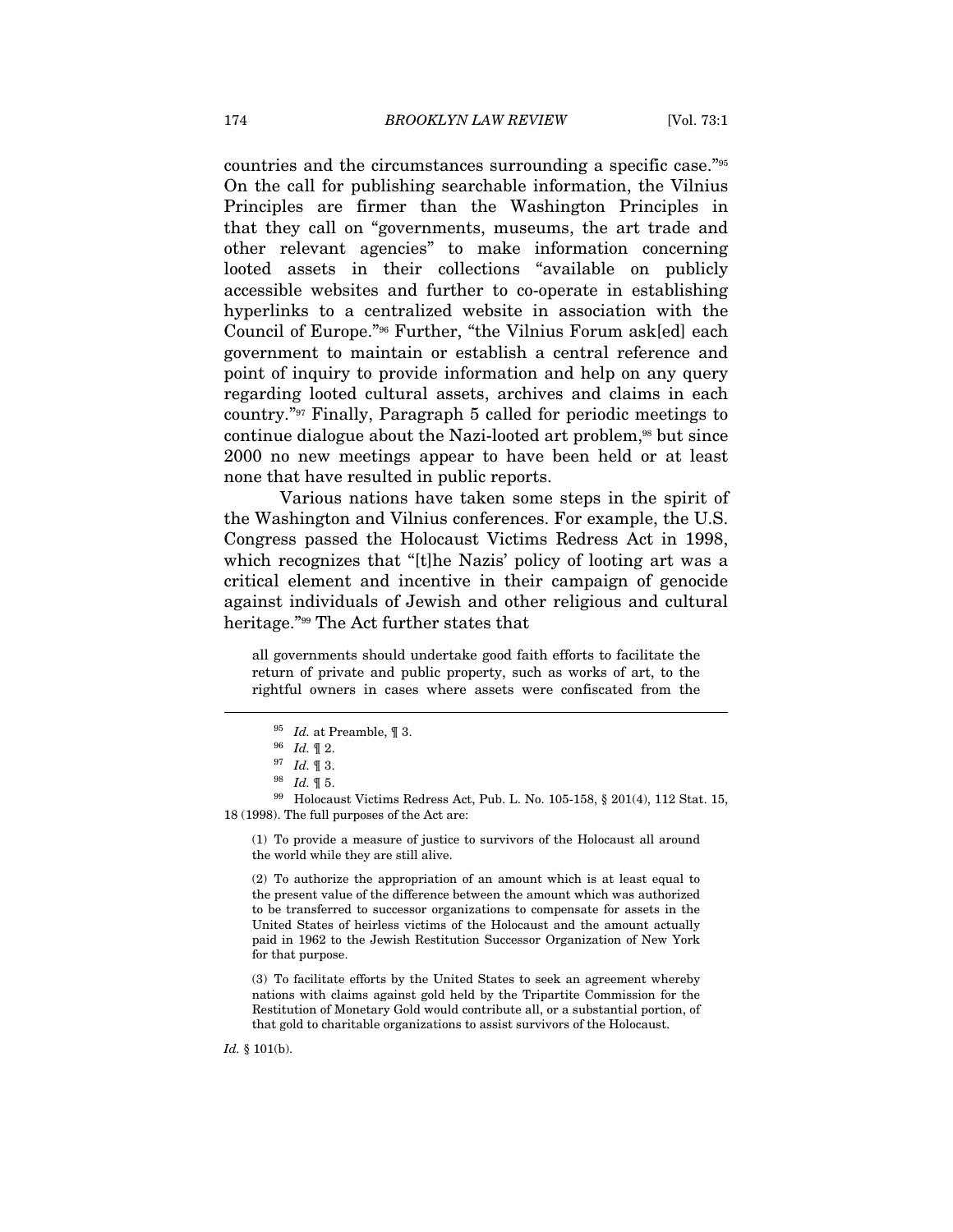claimant during the period of Nazi rule and there is reasonable proof that the claimant is the rightful owner.<sup>100</sup>

The Act also allocated \$5 million for research into unresolved Holocaust-era property claims.101 The Parliamentary Assembly of the Council of Europe passed a resolution mirroring the Vilnius Principles.<sup>102</sup> Germany's *Handreichung* reflects ideals similar to those in the Washington Principles, and in 2003 Germany established the Advisory Commission on the Return of Cultural Property Seized as a Result of Nazi Persecution, Especially Jewish Property, to mediate Nazilooted art claims if both sides agree to submit the dispute to the commission.103 Austria enacted a law that allows it to waive the statute of limitations defense in actions seeking recovery of looted or aryanized art now located in public museums and galleries.104 The French Foreign Ministry in 1998 published the "MNR"105 catalog identifying almost 61,000 artworks that were looted by the Nazis during World War II and never returned to their rightful owners.106 Just over 2,000 of these works were

Germany, 12 ART, ANTIQUITY & LAW 59 (2007).<br><sup>104</sup> Rückgabe von Kunstgegenständen aus den Österreichischen Bundesmuseen [Federal Act on the Return of Cultural Objects from Austrian Federal Museums and Collections] Bundesgesetzblatt Teil I [BGB1] No. 181/1998, § 1 (Austria) (cited in PALMER, supra note 26, at 178-79), available in English at http://www.lootedart.com/MFEU4438589 (last visited Nov. 3, 2007). 105 MNR is an abbreviation of Musées Nationaux Récupération. The database,

which is solely in French, contains approximately 2000 objects and can be found at Musées Nationaux Récupération, Catalogue des MNR, http://www.culture.gouv.fr/ documentation/mnr/pres.htm (last visited Aug. 25, 2007). 106 Musées Nationaux Récupération, Oeuvres récupérées apres la Seconde

 $^{100}$   $Id.$   $\S$   $202.$   $^{101}$   $Id.$   $\S$   $103(b).$  California also passed a law extending the statute of limitations in Holocaust-era art litigation against museums and galleries until 2010. CAL. CIV. PROC. CODE § 354.3 (West 2004). 102 Looted Jewish Cultural Property Resolution, Parliamentary Assembly

of Europe Council Resolution No. 1205, November 4, 1999, available at http://assembly.coe.int/main.asp?Link=/documents/adoptedtext/ta99/eres1205.htm. 103 Matthias Weller, The Return of Ernst Ludwig Kirchner's Berliner

Straßenszene—A Case Study, KUNSTRSP 2007, Feb. 2007, at 51. The Handreichung seems to implement the rather rigid burden of proof rules from the Allied Forces Restitution Legislation enacted shortly after World War II. See generally Harald König, Claims for the Restitution of Holocaust-Era Cultural Assets and Their Resolution in

Guerre mondiale, http://www.cnac-gp.fr/musee/mnr/index.htm (last visited Nov. 1, 2007); see also FELICIANO, supra note 23, at 216 (describing the discovery of looted art in French collections); Prime Minister's Decree, Decree Creating a Commission for the Compensation of Victims of Spoliation Resulting from the Anti-Semitic Legislation in Force During the Occupation, Decree 99-778 (1999) (Fr.), available in English at http://www.civs.gouv.fr/download/uk/decrees/10\_09\_99.pdf; Agreement Concerning Payments for Certain Losses Suffered During World War II, U.S.-Fr., Annex B, Jan. 18, 2001, State Dep't No. 01-36, 2001 WL 416465 (describing the functioning of The Commission for the Compensation of Victims of Spoliation Resulting from Anti-Semitic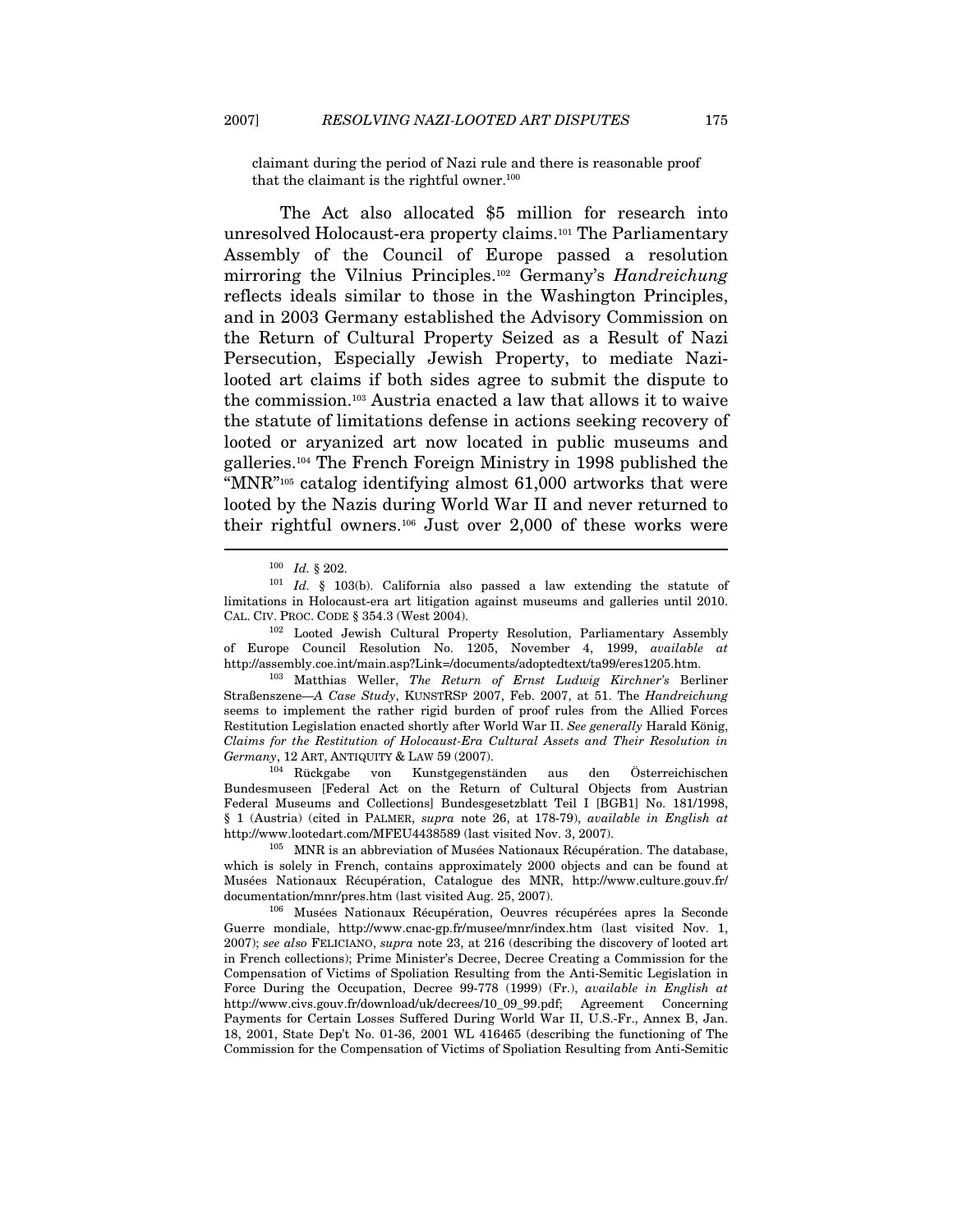identified as being in French museums at the time the report was published.<sup>107</sup>

France also committed significant funding to the Matteoli Commission, a "historical commission"108 established "to investigate various sectors of the French economy and determine the property confiscated during the German occupation."109 Other countries and companies have created similar historical commissions.<sup>110</sup> Moreover, Germany,<sup>111</sup> the Netherlands,<sup>112</sup> Austria,<sup>113</sup> Russia,<sup>114</sup> the Czech Republic,<sup>115</sup>

private companies have [as a consequence of the recent mass litigation] been forced to

examine and expose the truth about their histories during the Nazi era.").<br><sup>109</sup> Pell 1999, *supra* note 10, at 47 (citing Samer Iskandar, *French Bankers to* Support Government's Plans, FINANCIAL TIMES UK, Dec. 2, 1998, at A12). It would be neglectful not to mention that the Commission was created in the wake of the pressure generated by U.S. litigation.<br><sup>110</sup> Bazyler & Fitzgerald, *supra* note 12, at 712-23; Michael Berenbaum,

Confronting History: Restitution and the Historians, in HOLOCAUST RESTITUTION, supra note 35, at 43, 45.

 $111$  The Lost Art Database is maintained by the Koordinierungsstelle für Kulturgutverluste. Lost Art Internet Database, http://www.lostart.de (last visited Aug. 25, 2007). 112 The Netherlands maintains the "Origins Unknown" database of un-

repatriated objects, which contains approximately 4000 objects. Origins Unknown,

http://www.herkomstgezocht.nl/eng/index.html (last visited Aug. 25, 2007). 113 The National Fund of the Republic of Austria maintains a database of an unknown number of objects that are likely to have been looted during World War II. Kunst-Datenbank des Nationalfonds [Art Database of the National Fund], www.kunstrestitution.at (last visited Mar. 2007); see also infra notes 191-201 and accompanying text (concerning creation of the Austrian fund). 114 Russia maintains a database searchable only in Russian. Fyedyeral'noye

Agyentstvo po Kul'turye i Kinyematografii [Federal Agency on Culture and Cinema], Kulturye Tsyennosti: Zhyertvi Voyni [Cultural Treasures: Victims of War], http://www.lostart.ru/ru/ (last visited Aug. 25, 2007). The criteria for inclusion in the database is not clear, but presumably would exclude trophy art brought back by the Soviet military as compensation for destruction of Slavic cultural property by the Germans and still not returned. See generally KONSTANTIN AKINSHA & GRIGORII KOZLOV, BEAUTIFUL LOOT: THE SOVIET PLUNDER OF EUROPE'S ART TREASURES (1995).

115 The Czech Republic maintains a registry of works that may have been taken from Holocaust victims. Restitution-Art, http://www.restitutionart.cz/english/ main.html (last visited Aug. 25, 2007). The English web site has not been updated since 2000. Id.

Legislation in Force during the Occupation) available at http://www.ambafranceus.org/news/statmnts/2001/civs2.asp. The resulting body is known as the Drai Commission. Eric Freedman & Richard Weisberg, The French Holocaust-Era Claims Process, in HOLOCAUST RESTITUTION, supra note 35, at 133, 138-40. Not all news reports about the Drai Commission have been positive. E.g., Press Release, Regine Elkan, Holocaust Art Claimant Files Suit Against French Prime Minister over a Major Paris Museum Collection (Feb. 24, 2006), available at http://pressreleaseforum.com/ viewtopic.php?p=5089 (reporting on filing of law suit after denial of claim as to furniture collection at Carnavalet Museum by the Drai Commission).<br><sup>107</sup> See Musées Nationaux Récupération, *supra* note 105.<br><sup>108</sup> Bazyler & Fitzgerald, *supra* note 12, at 712 ("European governments and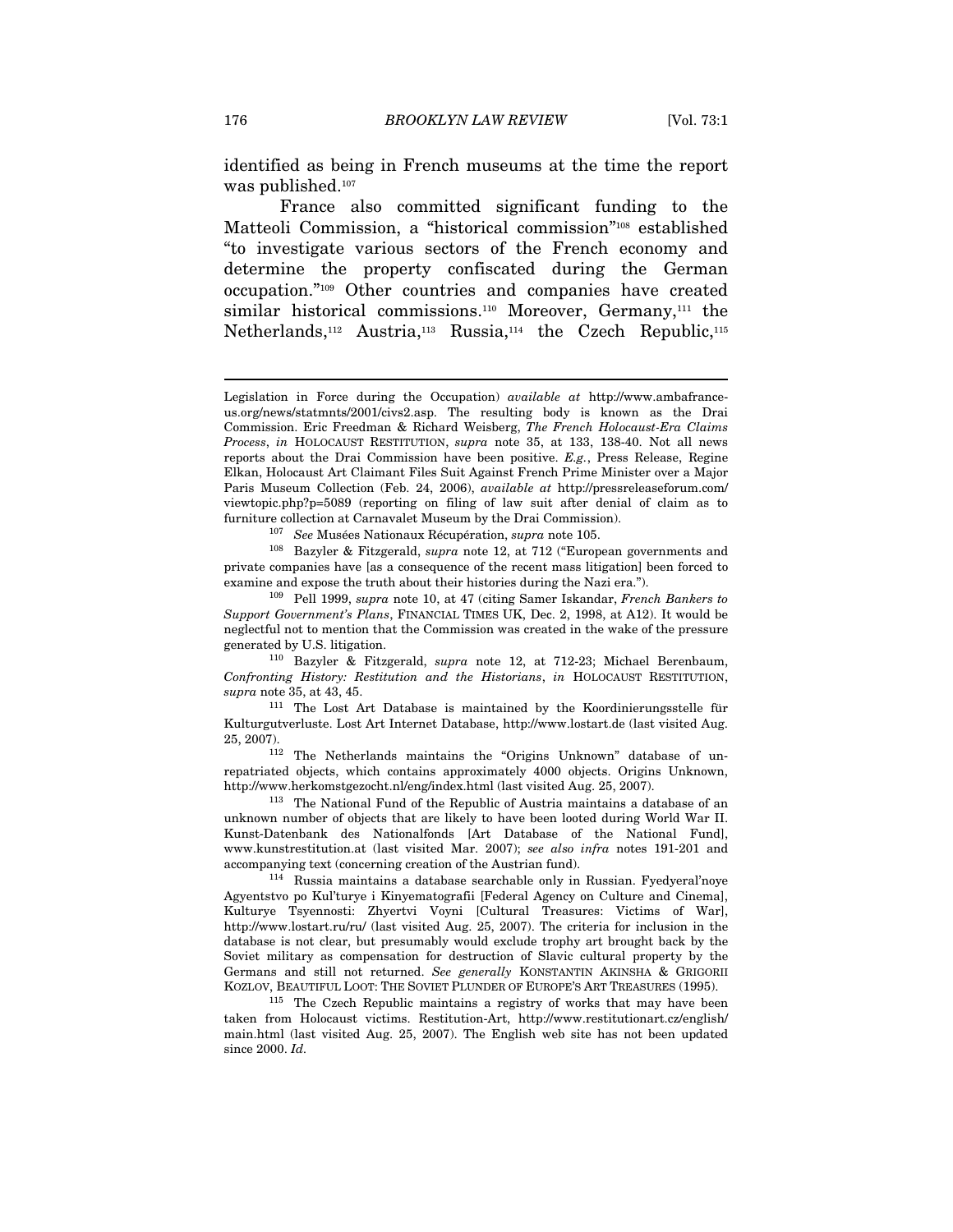Hungary,116 and Poland117 established databases in addition to the databases established by the Art Loss Register,118 Commission for Looted Art in Europe,<sup>119</sup> the American Association of Museums ("AAM"),<sup>120</sup> and most recently MyThings Inc.121 All told, however, governmental action to identify and return Nazi-looted art to families, many of whom may be unaware of their claims through no fault of their own, has not been uniformly progressive, as evidenced by recently asserted successful claims like the Altmann claim discussed in Section II.B, infra.122 It appears indisputable that

<sup>116</sup> Hungary seems to have a database, but its web site is not functioning: http://www.koi.hu/restitucio/index.html (last visited Mar. 2007). See Konstantin Akinsha, The Temptations of the 'Total' Database, in RESOLUTION OF CULTURAL PROPERTY DISPUTES, *supra* note 11, at 162-63.<br><sup>117</sup> Poland maintains a database of over 400 oil paintings, pastels, and

watercolors lost between 1939 and 1945 within post-1945 borders of Poland. Wartime Losses: Polish Painting, http://www.polamcon.org/lostart (last visited Aug. 25, 2007). 118 The Art Loss Register ("ALR") lists stolen art of all types, not just art

looted during World War II, and is headquartered in London with offices in New York, Germany, the Netherlands and India. Steven Swanson, Loss Database One Answer to Art Thievery, CHI. TRIB., Oct. 4, 2006, at C12. As of October 2006, the ALR database contained over 175,000 listings and claims to be the largest database in the world. Id. The ALR has helped recover more than 1000 pieces of art worth upward of \$100 million. The Art Loss Register, History and Business, http://www.artloss.com/content/ history-and-business (last visited Aug. 25, 2007).<br><sup>119</sup> The Central Registry of Information on Looted Cultural Property 1933-

<sup>1945</sup> was established by the Commission for Looted Art in Europe and is headquartered in London. It maintains a database of 20,000 seemingly looted objects and maintains links to information and web sites concerning forty of the countries that participated in the Washington Conference. Press Release, The Central Registry of Information on Looted Cultural Property 1933-45, http://www.lootedart.com/ PressRoom/PressRoom.asp (last visited Aug. 25, 2007). See also Lasserson, supra note 16. 120 The AAM has registered approximately 25,000 suspect objects identified by

museums around the world on its Nazi-Era Provenance Research Portal. Nazi-Era Provenance Internet Portal, The Nazi-Era Provenance Internet Portal Project, http://www.nepip.org (last visited Aug. 25, 2007).<br>
<sup>121</sup> See Trace, Looted Art, http://www.tracelootedart.com/index.asp?page=

about (last visited Oct. 31, 2007) (claiming to be "the most comprehensive database of Nazi Era looted art available"). 122 In addition, the lack of full restitution must be viewed in light of the recent

trend to curtail jurisdiction over such claims, thereby reducing the number of possible fora to hear them. This development further demonstrates the need for a neutral, international tribunal so that valid claims may have a place to be heard. Rachel Lasserson, The Scramble for Looted Art, JEWISH CHRON., Jan. 18, 2007, available at http://www.thejc.com/ (quoting Norman Palmer, member of the United Kingdom's Spoliation Advisory Panel, as having stated: "If the UK adopts an anti-seizure statute, other countries are likely to follow. The result will be to disqualify more and more national courts as competent tribunals before which title claims can be brought."); Marilyn Henry, An Artful Dilemma, JERUSALEM POST, Jan. 23, 2007, at 14 (reporting that the Israeli Knesset is considering adopting a controversial immunity from seizure law to encourage international art loans to Israel).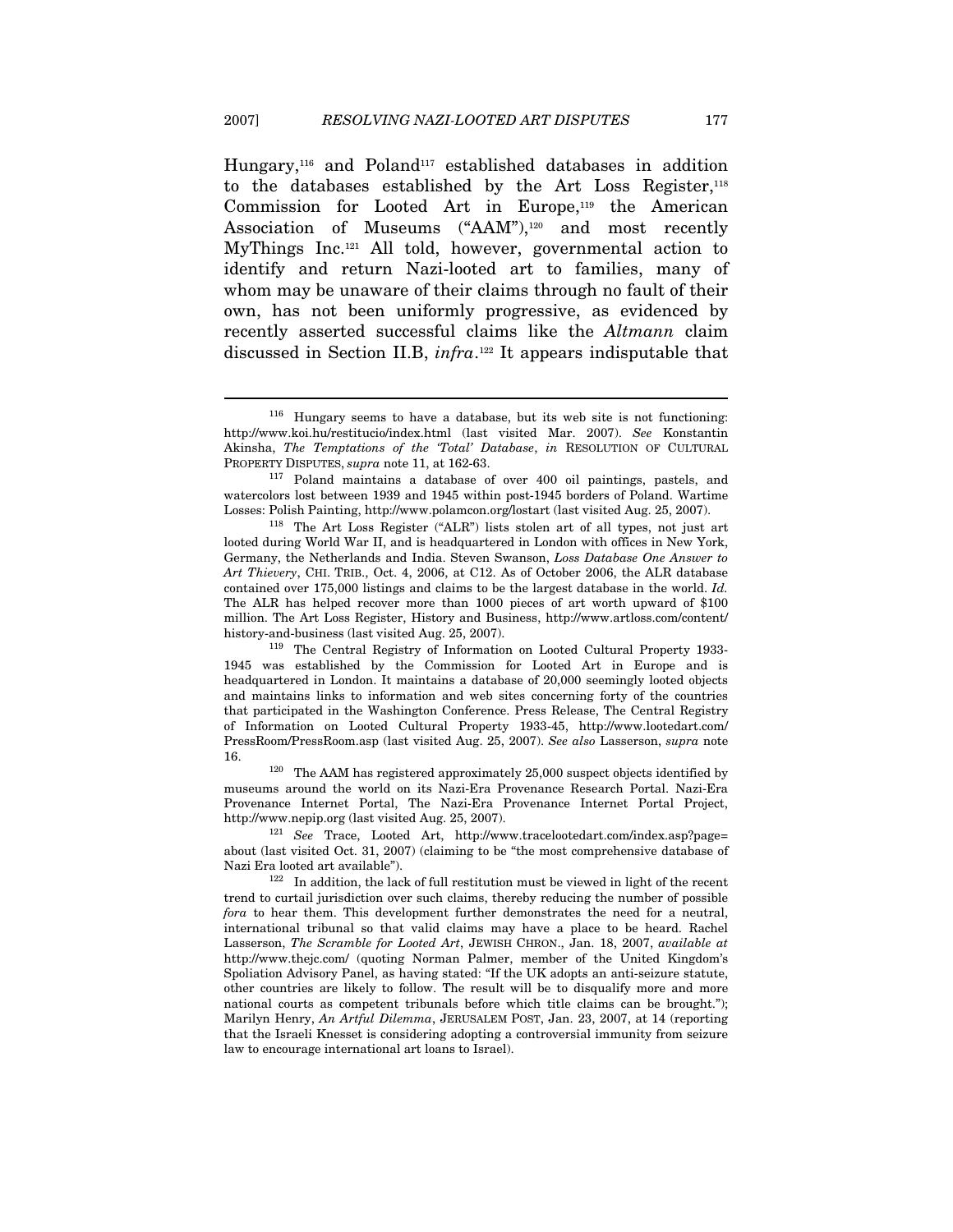justice has not been done with regard to many families' claims to artworks.

### D. Financial Considerations

Justification for the creation of a tribunal also is financial. Looking at the value of simply one looted painting restituted last year—\$135 million<sup>123</sup>—demonstrates the importance of creating a tribunal to assist victims and help museums, galleries, auction houses, and private bona fide purchasers close this chapter on liability exposure. Although \$135 million is close to the highest reported price ever paid for a painting,124 valuable looted art seems to be located more and more frequently and eventually awarded to claimants.125 In fact, art historians are being hired by plaintiffs' lawyers to search archives and discover claims of which families are not presently aware.126 One expert in the area has estimated that

<sup>124</sup> See Ben Sisario, Sale of Pollock Painting Becomes a Mystery, N.Y. TIMES, Nov. 11, 2006, at B8 (reporting private sale of Jackson Pollock's No. 5, 1948 for \$140 million as the highest price ever paid for a painting).  $125$  MICHAEL J. BAZYLER, HOLOCAUST JUSTICE: THE BATTLE FOR RESTITUTION

<sup>&</sup>lt;sup>123</sup> Carol Vogel, Lauder Pays \$135 Million, a Record, for a Klimt Portrait, N.Y. TIMES, June 19, 2006, at E1 (describing sale of Klimt restituted to Ms. Maria Altmann from the Belvedere Gallery in Austria). The total for all paintings restituted to Ms. Altmann from the Leopold Gallery was \$327 million. Anna Schumann, Tech Museum Brings Study of Stolen Art and Law Together, DAILY TOREADOR (Texas Tech. Univ. student newspaper), Nov. 20, 2006, available at http://media.www.dailytoreador.com/media/storage/paper870/news/2006/11/20/News/Te

IN AMERICA'S COURTS 205 (2003) (Austrian claims); PALMER, supra note 26, at 158 (same); Jeevan Vasagar, Art Looted by Nazis Handed Back to Czech Family, THE GUARDIAN, Jan. 25, 2007, at 4; UK Gallery to Return Looted Art, BBC NEWS, Jan. 24, 2007, available at http://news.bbc.co.uk/2/hi/entertainment/6296007.stm; Philip Smet, WWII Art: Looted, But from Whom?, RADIO NETHERLANDS, Nov. 30, 2006, available at http://www.radionetherlands.nl/currentaffairs/ned061130mc; Martin Bailey, Revealed: National Gallery's Cranach Is War Loot, THE ART NEWSPAPER, Nov. 26, 2006, available at http://www.theartnewspaper.com/article01.asp?id=520; Alan Riding, After 60 Years, Austria Will Return a Munch Work to a Mahler Heir, N.Y. TIMES, Nov. 9, 2006, at E8; Lawrence Van Gelder, Canada to Return Looted Vuillard, N.Y. TIMES, Aug. 21, 2006, at E2; Julie Mollins, Gallery Returns Painting Looted by Nazis, REUTERS, Aug. 19, 2006; Germany Returns Painting to Jewish Heir, JEWISH WORLD, Dec. 6, 2006, available at http://www.ynetnews.com/articles/0,7340,L-3336763,00.html; Etgar Lefkovits, News in Brief, JERUSALEM POST, Mar. 23, 2005, at 6 (Israeli Museum); see

also supra note 2 (providing additional news reports).<br><sup>126</sup> See, e.g., Carol Vogel, Art Looted, Then Recovered, Put Up for Bid, INT'L HERALD TRIB., Feb. 23, 2007, at 2 (quoting Lawrence Kaye as stating: "We have researchers working round-the-clock."); see also Swiss Raid Bank Safe Belonging to Late Nazi Art Thief, PR-INSIDE.COM, http://www.pr-inside.com/swiss-raid-bank-safebelonging-to-r141298.htm, June 1, 2007 (describing Swiss blackmail investigation in connection with a request by a dealer and well-known art historian for finders fee to broker return of Pissarro's Le Quai Malaquais Printemps, which was looted by Bruno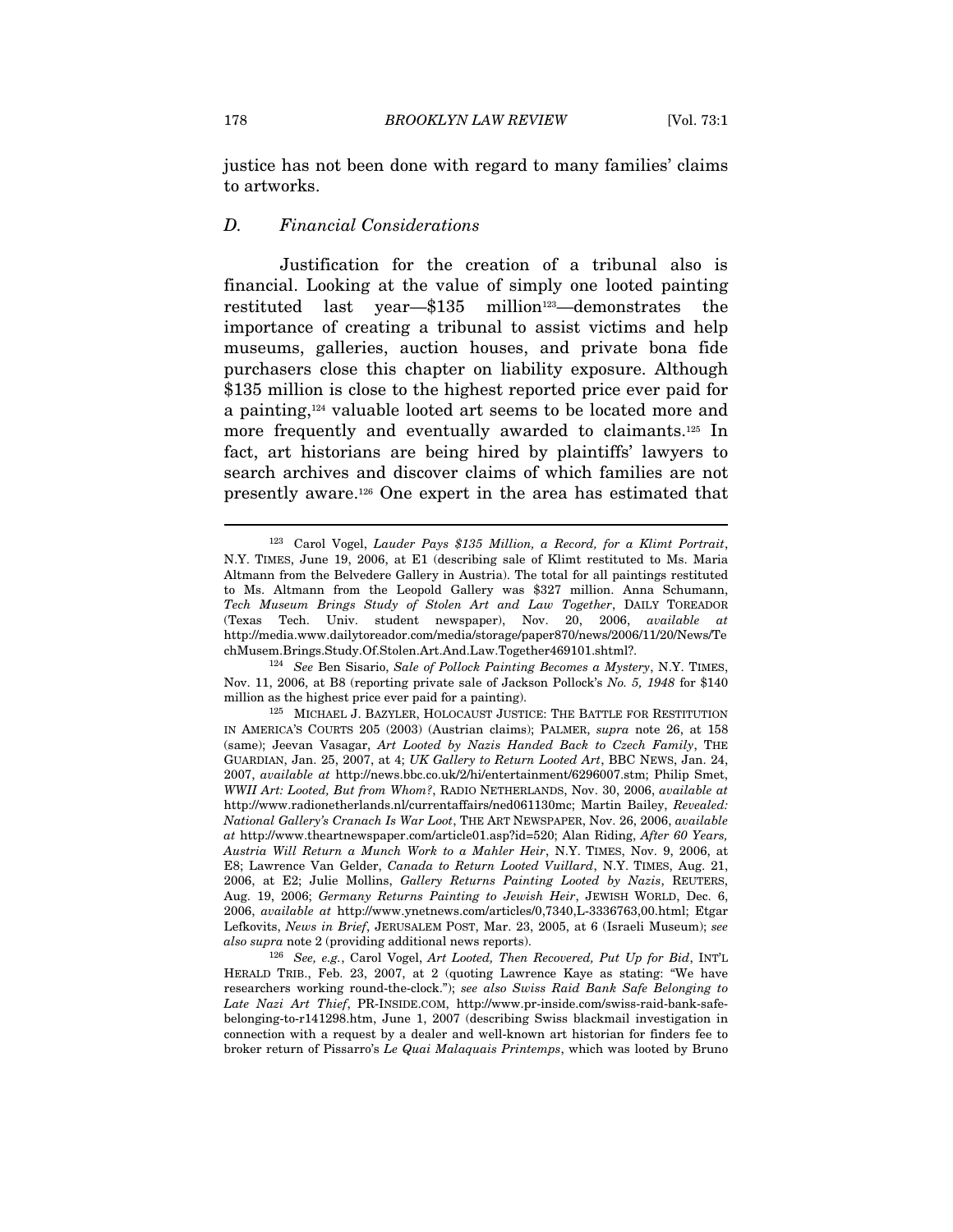\$700 million of art has been restituted in the last five years. $127$ The trend is on the rise<sup>128</sup>—to the point that the creation of an extraordinary international tribunal now is warranted.<sup>129</sup>

Further, although the AAMD, the AAM, and the International Council of Museums have publicly advocated for extensive provenance research, these organizations predominantly represent the largest, most well-funded museums in the Western world.130 Moreover, museum efforts

Not surprisingly, as additional information continues to become available . . . the number of Nazi-era claims is increasing. Moreover, these displaced works are likely to surface more frequently in the next few years as collections are passed on from one generation to the next. As children and grandchildren inherit these objects, some will end up selling them, in all likelihood . . . unaware of the complete provenance and therefore totally unaware of a possible restitution problem.

Id. (paragraph break omitted).

 $\overline{a}$ 

<sup>129</sup> Lasserson, *supra* note 16 (quoting Mark Stephens, an art lawyer at Finers Stephens Innocent in London, commenting on the recent restitution of Ernst Ludwig Kirchner's Berlin Street Scene to Anita Halpin: "Now claims are doubling year on year with concomitant levels of restitution. We are looking at large amounts of compensation. Every year we are going to see bigger cases as governments formalise their positions on this issue and put their national collections in order. It's much less clear what's going to happen to those paintings in private collections, as detection isn't as good at private sales and auction houses.").

 The article also reported that the Albertina Museum in Vienna "is currently dealing with around 4,000 claims, and the Leopold Museum is 'rammed with stolen Schieles', according to sources. Switzerland, too, is vulnerable." Id. See also Riding, supra note 125 (Austria returning Munch work); Mollins, supra note 125 (Canada returning Vuillard painting); Vasagar, supra note 125 (British museum returning multiple works to Czech family); Germany Returns Painting to Jewish Heir, supra note 125; UK Gallery to Return Looted Art, supra note 125.<br><sup>130</sup> See American Association of Museums, http://www.aamus.org/aboutaam/

index.cfm (last visited Oct. 7, 2007); Association of Art Museum Directors, http://www.aamd.org/about/ (last visited Oct. 7, 2007); International Council of Museums, http://icom.museum (last visited Oct. 7, 2007).

Lohse for Hermann Goering from Jewish publisher Samuel Fischer); accord Catherine Hickley, Nazi-Looted Pissarro in Zurich Bank Pits Heiress Against Dealer, BLOOMBERG.COM, June 6, 2007.<br><sup>127</sup> Schumann, *supra* note 123 (referring to Marc Masurovsky, co-founder of

the Holocaust Art Restitution Project); see also Museum Security Network Mailing List, Czechs Lift Deadline for Holocaust Claims, Nov. 10, 2006, http://msnlist.te.verweg.com/2006-November/006296.html (noting the large amount of art to which claims may be asserted); Sabina Casagrande, Germany Aims for Better Restitution Process for Nazi-Looted Art, DEUTSCHE WELLE, Nov. 19, 2006, available at http://www.dw-world.de/dw/article/0,2144,2242811,00.html (same); Sue Choi, The Legal Landscape of the International Art Market After Republic of Austria v. Altmann, 26 NW. J. INT'L L. & BUS. 167, 191 (2005) (noting reports that over 2000 works have been restituted since the Holocaust reparations movement began in the mid-1990s) (quoting MICHAEL J. BAZYLER & KEARSON G. EVERITT, HOLOCAUST RESTITUTION LITIGATION IN THE UNITED STATES: AN UPDATE, INTERNATIONAL CIVIL LIBERTIES REPORT 11 (2004) (ACLU), available at http://www.aclu.org/iclr/bazyler.pdf). 128 Dugot, supra note 7, at 391. Dugot states: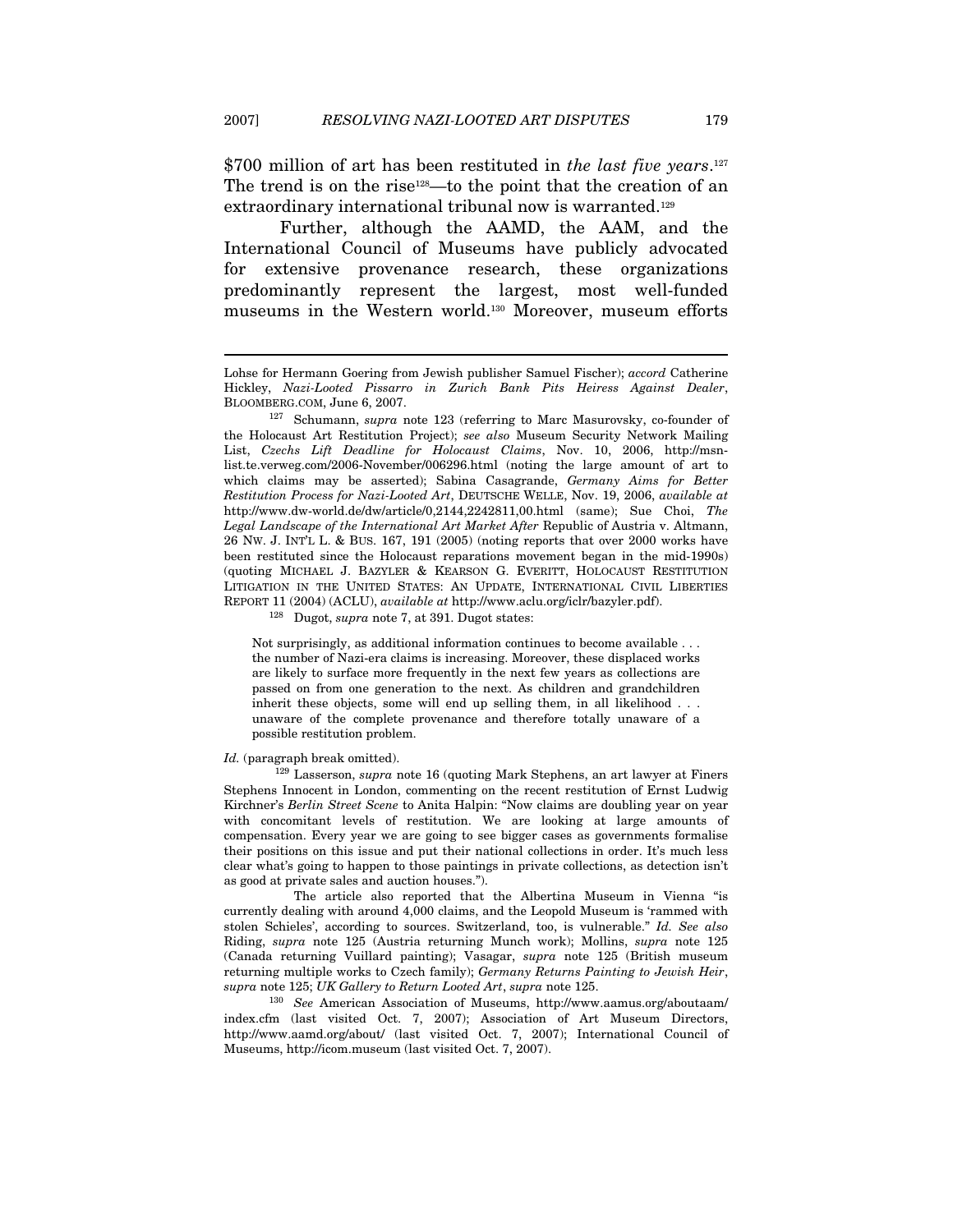have not been universally thorough.<sup>131</sup> According to Ambassador Eizenstat, as recently as January 2007, "German museums have performed and published disappointingly little provenance research," and France, Italy, Spain, Switzerland, "and a host of other countries in Europe" have not undertaken any provenance research into their public collections.132 The international nature of the art market during the war and ever since has caused much of the missing art to be scattered throughout the world, and thus requires a global solution.133 As stated by Owen Pell: "As a result of [the Nazi] looting program, art was dispersed across Europe and/or was fed into a market of dealers who bartered with the Nazis and then moved art out of Nazi-controlled territory to neutral nations and beyond."134

Finally, it also should be noted that smaller museums in the United States and abroad, as well as quite large museums in Australia, New Zealand, Asia, Latin America, the Middle East, South Africa, and the former Soviet bloc, have not committed in any significant way to Nazi-era provenance research.135 Many would not have sufficient resources to

- 
- <sup>133</sup> See BAZYLER, supra note 125, at 210. One commentator noted:

I speak from experience when I tell you that restituting a painting is not a simple task. Holocaust-era provenance research is time-consuming. Often this is due to the paucity of published and accessible provenance information. It is very labor-intensive. The information needed to resolve a case is usually in more than one place. Pre-war collections have not survived in their entirety—they have been dispersed and consequently items can surface anywhere—presenting considerable logistical challenges and making it a global issue.

Id. (quoting Monica Dugot).<br><sup>134</sup> Pell 1999, *supra* note 10, at 27 (citing FELICIANO, *supra* note 23 and Georg von Segesser, Switzerland and the Art Trade 1939-1945 (address given at the 1997 Annual Meeting of the International Academy of Estate & Trust Law in Paris)); see also Foreign Economic Administration: Enemy Branch: External Economic Staff, Looted Art in Occupied Territories, Neutral Countries and Latin America: Preliminary Report (May 5, 1945), available at http://docproj.loyola-edu/laiot.html. 135 PALMER, supra note 26, at 129-49; see also Kurt G. Siehr, Globalization

and National Culture: Recent Trends Toward a Liberal Exchange of Cultural Objects, 38 VAND. J. TRANSNAT'L L. 1067, 1077 (2005) (discussing a similar lack in the use of legislative approaches). Additionally, it is well known that Russia retains trophy art from World War II. See generally AKINSHA & KOZLOV, supra note 114.

<sup>&</sup>lt;sup>131</sup> Randy Kennedy, *Museums' Research on Looting Seems to Lag*, N.Y. TIMES, July 25, 2006, at E1; Casagrande, supra note 127 (quoting Ute Haug, the only full-time provenance researcher hired by a German museum as stating: "For eight years, these difficulties have been known, for eight years there has been no money for provenance research, and for eight years there have been restitutions which could have gone better."); Czechs Lift Deadline for Holocaust Claims, supra note 127 ("Last week, the government agreed to extend funding for the Czech center that researches the provenance of artworks and identifies Nazi-stolen art."). 132 Lasserson, supra note 16.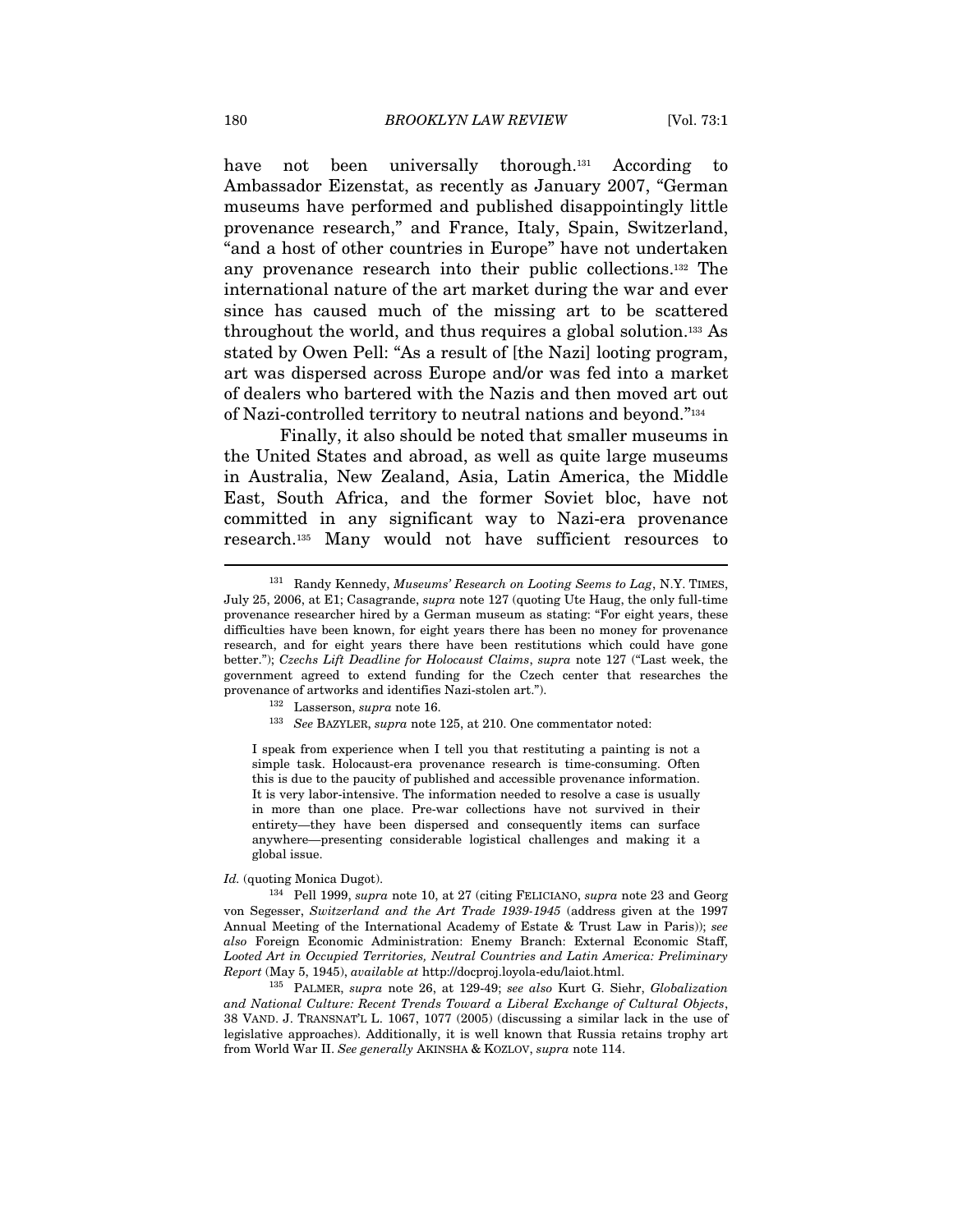undertake this research.136 Recent news reports have indicated that valuable art in collections in Australia, Israel, and South Africa, for example, had been looted and never restituted.<sup>137</sup>

### E. Factual Complexity of Looted Art Cases

There is another dimension to understanding the Nazilooted art problem that is difficult to broach. Often overlooked in the debate over Nazi-looted art is that each case is very different, with some being meritorious and others not. It is not the case that every piece of art that went missing during World War II was stolen by the Nazis from the hands of survivors and never restituted. It is undisputed that the art market continued to thrive throughout the war,<sup>138</sup> and although many sales were conducted in a criminal and unethical way, not all of them were.139 Of course, some art was sold in forced sales for low prices,<sup>140</sup> and some was sold at the infamous "Jew auctions" now universally recognized as illegal,141 but quite a few sales were legitimate.142 In fact, some survivors were able to sell art on the open market at fair prices, which enabled them to obtain safe passage for themselves and their families to the United States and other countries.143 The factual complexity of

<sup>136</sup> See AAMD Report, supra note 76, Addendum ("The Commission recognized that provenance research is difficult, expensive and time-consuming, often involving access to records that are hard or impossible to obtain, and that most museums lack the resources to accomplish this.").

 $137$  See, e.g., reports cited in supra note 125. In fact, a recent report about a demand on the National Gallery of Victoria noted that if the "claim is successful, the painting would be the first looted work in Australia to be returned to its Jewish owners." Rick Wallace, Claim on Gallery's "Nazi-loot" Art, THE AUSTRALIAN, Feb. 13, 2007, available at http://www.news.com.au/story/0,23599,21215397-2,00.html. Additionally, it has recently been alleged that Finnish museums have a significant amount of non-restituted art. See Researchers Believe Nazi-looted Art Could Be Found in Finland, HELSINGIN SANOMAT, available in English at http://www.hs.fi/english/print/ 1135225787506.<br><sup>138</sup> PETROPOULOS, *supra* note 24, at 5.<br><sup>139</sup> PALMER, *supra* note 26, at 60.<br><sup>140</sup> See, e.g., Douglas C. McGill, *Met Painting Traced to Nazis*, N.Y. TIMES,

Nov. 24, 1987, at C19.<br>
<sup>141</sup> See, e.g., PALMER, supra note 26, at 17.<br>
<sup>142</sup> Id. at 59-60; JONATHAN PETROPOULOS, THE FAUSTIAN BARGAIN: THE ART WORLD IN NAZI GERMANY (2000).

<sup>&</sup>lt;sup>143</sup> PALMER, supra note 26, at 59-60; see also Zagorin, supra note 9 (discussing opposition to compensating claimants for works sold in the 1930s at what seem to have been fair prices in that market and noting that the art market in New York "continued to function even as fighting raged in Europe"; also quoting Willi Korte, a consultant on Holocaust losses to the Senate Banking Committee, as having stated: "The paintings came to America because for more than 10 years during and after the war there was no place else to sell them.").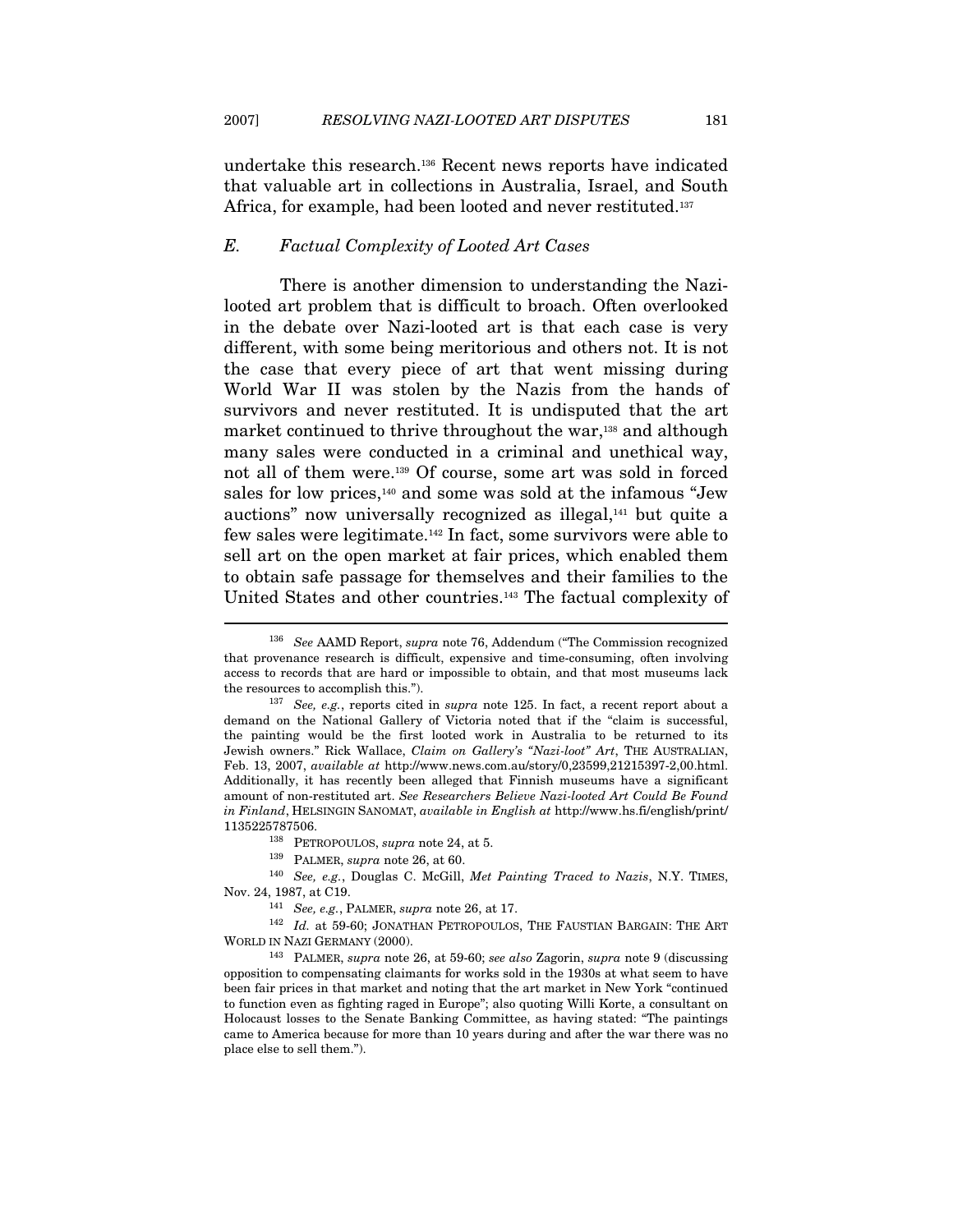a sixty-year-old claim should not be understated. One litigator has described the complexity of investigating allegations that particular paintings were looted as follows:

Art that was taken illegally during the War, for example in France, may have found its way back to the original owner after the War and may have been sold, unbeknownst to his own family, by that owner. That work may be in commerce today. Owners of art that was taken by the Germans and eventually sold to third parties may have been compensated by those third parties; there are several examples of that. In other words, someone who had bought looted art found out subsequently that it was looted and made amends with either the owner or the owner's heirs. So if we show a taking, we do not necessarily show an entitlement; it is much more complex than that. $144$ 

The movement in the mid- to late 1990s for compensation of individual victims of the Nazi regime was groundbreaking and commendable. None of the funds created, however, deals with the issue of Nazi-looted art. Just as the post-war gaps in restitution programs justified the creation of national funds, the gaps in restitution of artwork justify this Article's call for the creation of a Nazi-Looted Art Tribunal. The Tribunal would achieve some measure of justice for those families that were targeted by the Nazis' attempt to rid Europe of Jewish culture. Similarly, the Tribunal would alleviate the uncertainty in the art market that looms because of potential liability, particularly in the United States.145 Finally, creating the Nazi-Looted Art Tribunal would fulfill the commitments made at the Washington and Vilnius conferences. Now that the need for the Tribunal has been demonstrated, this Article will turn to how to structure the Tribunal.

### II. STRUCTURING THE TRIBUNAL

Any dispute resolution tribunal that is created must be structured to promptly and fairly resolve most existing Nazilooted art claims and reconcile the differences between common law and civil law traditions concerning property ownership. This Section provides new ideas for how to achieve these goals. Moreover, to engender participation by art market stakeholders, there must be a definite point in the future when  $\overline{a}$ 

 $^{144}$  Richard K. Bernstein, Art Wars: International Art Disputes: Edited Presentation,  $31$  N.Y.U. J. INT'L L. & POL. 127, 130 (1998).

 $^{145}\,$  See, e.g., Lasserson, supra note 16 (reporting foreign attorneys stating that the United States is the best place to file Nazi-looted art cases).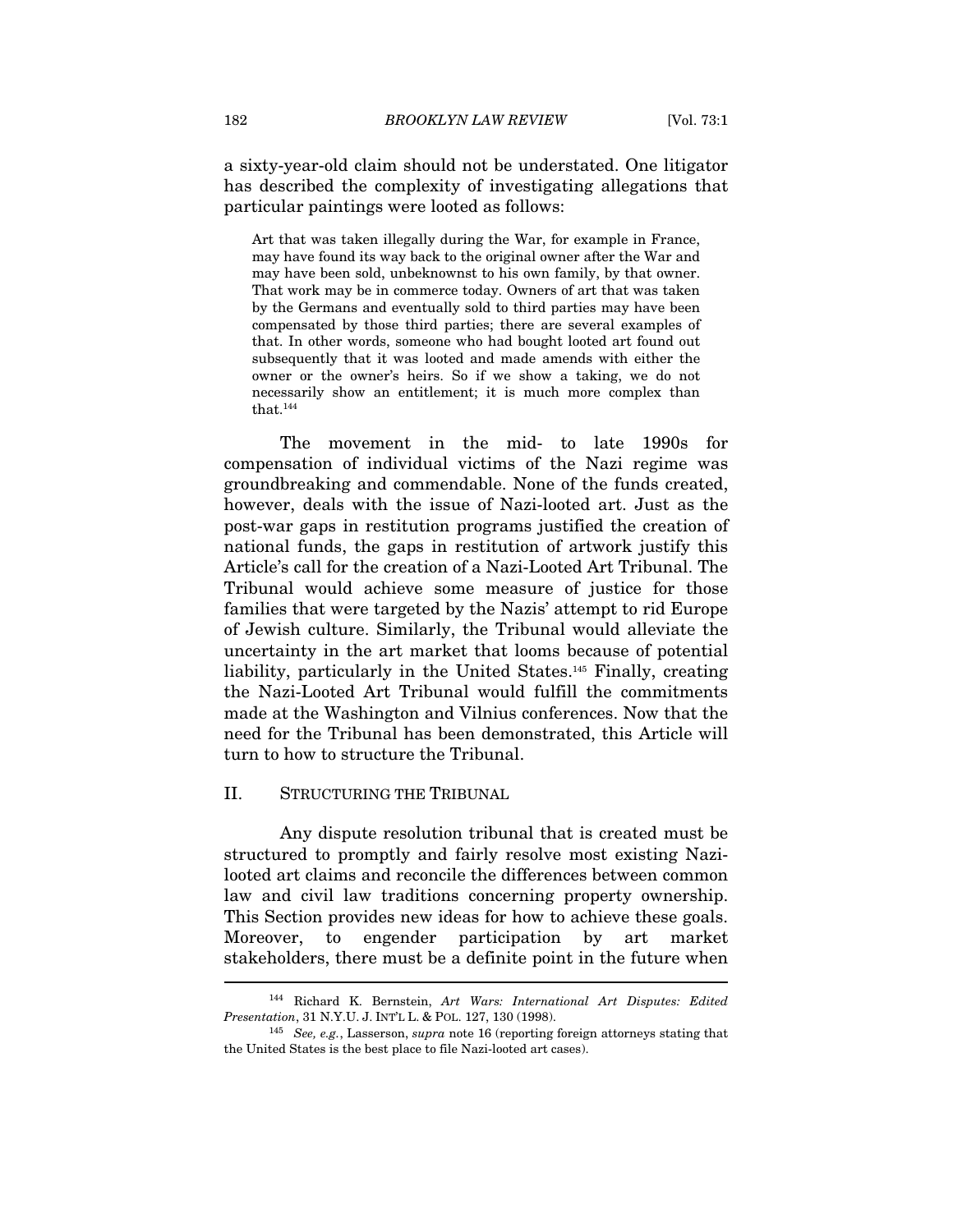the uncertainty in the market created by gaps in provenance from the Nazi era will be definitively resolved.146

Simply creating the Tribunal would be a step toward that goal, but more should be done. For example, any tribunal created should have a claims resolution mechanism, a prospective title clearing mechanism, and a theft registry to finally reach closure on the problem.147 The case for creating a title clearinghouse and theft registry has been made quite effectively by other scholars since the mid-1990s, and thus extensive treatment is beyond the scope of this Article. This Article echoes the sentiment of those scholars that a clearinghouse and registry mechanism should be created, and calls for its establishment in conjunction with the Nazi-Looted Art Tribunal.

### A. Prompt and Fair Resolution of Most Remaining Claims

Few would disagree that prompt and fair resolution of disputes is a laudable goal, but the issue of how to achieve that goal would certainly provoke disagreement. In any event, any proposal to deal with the problem of Nazi-looted art must "provide a substantial degree of certainty in result and simplicity in application, without unduly sacrificing fairness."<sup>148</sup> Mass claims treatment is the only way to accomplish this goal.149

 $\overline{a}$ 

This does not mean that all questions of law or fact need to be common. In many cases, there will be a pattern of harmful conduct, consisting of separate though related incidents, rather than one particular harmful event. Such a pattern might have affected various claimants in different ways, leaving considerable scope for individual issues to arise in mass claims. This is illustrated by the claims dealt with by the CRPC [Commission for Real Property Claims of Displaced Persons and Refugees in Bosnia and Herzegovina] in Bosnia and the HPCC [Housing and Property Claims Commission] in Kosovo. The losses of property were all based on separate

 $146$  See, e.g., Phelan, supra note 3, at 660.

 $147$  See Ashton Hawkins et al., A Tale of Two Innocents: Creating an Equitable Balance Between the Rights of Former Owners and Good Faith Purchasers of Stolen Art, 64 FORDHAM L. REV. 49, 89-90 (1995); Lerner, supra note 7, at 35; Pell 2004, supra note 11, at 315-16; Pell 1999, supra note 10; Steven A. Bibas, Note, The Case Against Statutes of Limitations for Stolen Art, 103 YALE L.J. 2437, 2460-65 (1994).<br><sup>148</sup> Hawkins et al., *supra* note 147, at 89-90.<br><sup>149</sup> As stated by one scholar providing a comprehensive analysis of mass

claims:

In a mass claims situation, all claims arise out of one basic set of facts, such as a war, a revolution or another event causing widespread harm. This implies that "practically all of the claims arise at around the same time and are very similar in terms of the legal and factual issues they raise."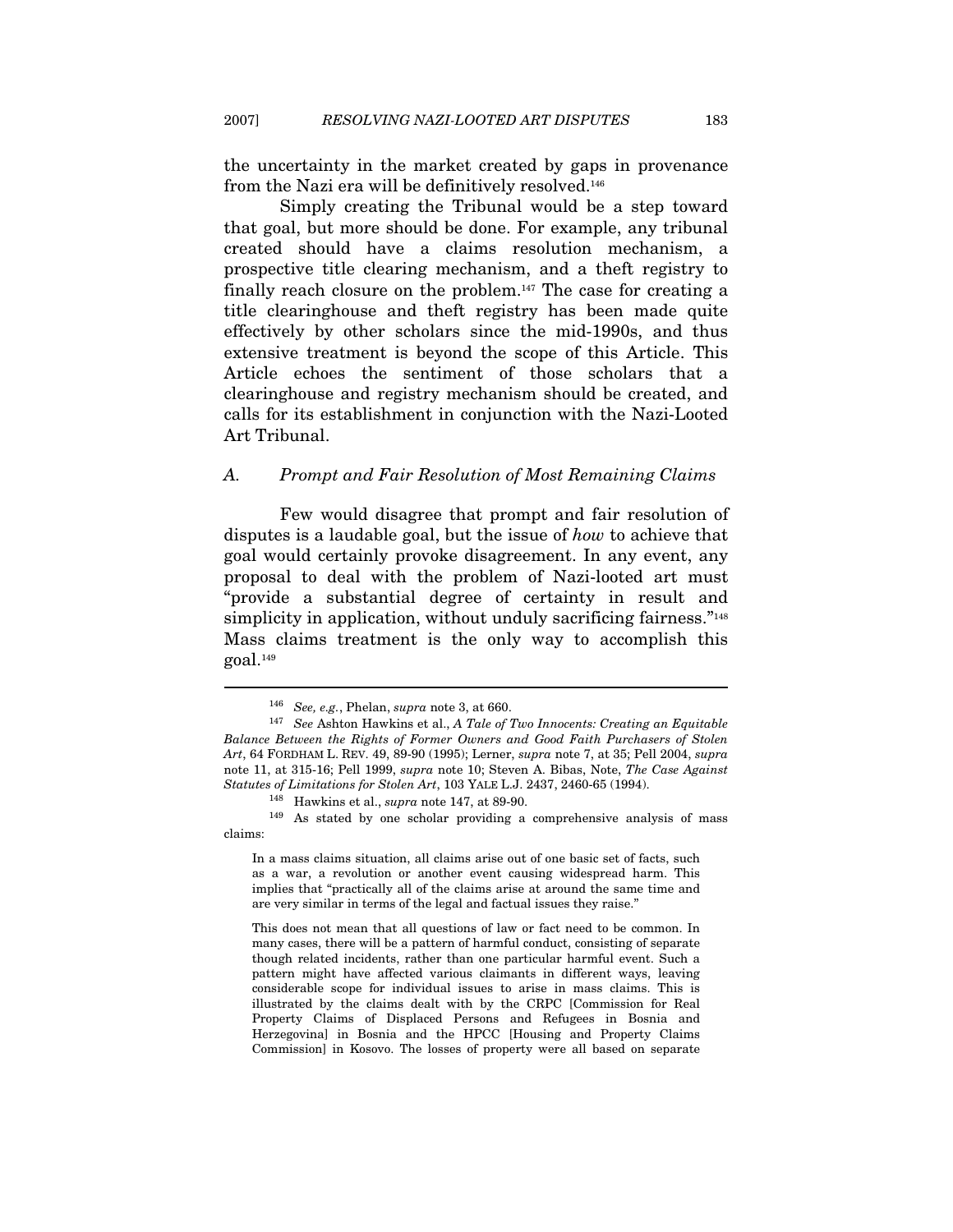As stated by Lawrence Kaye, a well-known litigator in the field, "One principle to be embraced should be that restitution and repatriation must be available to all claimants, not only to those who can afford private litigation."150 It would be impossible, however, to resolve all remaining individual claims to "works of art" broadly defined; there simply are too many claims and too many uncertainties. Nonetheless, the attempt to rectify the taking of property must be made on a broad scale.151 One way to achieve the correct balance of the desire to do widespread justice, on the one hand, and practicality in its administration, on the other, is to set a minimum jurisdictional threshold for the Tribunal. In 1999, Pell suggested a minimum of \$250,000 such that a commission would deal exclusively with very high-end artwork.152 This Article proposes that a \$100,000 present-day fair market value ("FMV") minimum would bring most potential art disputes of which families are aware under the Tribunal's jurisdiction without overwhelming it. In addition, claims at that value would not likely be asserted in a judicial forum because of the prohibitive cost of bringing such suits with a sixty-year

constituted a war crime:

The strongest international condemnation of the destruction and plunder of cultural property during wartime appeared in the Charter of the International Military Tribunal at Nuremberg in 1945. Article VI(b) states that the "plunder of public or private property . . . not justified by military necessity" is a war crime. Several years after the war, the characterization of the plunder of public or private property as a war crime was confirmed in the 1949 Geneva Convention. Article 147 designates the wanton destruction and appropriation of property during war as a "grave breach" of the Convention. In addition, Protocols I and II to the Convention, adopted in 1977, specifically make it a "grave breach" of the Convention to destroy clearly recognized historic monuments, works of art, and places of worship.

Id. at 664-65; see also, e.g., Pollock, supra note 40, at 203-04 (outlining international law dating back to 1907 violated by the looting).<br> $^{152}$  Pell 1999, supra note 10, at 60.

facts and attributable to different individuals. There was, however, a general pattern of taking of property, which means that the claims all raised very similar legal issues.

Hans Das, The Concept of Mass Claims and the Specificity of Mass Claims Resolution, in REDRESSING INJUSTICES THROUGH MASS CLAIMS PROCESSES, supra note 60, at 1, 7-8. For additional sources providing lessons from existing mass claims tribunals, see generally INTERNATIONAL MASS CLAIMS PROCESSES: LEGAL AND PRACTICAL PERSPECTIVES (Howard M. Holtzmann & Edda Kristjánsdórttir eds., 2007); REDRESSING INJUSTICES THROUGH MASS CLAIMS PROCESSES, supra note 60; INSTITUTIONAL AND PROCEDURAL ASPECTS OF MASS CLAIMS SETTLEMENT SYSTEMS (The Int'l Bureau of Permanent Court of Arbitration ed., 2000).<br><sup>150</sup> Kaye, *supra* note 88, at 667.<br><sup>151</sup> Id. It must be remembered that the Nazis' widespread theft of property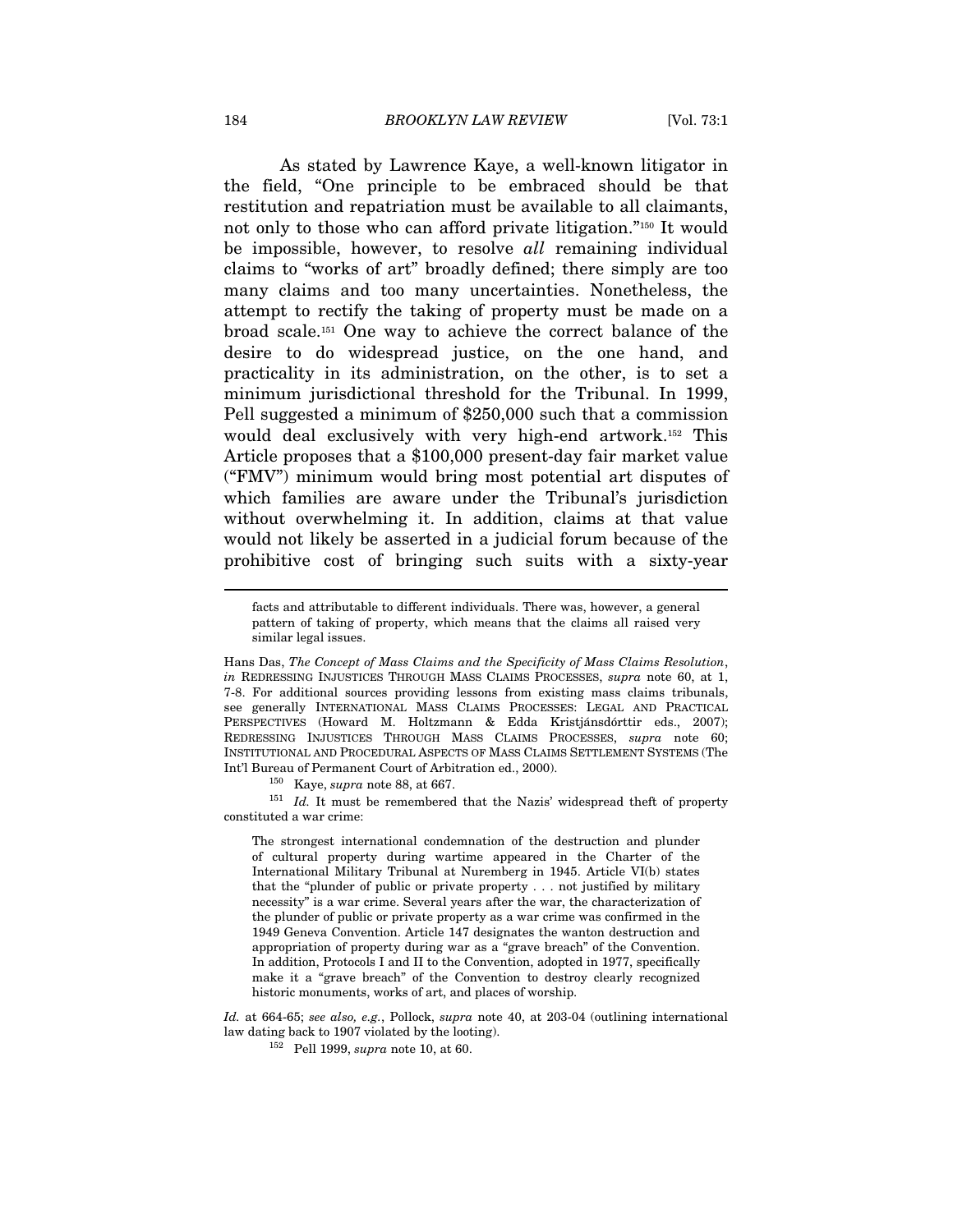history.<sup>153</sup> Moreover, an artwork trading today at \$100,000 would justify a fair degree of due diligence by the buyer.154 Because few works by 1945 were valued at \$100,000, the increase in value would allow room for compromise restitution awards to accommodate both the theft victim's entitlement to justice and the bona fide purchaser's investment-backed expectations.155

Some might argue that an attempt to resolve disputes as to so many works of art could prejudice claims of survivors and their heirs because they may not receive notice of the existence of their claims until the Tribunal's limitations period expires.156 The same type of argument has been raised in conjunction with statutes of limitations as applied to Nazilooted art in general.<sup>157</sup> Worldwide notice, however, would not be as difficult for the Nazi-Looted Art Tribunal as it was for the Swiss bank settlement, German Foundation, or other recently created tribunals to compensate Holocaust victims and their heirs. This is because the Swiss bank litigation already engaged in a "massive, worldwide notice program designed to inform Holocaust victims of the contours of the settlement and of their right to opt out, followed by a fairness hearing under [Federal] Rule [of Civil Procedure] 23(e)."158 Mailings were sent to more than one million persons, and questionnaires were returned by approximately 580,000 persons in the Swiss bank litigation alone.159 A massive database of potential claimants, that is, Holocaust survivors and heirs, needed to be created to affect such notice.160 Similarly, potential claimants of the German, Austrian, French, and ICHEIC funds also were notified.161 Notice about the funds was worldwide, with massive

 $^{160}\;$  Morris Ratner of Lieff Cabraser Heimann & Bernstein, LLP supervised the worldwide notice program. Id. at 810 n.44.<br><sup>161</sup> See generally Bazyler & Fitzgerald, supra note 12; HOLOCAUST

<sup>153</sup> See, e.g., supra note 7. Another consideration is whether to allow a claimant to petition a national government to pursue lower value claims with particularly strong factual evidence. Alternatively, a screening mechanism in the Tribunal could serve the same function. See generally THE IRAN-UNITED STATES CLAIMS TRIBUNAL AND THE PROCESS OF INTERNATIONAL CLAIMS RESOLUTION (David D. Caron & John R. Crook eds., 2000) [hereinafter IRAN-U.S. CLAIMS TRIBUNAL].<br><sup>154</sup> See generally Phelan, supra note 3.

 $^{155}\;$  See in<br>fra Part II.C.

<sup>156</sup> See, e.g., Cuba, supra note 5 (arguing for suspension of statute of limitations in Nazi-looted art cases). 157  $Id$ .<br>158 See Neuborne 2002, supra note 34, at 809.<br>159  $Id$ . at 810.

RESTITUTION, supra note 35.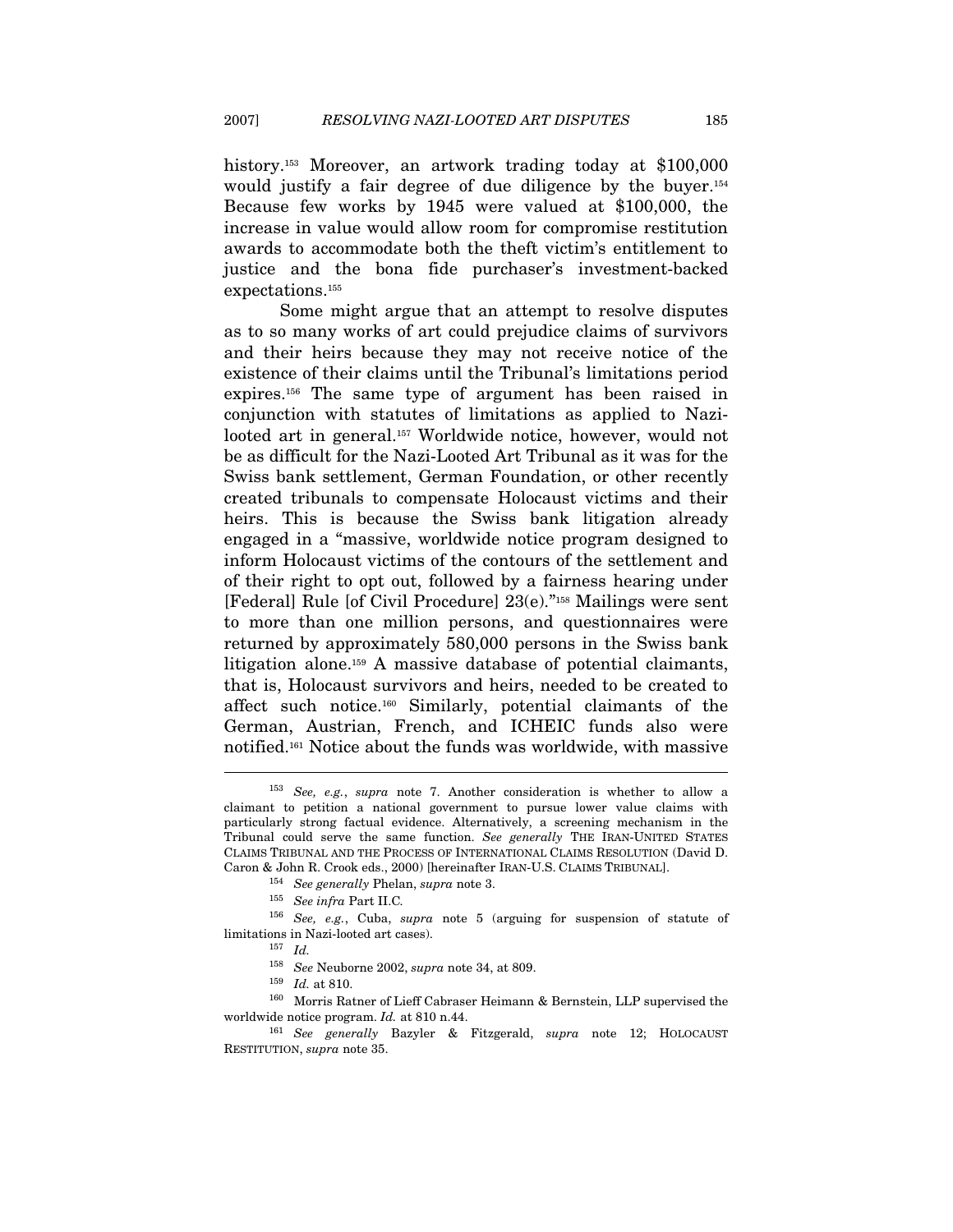mailings, newspaper and radio advertisements in many countries in varying languages, posting of useful information on the web, and establishing toll-free telephone numbers.162 Limited personal contact also was made available in offices of a few Jewish organizations.163 Simply based on the numbers of claims received by the tribunals,164 it can hardly be doubted that the notice was effective. Presumably, the Nazi-Looted Art Tribunal need only gain access to the previously generated databases, engage in an admittedly very large mailing, run newspaper and radio announcements, establish a toll-free number, create a web site, and work with a few Jewish organizations to achieve the same widespread notice. After an initial burst of advertising, the announcements should be run once per year for the duration of the Tribunal's existence.

Effective notice is essential because the Tribunal should allow claims to be registered by citizens of signatory nations for the next five years—more than three generations after the war. The registration process should be mandatory regardless of whether the work of art has yet been located. Such massive registration will develop the critical mass of information necessary to more efficiently match claims with tainted artworks.165 Registering the claim should toll the applicable limitations periods, as discussed below.<sup>166</sup>

The treaty establishing the Tribunal should provide that claims under its jurisdiction will be excluded from the jurisdiction of domestic courts or commissions in the signatory nations.167 This policy mirrors that of the Iran-United States Claims Tribunal foundational documents<sup>168</sup> and is more

<sup>&</sup>lt;sup>162</sup> E.g., French Agreement, *supra* note 57, exhibit 1.<br><sup>163</sup> See, e.g., Weiss, *supra* note 37, at 106.<br><sup>164</sup> See Neuborne 2006, *supra* note 40, at 70. Additionally, various national commissions, such as the Drai Commission, have undertaken extensive notice campaigns. See Freedman & Weisberg,  $supra$  note 47, at 133, 138-40.

 $165$  The matching process would be greatly expanded via the title clearinghouse, which would generate registration by possessors of art, and thus data collection. See infra Part II.F. 166 See infra Part II.C. 166 See infra Part II.C. 167 Ralph E. Lerner's proposal contemplated voluntary submission to a

commission: "Filing a claim with the restitution commission would bar any lawsuit against any museum for the return of artwork." Lerner, *supra* note 7, at 39.<br><sup>168</sup> See THE HAGUE: LEGAL CAPITAL OF THE WORLD 245-46 (Peter J. Van

Krieken & David McKay eds., 2005) [hereinafter THE HAGUE]. Establishing the Tribunal as the sole forum for resolution of Nazi-looted art claims would not constitute a taking by the U.S. government. Cf. RAHMATULLAH KHAN, THE IRAN-UNITED STATES CLAIMS TRIBUNAL, 7-23 (1990) (extensively discussing U.S. lawsuits challenging the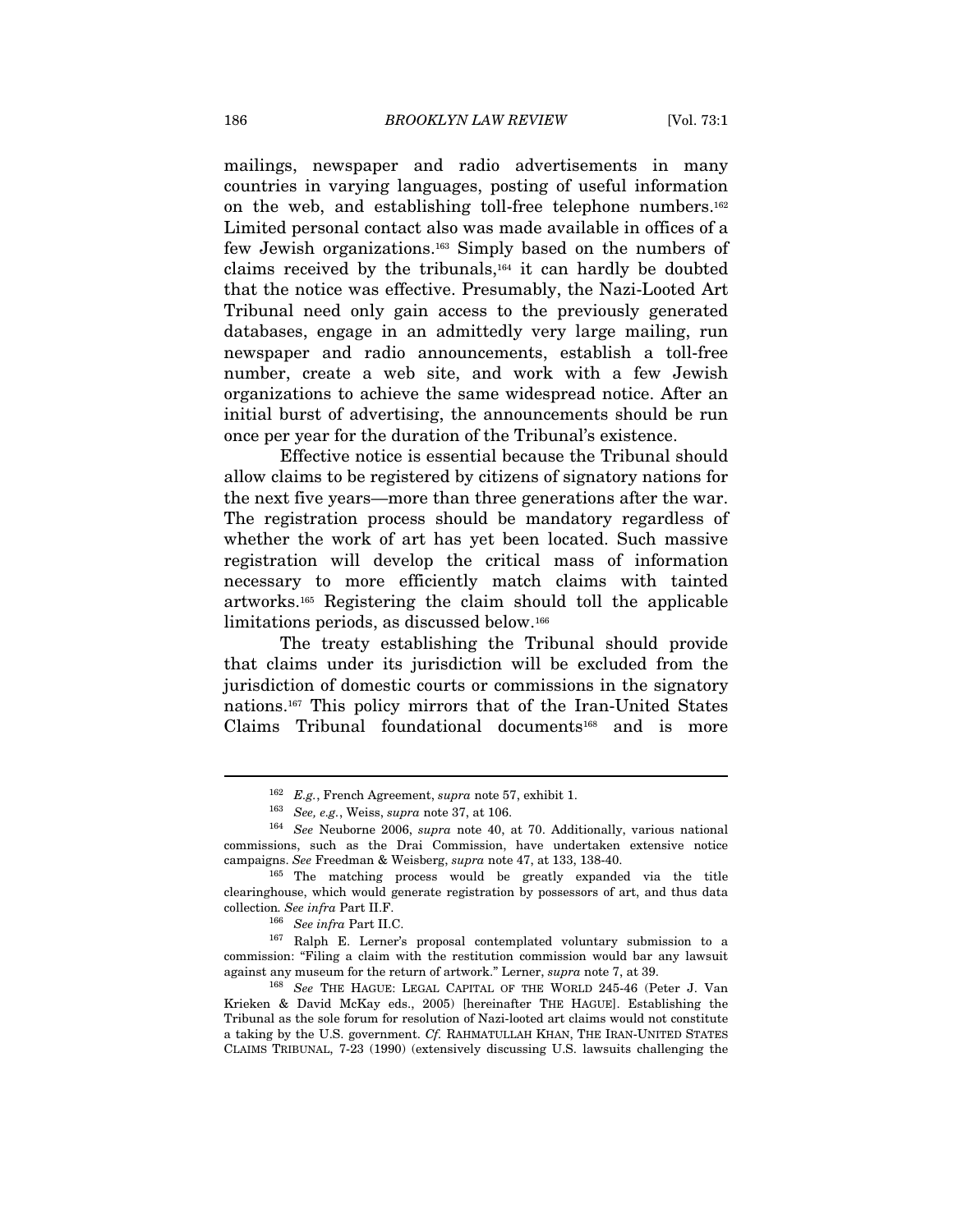restrictive than the approaches utilized by any of the newly created Holocaust funds. For a survivor or heir to collect from any of the new funds, he or she must make a voluntary choice to dismiss any pending litigation and agree not to bring additional litigation.169 In contrast, jurisdiction of the Tribunal should be *compulsory* for all plaintiffs and defendants, regardless of the nationality of either. Although compulsory jurisdiction no doubt would be highly controversial,170 it would offer the most complete, cost effective, and fair resolution for the following reasons.171

First, art claims are different from slave and forced labor claims in that the claimants of art may not know the correct entity to sue until the art comes on the market, which tends not to happen regularly.172 Moreover, lawsuits over works of art tend to be very fact specific. Thus, unlike claimants of dormant bank accounts or unpaid insurance policies from the Nazi era, a class action settlement would be inappropriate for the Nazi-looted art problem. The class certification criteria of Federal Rule of Civil Procedure 23(a) could not be satisfied in light of the fact-sensitive nature of each claim.<sup>173</sup>

Furthermore, the amount of a class action settlement, once finalized, is fixed save for rare conditions.174 The settlement amount proved to be significantly mistaken in the Swiss bank settlement.175 The Nazi-Looted Art Tribunal could avoid this problem by establishing a sizeable reserve payable by the signatory nations, but not establishing a fixed "settlement."176 Rather, the Tribunal's foundational documents

establishment of the Iran-United States Claims Tribunal on takings grounds, all of which failed).<br><sup>169</sup> See supra note 54 and accompanying text.

<sup>170</sup> See, e.g., Jacob Katz Cogan, Competition and Control in International Adjudication, 48 VA. J. INT'L L. (forthcoming 2008) (discussing negative effects of limiting the number of tribunals that could resolve a dispute).

 $171$  This approach also would avoid the "dual national" problem that plagued the Iran-United States Claims Tribunal. See, e.g., KHAN, supra note 168, at 120-53; see also WAYNE MAPP, THE IRAN-UNITED STATES CLAIMS TRIBUNAL, 61-81 (1983); JOHN A. WESTBERG, INTERNATIONAL TRANSACTIONS AND CLAIMS INVOLVING GOVERNMENT PARTIES: CASE LAW OF THE IRAN-UNITED STATES CLAIMS TRIBUNAL 7 (1991); THE IRAN-UNITED STATES CLAIMS TRIBUNAL: 1981-1983, 59-81 (Richard B. Lillich ed., 1984).<br><sup>172</sup> See Collins, supra note 4, at 119.<br><sup>173</sup> See Bazyler & Fitzgerald, supra note 12, at 711 ("Since each [art] lawsuit

involves a specific work of art, all were individual lawsuits, rather than class action

<sup>&</sup>lt;sup>174</sup> FED. R. CIV. P. 23(e) & 60(b). <sup>175</sup> See supra notes 40-42 and accompanying text. <sup>176</sup> This approach also would avoid underfunding problems like those experienced by the Iran-United States Claims Tribunal. See generally IRAN-U.S.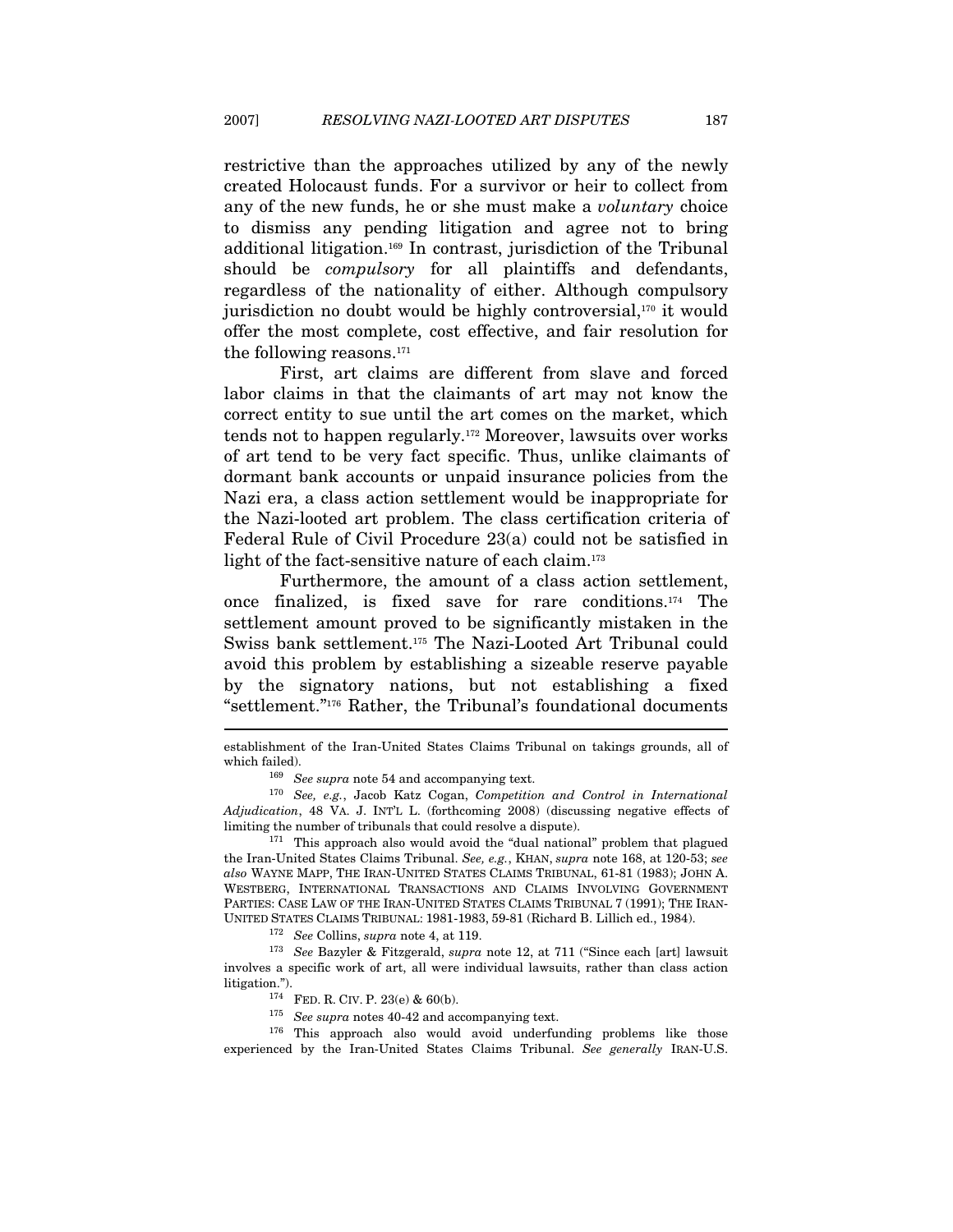should establish that its judgments would be treated by all signatory nations as enforceable arbitral awards under the 1958 United Nations Convention for the Recognition and Enforcement of Foreign Arbitral Awards (New York Convention).177 This is the same approach of the Iran-United States Claims Tribunal.178 Thus, individual defendants would shoulder the impact of the final judgment when warranted, but a tribunal would allow both the claimant and the defendant to dramatically reduce litigation costs and risk, particularly with the allowance of compromise cash awards, commissions, and tribunal cost shifting.179 The risk of an "all-or-nothing" verdict, the only option available in a court of law,180 would be greatly reduced because it should be awarded in only the strongest of cases and where the possessor does not appear to qualify for bona fide purchaser status.181

Finally, unlike the documents at issue in the bank and insurance cases, it is fairly certain that many of the artworks will resurface in future years—often in the hands of innocent bona fide purchasers.182 Thus, to avoid perpetual disputes and uncertainty in the market, repose for the art community must be achieved—albeit in a manner that is fair to the theft victims. The Nazi-Looted Art Tribunal with a title clearinghouse would achieve that goal.

### B. Independence from National Oversight

An identity distinct from any national body is essential for the Nazi-Looted Art Tribunal to maintain neutrality in deciding disputes against institutions or persons in any

CLAIMS TRIBUNAL, supra note 153, at 60 ("The gross inadequacy of the \$1 billion Security Fund was of universal concern, which was not much relieved by Iran's paper obligation to replenish it as needed." (citation omitted)); accord THE IRAN-UNITED STATES CLAIMS TRIBUNAL: ITS CONTRIBUTION TO THE LAW OF STATE RESPONSIBILITY 15-16, § 1.3.3 (Richard B. Lillich & Daniel Barstow Magraw eds., 1998) [hereinafter Lillich & Barstow Magraw].<br><sup>177</sup> U.N. Convention on the Recognition and Enforcement of Foreign Arbitral

Awards (New York June 10, 1958), 21 U.S.T. 2517, 330 U.N.T.S. 38.<br><sup>178</sup> THE HAGUE, *supra* note 168, at 264 ("[T]he Iran-United States Claims

Tribunal is the only international multiclaims tribunal whose awards are covered by the New York Convention . . . and thus potentially subject to enforcement by national courts." (citations omitted)).  $179$  See infra Part II.C.

<sup>&</sup>lt;sup>180</sup> Pollock, *supra* note 40, at 231.<br><sup>181</sup> See infra Part II.C.<br><sup>182</sup> See Petrovich, *supra* note 9, at 1124.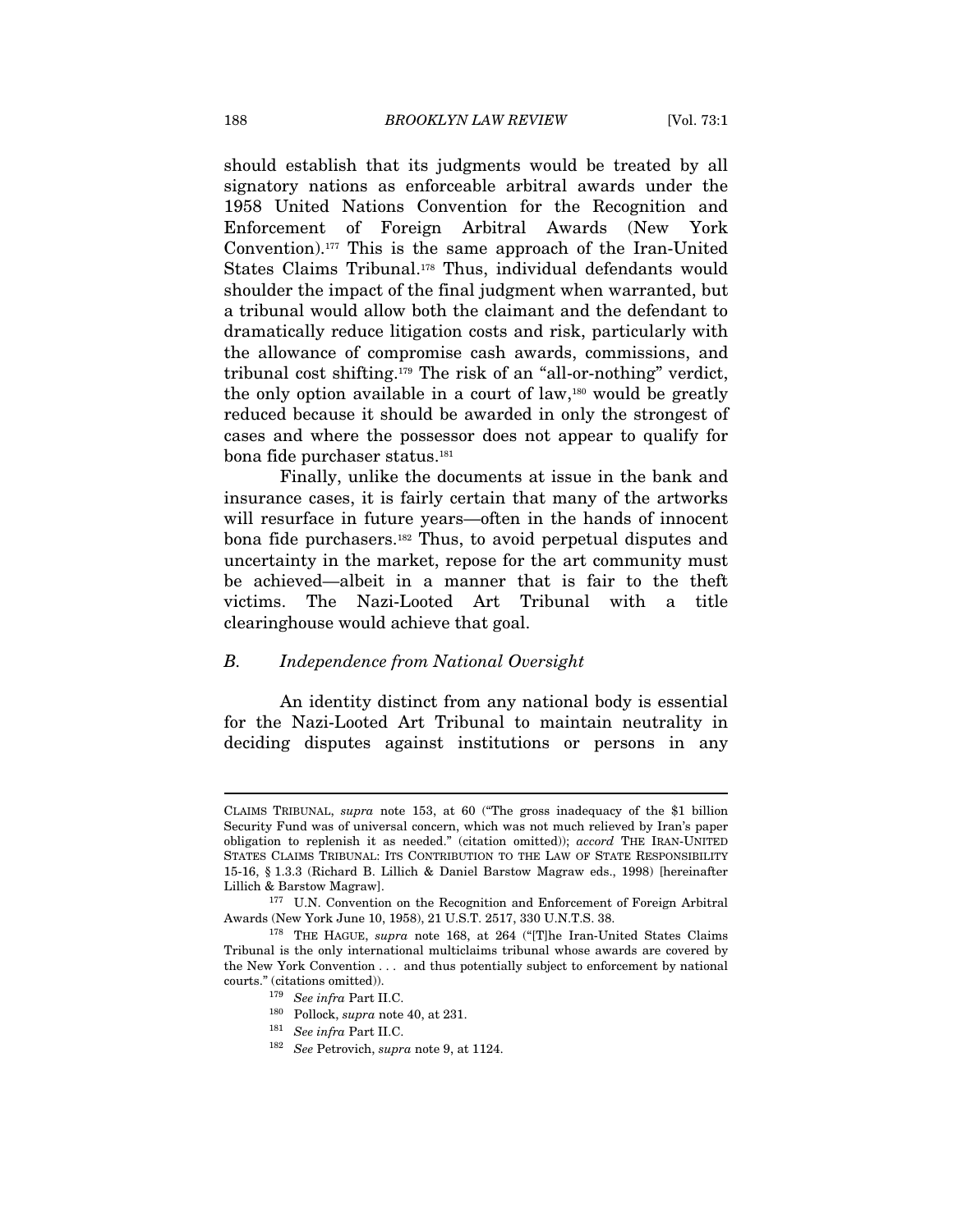particular state.183 One reason is that disputes concerning artwork, as opposed to those related to other types of property, tend to generate more emotion on both sides of the dispute.184 This has been particularly true in relation to Nazi-looted art: "Indeed, art and cultural objects can be viewed as a tangible connection to those who perished in the Holocaust and to the suffering they endured."<sup>185</sup> The connection would be particularly strong with regard to portraits of family members who perished. There are a number of tales of children having promised their parents that they would do all they could to recover the family's property, particularly art.186 Perhaps the sentiment was best expressed by Neal M. Sher, President of the International Association of Jewish Lawyers and Jurists American Section, in speaking about the "quest" for restitution and money damages for Nazi-era property losses: "The quest

 $\overline{a}$ 

(quoting Simon Goodman who is suing for recovery of the Degas monolithe, Landscape with Smokestacks: "My family was murdered, their possessions destroyed or stolen . . . . These works are all that is left of our heritage, so we want the painting back.").<br><sup>186</sup> See, e.g., Monica Dugot, The Holocaust Claims Processing Office: New York

State's Approach to Resolving Holocaust-Era Art Claims, in HOLOCAUST RESTITUTION, supra note 35, at 271, 271. Dugot quotes Jane Lerner:

Ismar Littmann was my grandfather. I never got to know him. Ismar Littmann committed suicide in 1934, when the world as he knew it was crashing down around him. Within five years of his death, his family home was abandoned, his children fled Germany for different continents, his wife escaped to England, and his life's treasure, his art collection, had disappeared: lost, looted, confiscated, stolen. . . . What a tragedy that his collection was dispersed, and that his reputation as a great collector was never recognized or acknowledged. I am therefore so grateful . . . to the museums that have willingly come forward in Emden, Cologne and Berlin, to return pieces from our family collection and to connect Ismar Littmann's name to the ownership. . . . We are only one family looking for our heritage; there are many others. And there's still so much left to be done.

Id.; see also Glittering Prize, TELEGRAPH.CO.UK, Oct. 7, 2006, http://www.telegraph.co.uk/arts/main.jhtml?xml=/arts/2006/07/10/baklimt.xml (reporting that Ferdinand Bloch-Bauer wrote after the war to his friend, artist Oskar Kokoschka, that he hoped "with all [of his] heart to be able to recover the portraits of my darling Adele" and left his claims to the paintings to his heirs); Dugot, supra, at 271.

<sup>&</sup>lt;sup>183</sup> See Pell 1999, supra note 10, at 59 (stating that any commission should be a "non-governmental 'person' at international law  $(i.e.,$  by treaty and treatment the [tribunal] should have appropriate and useful immunities under international law).").

 $184$  Lionel Trilling, one of the "New York Intellectuals," reportedly once remarked that "a work of art is both a source of power and an object of knowledge." Paul M. Bator, An Essay on the International Trade in Art, 34 STAN. L. REV. 275, 295 (1982). "Legal problems are further magnified by the passionate feelings aroused by attachment to a work of art, as well as by overwhelming revulsion at the horror of the Holocaust." Lerner, supra note 7, at 15. 185 Pell 1999, supra note 10, at 45; see also Zagorin, supra note 9, at 87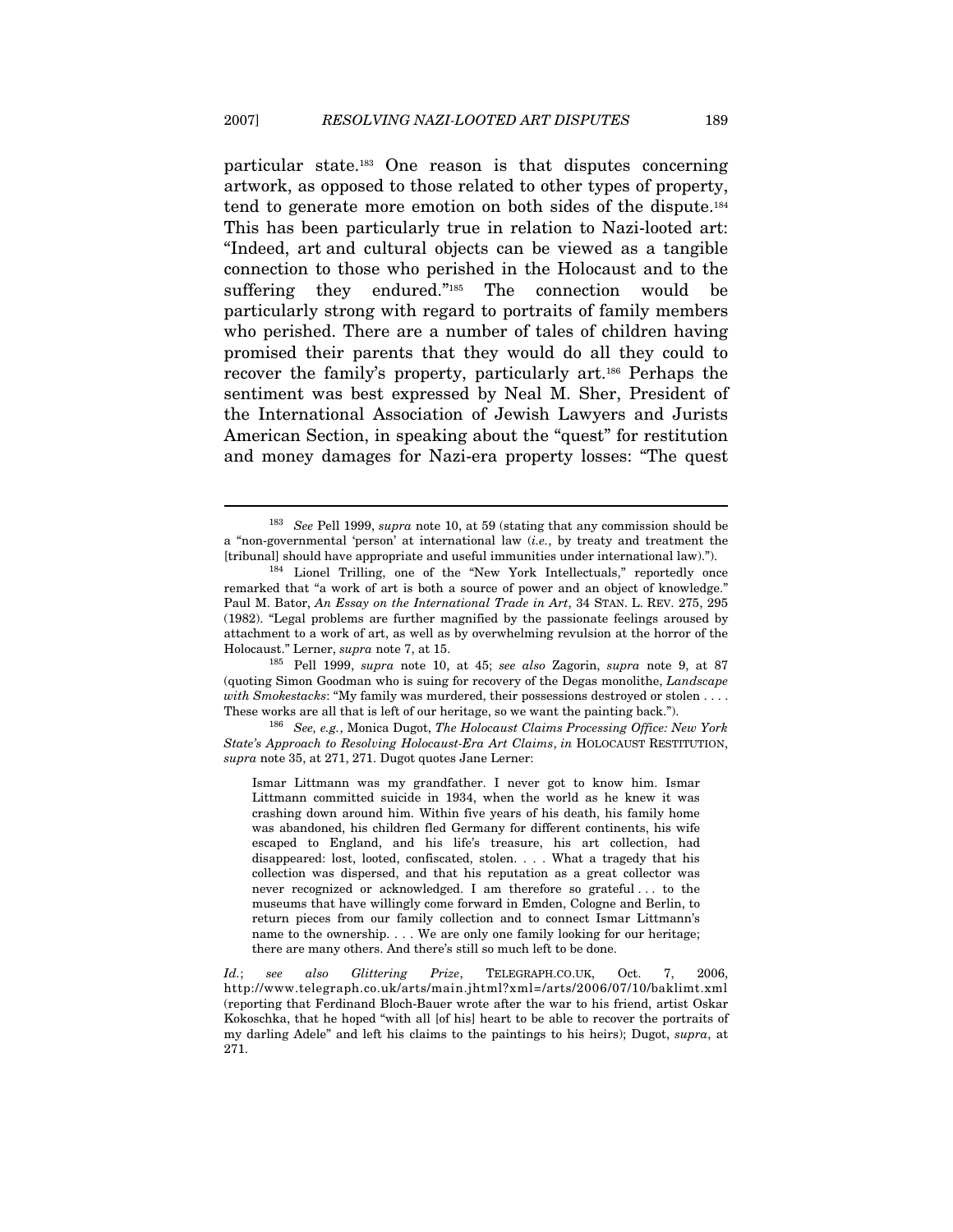for reparations is not only a matter of justice, but also a matter of morality."187 He continued:

As Holocaust issues are brought to the forefront, people must always remember there will never be perfect justice. Many Nazi war criminals will not stand accountable for their insidious crimes. Similarly, many stolen Jewish assets will never be reclaimed. Nevertheless, these criminals and stolen assets must be pursued to the ends of the earth.188

Emotion has not only been felt on the part of victims' families seeking full restitution of art. For example, one claimant who reached a settlement whereby a looted painting would remain in the British Museum stated:

This is in a way our thanks to the British people who enabled my parents; my then 2-year-old sister; and a couple of other members of our family to find refuge from the Nazis. If not for the British people, my younger sister and I wouldn't be here today, let alone have found the drawings. So in a way, the circle is closed.189

The proceedings in Austria prior to the final arbitration in the Altmann Klimt dispute drive the point home. It seems that emotion and politics infiltrated the Austrian process of deciding whether the Klimts should have been restituted.190 A bit of history is necessary to understand what happened. The Austrian government established programs after the war in an effort to return aryanized property to its rightful owners pursuant to the Austrian State Treaty of 1955.191 Under Article 26 of the Treaty,

Austria was obligated to restore the legal rights and interests of the true owners of such property where possible . . . [and] if property remained unclaimed or heirless six months after the Treaty came into force, Austria "agreed to take under its control all [such] property" and "transfer such property to the appropriate agencies or

 $187$  Neal M. Sher et al., The Search for Nazi Assets: A Historical Perspective, 20 WHITTIER L. REV. 7, 9 (1998).<br> $^{188}$  *Id.* at 10.

<sup>189</sup> S.F., British Museum Exhibits 5 Drawings Once Looted from Feldmann  $Collection$ , 9 IFAR J. 13, 13 (2006). <sup>190</sup> "It is widely believed that the Austrian government is reluctant to [lose]

the Bloch-Bauer paintings as they are so important a part of the Austrian State collection." Burris & Schoenberg, LLP, Nazi Loot Claim Goes to Court in US, http://www.bslaw.net/news/010701.html (Jan. 7, 2001); see also E. Randol Schoenberg, The Recovery from Austria of Five Paintings by Gustav Klimt, 9 IFAR J. 28, 36-37  $(2006)$  (providing background on the arbitration).<br><sup>191</sup> See United States v. Portrait of Wally, No. 99 Civ. 9940, 2002 WL 553532,

at \*7 (S.D.N.Y. Apr. 12, 2002) (discussing Austrian claims mechanisms).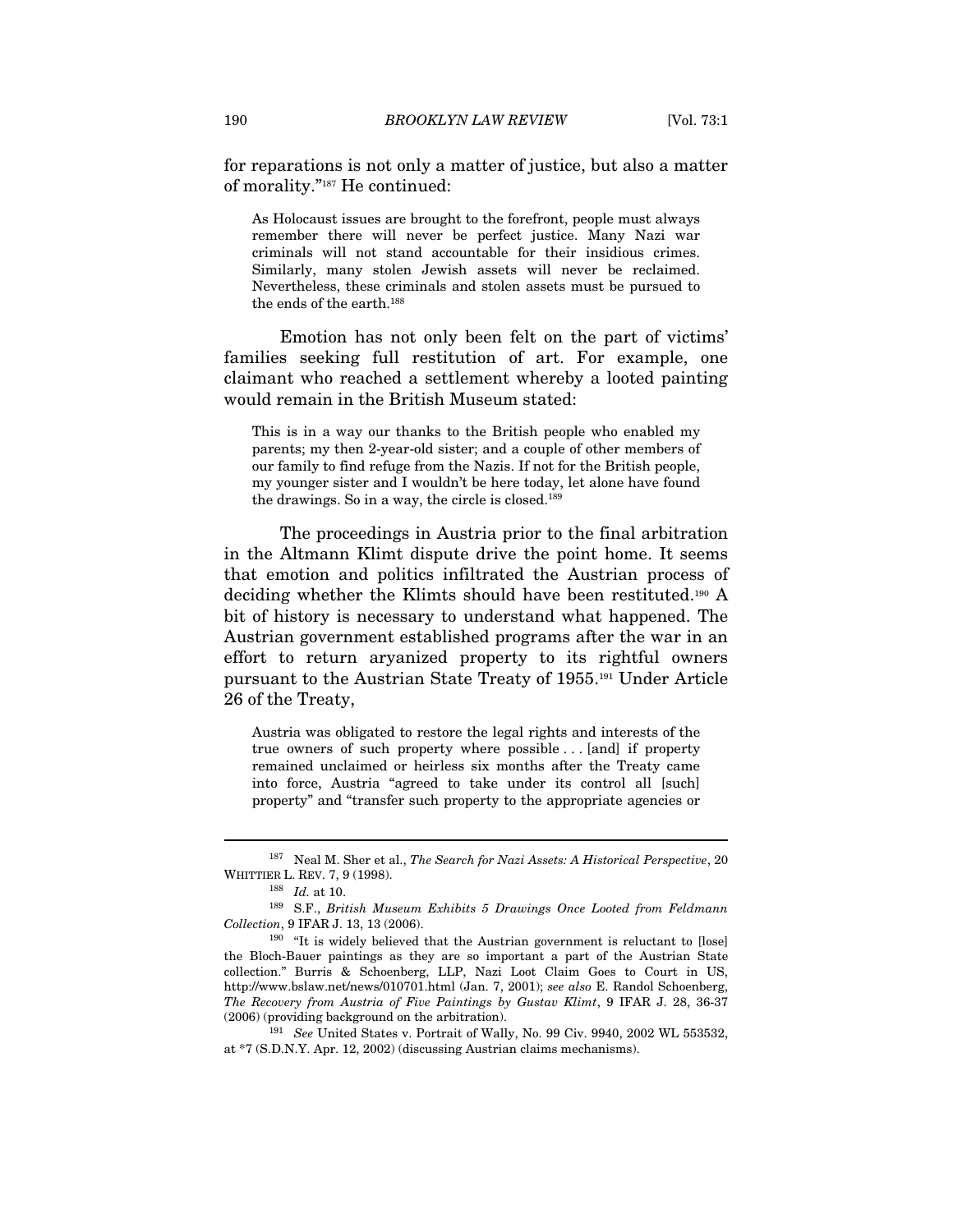organizations to be used for relief and rehabilitation of victims of persecution.192

As a matter of context, it is important to realize that "in the eighteen months preceding the invasion of Poland, the Germans allowed more than eighty thousand Jews to leave Austria, but only by buying their way out through the surrender of all personal possessions to the Office of Emigration."193 The post-war statutory framework for claiming such property contemplated that survivors or their heirs would file claims with statutorily created Restitution Commissions that adjudicated claims.194 In 1998, a series of articles by journalist Hubertus Czernin revealed post-war impropriety on the part of the Bundesdenkmalamt ("BDA"), the Austrian agency that collected property for processing by the Restitution Commissions.195 Under the Austrian Ban on Export of Cultural Assets Code, the BDA would consult with museums to decide whether to exercise its shocking power to "impede the return of artwork to successful claimants residing abroad when it found that the 'public interest' required the preservation of such cultural assets in Austria."196 "Often the BDA would grant export approval for certain works of art on the condition that the owner would sell at a low price or make a gift of other works of art to Austrian museums."197 It should also be noted that Austria at the time still viewed itself as the first nation to have been invaded by Nazi Germany, a view that was endorsed by the Allies.198

On December 4, 1998, the Austrian Parliament enacted legislation to provide for "restitution notwithstanding such legal obstacles as the statute of limitations."199 "Elisabeth

Lowenthal, supra note 28, at 135.<br><sup>196</sup> Portrait of Wally, 2002 WL 553532, at \*2 n.2 (citing Friedrich Welz's

declaration).<br><sup>197</sup> Id. <sup>198</sup> See, e.g., Lessing & Azizi, supra note 47, at 226.<br><sup>199</sup> PALMER, supra note 26, at 178–79; see also supra note 104;

Landesverfassungsgesetz vom 14. März 2000 über die Rückgabe oder Verwertung von Kunstgegenständen und Kulturgütern, die während der nationalsozialistischen Gewaltherrschaft ihren Eigentümern entzogen worden sind [Styrian Provincial Law of

 $192$  Id. (quoting the Austrian State Treaty art. 26, May 15, 1955, 6 U.S.T. 2369. 217 U.N.T.S. 223).

<sup>&</sup>lt;sup>193</sup> Pell 1999, supra note 10, at 32 (citing Nicholas, supra note 19, at 39). <sup>194</sup> Portrait of Wally, 2002 WL 553532, at \*2. For a description of limitations

in the post-war claims process in Austria, see Hannah Lessing et al., The Austrian General Settlement Fund: An Overview, in REDRESSING INJUSTICES THROUGH MASS CLAIMS PROCESSES, supra note 60, at 95, 98-99.<br><sup>195</sup> See Portrait of Wally, 2002 WL 553532, at \*1 (describing the BDA);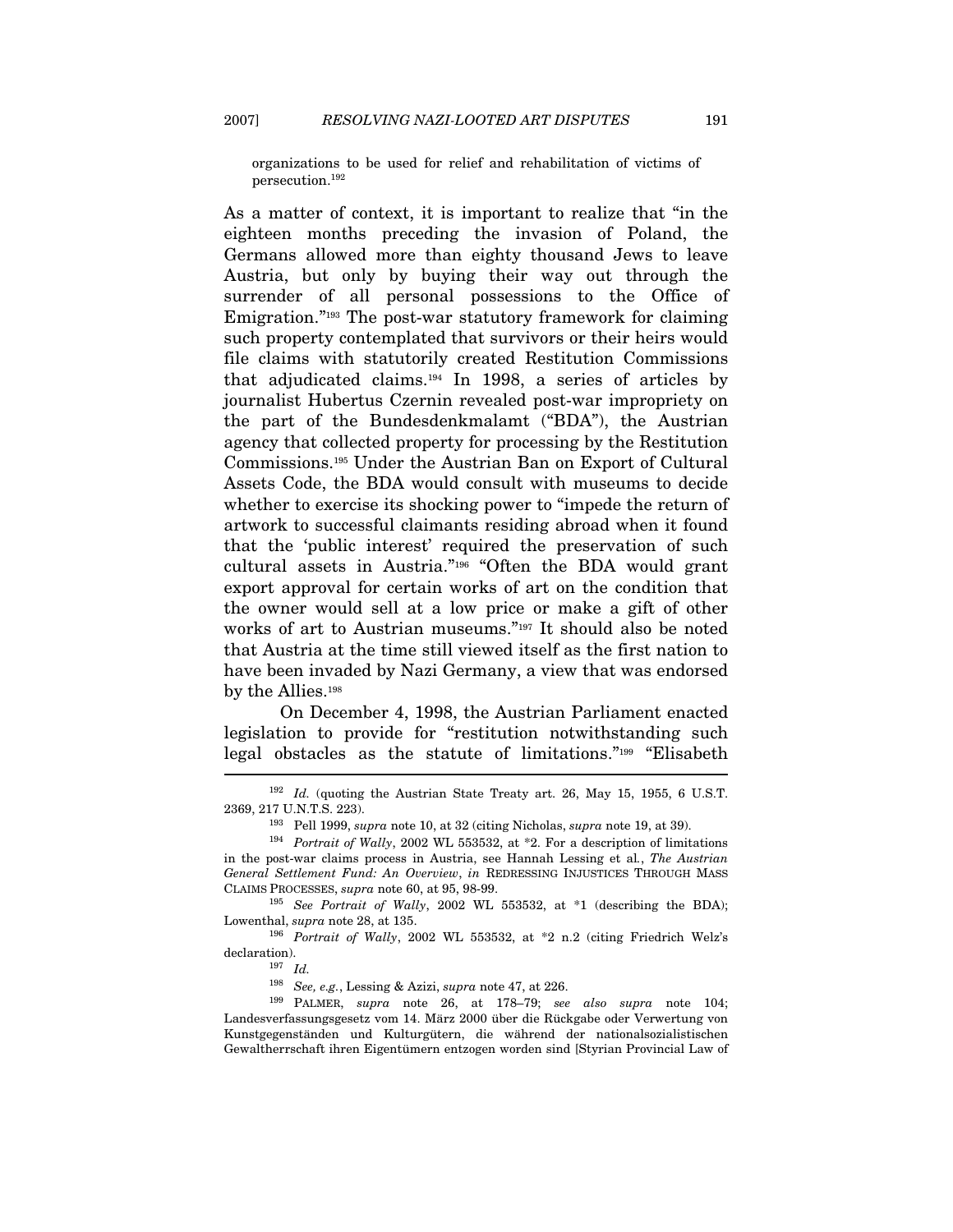Gehrer, Austria's Minister of Culture, . . . set up a museum panel to identify works that [should] be returned."200 Based upon the number of recent valid claims asserted against Austrian institutions, it seems that post-war impropriety was widespread.201

The Klimts dispute highlights the problem and its emotional aspects. In 1999, Ms. Maria Altmann, the heir of a Czech sugar magnate, Ferdinand Bloch, sought five Gustav Klimt paintings painted for Ferdinand's wife, Adele Bloch-Bauer.202 Adele died in 1925 of natural causes, and her will, drafted long before the Nazis came to Austria, "kindly" requested that Ferdinand donate the paintings to the Austrian National Gallery upon his death.203 When the Nazis annexed Austria in the Anschluss, Ferdinand was forced to flee to Switzerland without his possessions.<sup>204</sup> His possessions were aryanized by a Nazi official, and some of the paintings came to be housed in the Austrian Gallery Belvedere ("Belvedere").205 The Belvedere failed to return the paintings after the war, citing Adele's will.206 Moreover, in 1948, an agent of the Austrian Federal Monument Agency informed the family's lawyer that "it would grant export permits on some of the family's other recovered artworks in exchange for a 'donation' of the Klimt paintings."207

<sup>14</sup> March 2000 on the Return or Taking to Account of Works or Art or Cultural Assets Confiscated from their Owners During the Nazi Regime] Landesgesetzblatt [LGBl] No. 46/2000 (Austria), available in English at http://www.lootedart.com/MFEU4498720; Beschluss des Gemeinderates der Bundeshauptstadt Wien vom 29. April 1999 über die Rückgabe von Kunst und Kulturgegenständen aus den Museen, Bibliotheken, Archiven, Sammlungen und sonstigen Beständen der Stadt Wien [Vienna City Council Resolution on the Return of Artistic and Cultural Property from the Museums, Libraries, Archives, Collections and other Holdings of the City of Vienna], available in English at http://lootedart.com/MFEU4487209. Additionally, the Austrian government enacted legislation in 1995, giving the Austrian Jewish community ownership of "heirless" art looted by Nazis, which had been simply sitting in storage since the war. Kelly Ann Falconer, Note, When Honor Will Not Suffice: The Need for a Legally Binding International Agreement Regarding Ownership of Nazi-Looted Art, 21 U. PA. J.  $$\tt INT'L$  ECON. L. 383, 416 (2000). <br>  $$\tt 200$  Lowenthal,  $supra$  note 28, at 135.

 $201$  See supra note 61 and accompanying text (discussing the Rothschild and Altmann claims); Schoenberg, supra note 190, at 41; S.F., Austria's Belvedere Loses Another Painting to Claimant, 9 IFAR J. 10, 10 (2006).<br><sup>202</sup> Altmann v. Republic of Austria, 317 F.3d 954, 958 (9th Cir. 2002), aff'd on

jurisdictional grounds, Republic of Austria v. Altmann, 541 U.S. 677 (2004).<br><sup>203</sup> Id. at 959.<br><sup>204</sup> Id.

<sup>&</sup>lt;sup>205</sup> Id. at 959-61 (providing a detailed account of the paintings' fates).<br><sup>206</sup> Id. at 960.<br><sup>207</sup> Id.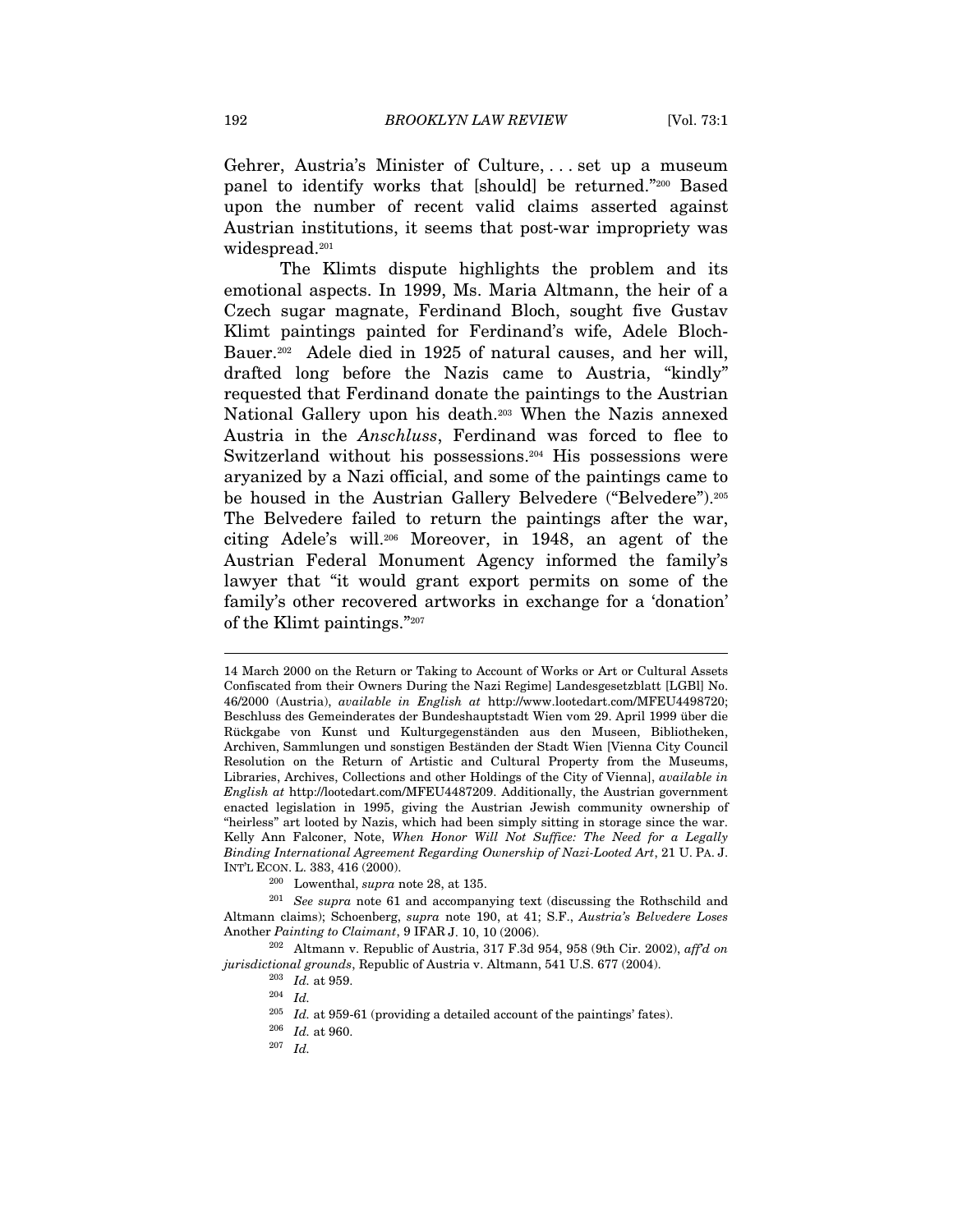The case was dormant until the aftermath of Portrait of Wally and Czernin's exposé of Austrian post-war practices. Nonetheless, the Belvedere decided not to return the paintings.208 Nor was restitution recommended by the new Austrian advisory committee set up pursuant to Austria's Federal Act on the Return of Cultural Objects from Austrian Federal Museums and Collections.209 The committee's purpose is to advise the Minister for Education and Culture as to which artworks in public collections with problematic provenance should be returned.<sup>210</sup> The committee seems to have completely precluded participation by Ms. Altmann or her attorney to the point that her evidence was ignored.211 Emotional attachment to the world-renowned Klimts, often referred to by Austrians as

<sup>210</sup> Id.

 $\overline{a}$ 

 $^{211}\,$  See Schoenberg, supra note 190, at 36 ("I had sent the commission several legal opinions that I had obtained from an Austrian lawyer, Dr. Andreas Lintl, about Adele Bloch-Bauer's will, which, I figured, would be the real issue. I later found out that the head of the commission did not share the opinions with all of the other members. I called one of the lawyers on the commission, Dr. Manfred Kremser, to offer to come to Vienna and meet with him to discuss whatever issues they may have. I was told that they decided not to have any external discussions. I said that sounded a little unfair; I was not just somebody, I was the lawyer for Maria Altmann and shouldn't she have a right to participate? He said, 'No, we are doing this all internally.' He added: 'Mr. Schoenberg, you can come and meet with me at any time, but we cannot talk about the case.'").

 An Austrian art restitution board in November 2003 recommended the return to Ferdinand's heirs of another Klimt, Portrait of a Woman, from the Austrian Gallery. Ein Weiterer Klimt Wird Restituiert [Klimt Painting to Be Restituted to Heirs of Bernhard Altmann], DER STANDARD, Nov. 21, 2003, available at http://www.bslaw.net/news/031121.html. Other families have had success with the board. See Alexander Kaplan, Note, The Need for Statutory Protection from Seizure for Art Exhibitions: The Egon Schiele Seizures and the Implications for Major Museum Exhibitions, 7 J.L. & POL'Y 691, 740 n.227 (1999) (providing an outline of the commission and noting that the Austrian "government hoped to return 400-500 items whose provenance had been fully investigated by the end of 1998 to some 20 families") (citing Judith Dobrzynski, Austria to Return Some Art Seized by Nazis, But Disputes Remain, N.Y. TIMES, Nov. 23, 1998, at A6); S.F., supra note 201, at 10-11 (describing the Mahler family claim to Munch's Summer Night on the Beach). Ms. Altmann's claims to another Klimt, Portrait of Amalie Zuckerkandl, were ruled against in arbitration, and the paintings were awarded to the Belvedere instead because of evidentiary issues. See Schoenberg, supra note 190, at 43. Another family, the Zuckerkandls, also has claimed the painting. Id. Both families filed claims to set aside the arbitration ruling. The lower court denied the claims and the decision was affirmed by an intermediate appellate court in November 2007. One family already has expressed intent to appeal to the Austrian Supreme Court. E-mail from E. Randol Schoenberg, Partner, Burris & Schoenberg, L.A., Cal., to Jennifer Kreder, Associate Professor of Law, Salmon P. Chase College of Law (Nov. 7, 2007) (on file with author).

<sup>208</sup> Id. at 961.

<sup>209</sup> Rückgabe von Kunstgegenständen aus den Österreichischen Bundesmuseen [Federal Act on the Return of Cultural Objects from Austrian Federal Museums and Collections] Bundesgesetzblatt Teil I [BGB1 I] No. 181/1998, § 3 (Austria).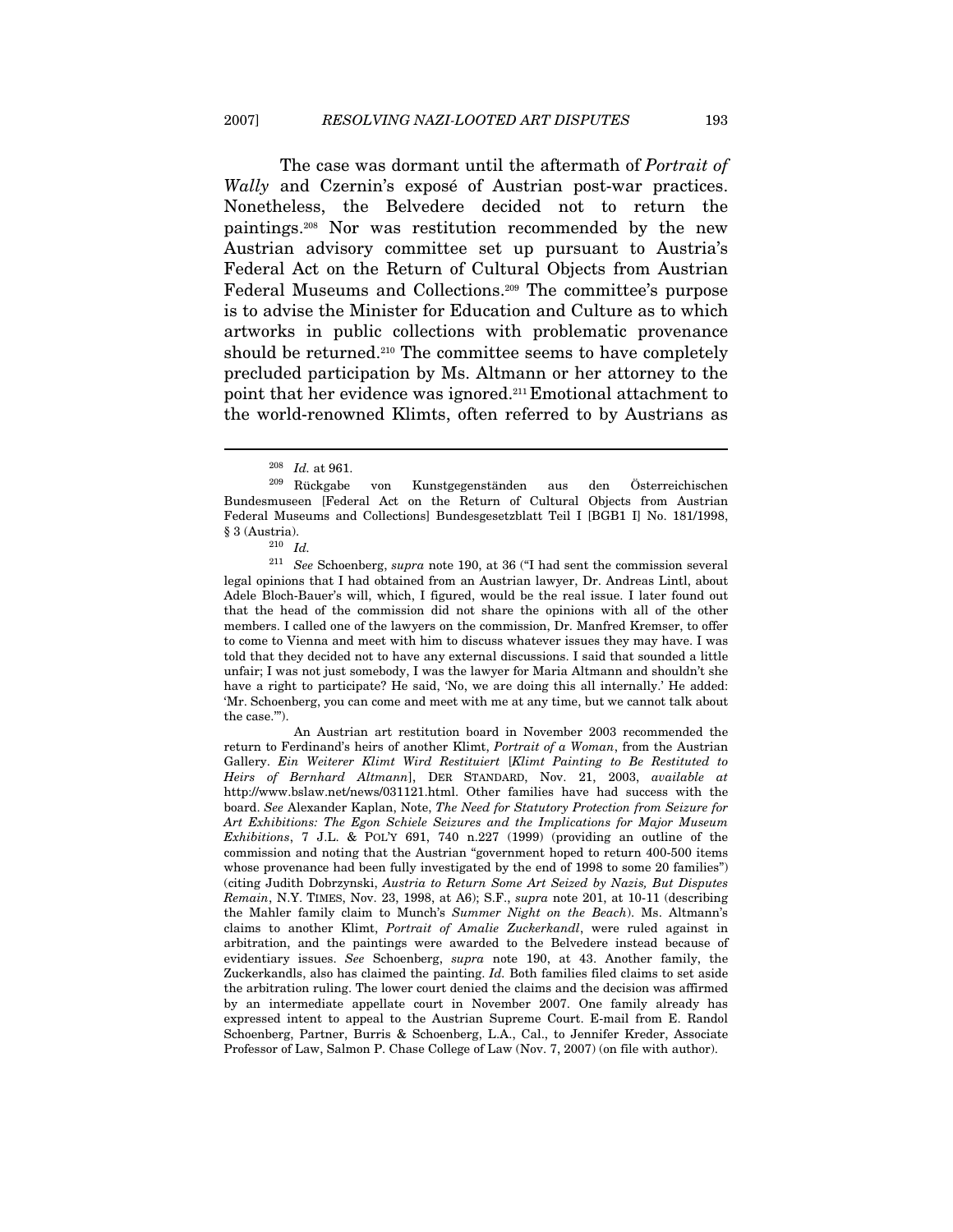their Mona Lisa, seems to have influenced the Austrian position.212

Ms. Altmann first attempted to sue the gallery in 1999 in Austria, where the paintings were located. The filing fee, however, based on the amount in controversy, was initially \$1.6 million but was later reduced to \$135,000.<sup>213</sup> Thus, Ms. Altmann, a U.S. citizen, filed suit in California, where she resides.214 The case, Atlmann v. Republic of Austria, wound its way through the U.S. District Court for the Central District of California215 and the Ninth Circuit Court of Appeals216 on jurisdictional issues. The U.S. Supreme Court granted certiorari to decide whether the Foreign Sovereign Immunities Act could be applied retroactively to allow suit against the Austrian Gallery for acts committed before the Act was adopted by Congress.217 The U.S. Supreme Court ruled that the suit was not barred in U.S. courts by the Foreign Sovereign Immunities  $Act.<sup>218</sup>$ 

After the Supreme Court ruling, the parties in Altmann agreed to binding arbitration in Austria.219 Typical appointments procedures were used with each side appointing one arbitrator and those two arbitrators selecting a third.220 Without jurisdictional and procedural issues in the case, the arbitration centered on the merits—Adele Bloch-Bauer's will.221 The arbitration was conducted in September 2005, and in mid-January 2006, the arbitrators issued a unanimous opinion in favor of Ms. Altmann.<sup>222</sup> Ms. Altmann desired that the paintings would remain in Vienna, but the Republic of Austria

<sup>&</sup>lt;sup>212</sup> See Stevenson Swanson, It's Our Mona Lisa, CHI. TRIB., July 14, 2006, at 1; Josh Kun, The Art of Memory, L.A. MAGAZINE, Oct. 2006, at 1 (describing emotional and political attachment to the works in Austria); see also Glittering Prize, supra note 186 (describing Ms. Altmann's shock at learning of the restitution committee's denial of the claim and Ms. Gehrer's public denial of the looting when Ms. Gehrer had admitted the previous year that Adele's will was not binding).<br> $^{213}$  Altmann, 317 F.3d at 961.

 $^{214}\;$   $Id.$ 

 $^{215}\;$  Altmann v. Republic of Austria, 142 F. Supp. 2d 1187 (C.D. Cal. 2001).

<sup>&</sup>lt;sup>216</sup> Altmann, 317 F.3d at 954.<br><sup>217</sup> Republic of Austria v. Altmann, 541 U.S. 677, 677 (2004).<br><sup>218</sup> Id

<sup>219</sup> Howard Reich, Austrian Panel, Not U.S. Courts, Will Decide Who Owns

Looted Art, CHI. TRIB., May 18, 2005, available at http://www.adele.at. 220 See Schoenberg, supra note 190, at 40. See also, e.g., UNCITRAL Rules

 $\,$ II, art. 7,  $in$  IRAN-U.S. CLAIMS TRIBUNAL, su*pra* note 153, at 442-43. 2<sup>21</sup> Schoenberg, *supra* note 190, at 39. 222 Id. The full arbitral opinion is available at http://www.adele.at (last visited Aug. 25, 2007).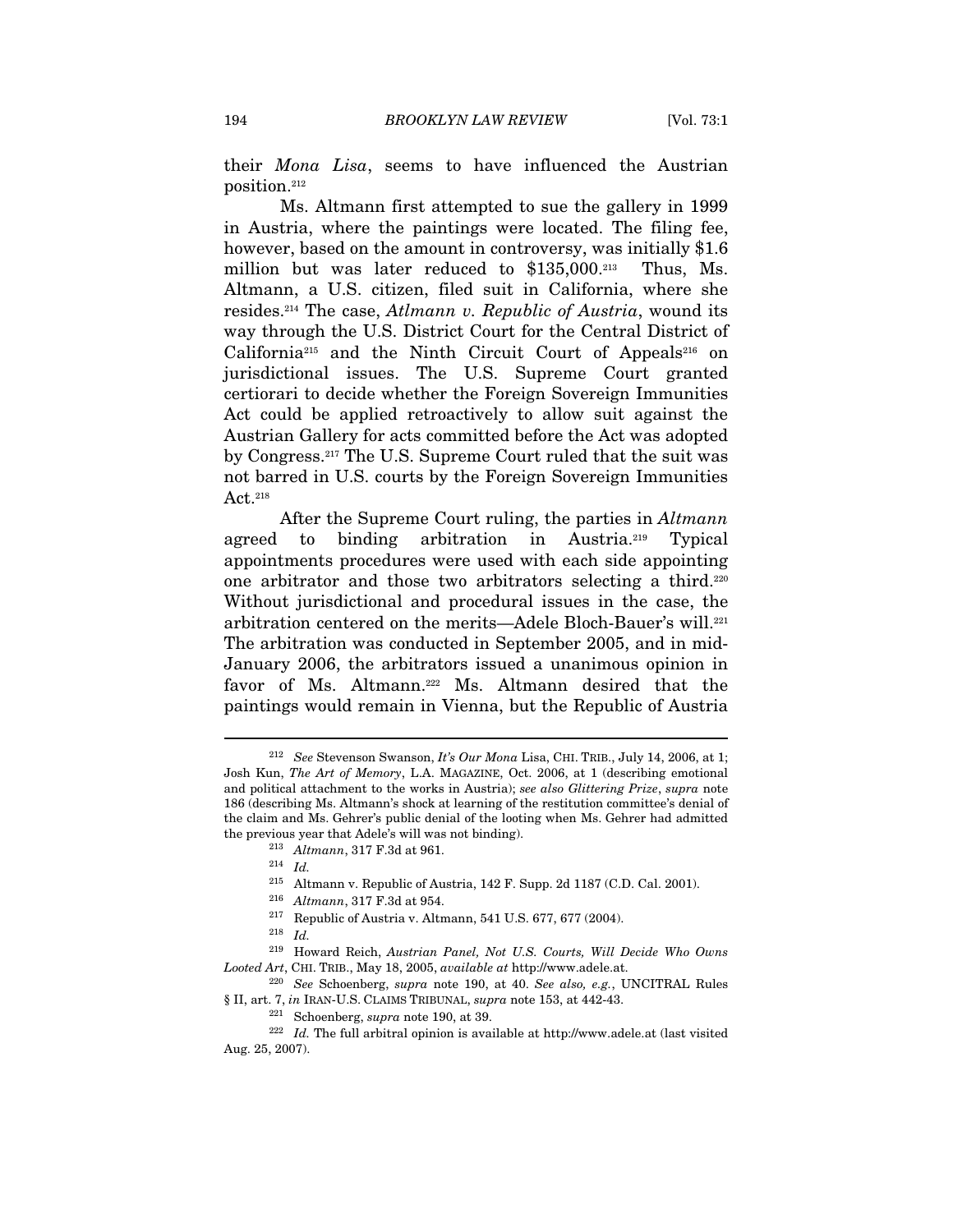did not raise the funds to make a reasonable offer.<sup>223</sup> Thus, the paintings were shipped to the United States and auctioned.224 The most famous, *Adele Bloch-Bauer I*, was purchased by Ronald Lauder of the cosmetics family for the newly created Neue Gallerie museum in New York.225 The remaining works were sold to as-of-yet anonymous telephone bidders.<sup>226</sup> In all, the paintings sold for approximately  $$327$  million.<sup>227</sup>

Shockingly, just before completing the sale, Ms. Altmann was criticized in the New York Times for selling the artwork, which rightfully belonged to her, instead of donating it to a museum.228 The Rothschilds' auction of \$90 million of artwork restituted by Austria in 1999 met with similar criticism.229 The Goudstikker family also has begun to auction a large art collection restituted to it by the Dutch.<sup>230</sup> As was wellstated by E. Randol Schoenberg, Ms. Altmann's attorney:

Rich Austrians hawk their property all the time, but Jews can't? . . . . What do you do when you've inherited ten suits of armor and a collection of old Roman coins and you're living in a small apartment? One of the possibilities is that you call Christie's and have the biggest single collection sale that there's been, and then we put the money in more valuable things than suits of armor. It's always a matter of putting yourself in the person's shoes. You can't understand the Rothschild's [sic] position if you're an Austrian who thinks they're rich, greedy Jews.<sup>231</sup>

<sup>225</sup> See Carol Vogel, \$491 Million Sale Shatters Art Auction Record, N.Y. TIMES, Nov. 9, 2006, at B1.

 $\overline{a}$ 

<sup>227</sup> Schumann, supra note 123.<br><sup>228</sup> Michael Kimmelman, Critics Notebook; Klimts Go to Market; Museums Hold Their Breath, N.Y. TIMES, Sept. 19, 2006, at E1. Just as the paintings' fame and beauty were reasons for Austrian resistance to a valid reading of Adele's will, the fame and beauty of the paintings were an excuse for the criticism of Ms. Altmann.<br><sup>229</sup> Kun, *supra* note 212, at 8 ("A similar moment occurred in 1999 when the

new restitution law returned property to the heirs of the Rothschild fortune. When they turned around and put it all up for auction, the Austrians went wild with criticism."). 230 Carol Vogel, Recovered Artwork Heading to Auction, N.Y. TIMES, Feb. 22,

2007, at E1.<br><sup>231</sup> Kun, *supra* note 212, at 8; *see also* CultureGrrl,

http://www.artsjournal.com/culturegrrl/2006/09/cashing\_in\_on\_restituted\_nazi.html (Sept. 28, 2006) ("[R]ushing to auction rather than cherishing objects that were once important to lost loved ones reinforces the pernicious stereotype that we Jews are always up against—that we are enamored of money."); Casagrande, supra note 127 (quoting German Museums Association President, Michael Eissenhauer, as referring to

<sup>223</sup> Schoenberg, supra note 190, at 40; Christopher Reynolds, Austria Bows Out of Klimts' Future, L.A. TIMES, Apr. 9, 2006, at 33.<br><sup>224</sup> Christopher Michaud, NY Fall Auctions Feature Prizes and Altruism,

REUTERS, Nov. 3, 2006.

 $226$  *Id.*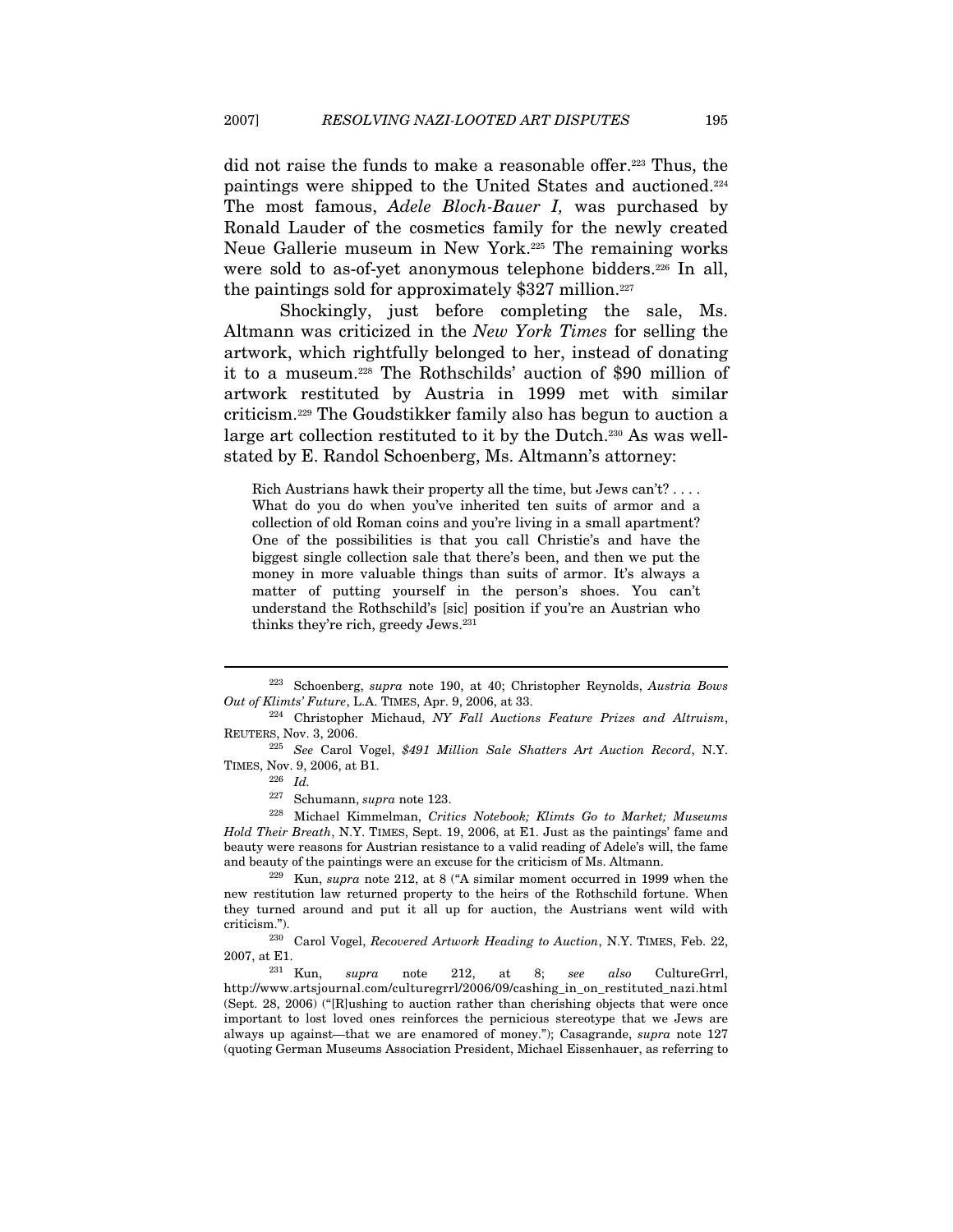One objection that often is raised against art restitution from a museum is that it necessarily means that the public will not have the opportunity to enjoy the work.232 It is often stated that the "restitution movement" will lead to "bare walls."233 This objection, however, seems to be based more on emotion than reality. First, very few private collectors can purchase paintings of extremely high values.234 Second, most prized collections eventually will be found in public collections—either by donation, loan, or sale.235 Finally, when it comes to art looted by the Nazis, it can hardly be fairly said that the public has a right to the enjoyment of the work.236 If anything, the public has been unjustly enriched by being able to enjoy the art for sixty years without compensating the true owner.<sup>237</sup>

the public's right to view the work). 234 See Modern Art Notes, http://www.artsjournal.com/man/2006/09/ (Sept. 19, 2006) ("[I]f you want to be angry at someone for not ensuring that the Klimts ended up in private collections, what about the wealthy trustees at major museums?").<br><sup>235</sup> See, e.g., John Follain, *Trader of Lost Art*, SUNDAY TIMES, Sept. 24, 2006,

the restitution movement as "big business": "It's worth it to go out and look for prey, to see which works can bring new blood to the art market."). <sup>232</sup> See generally Daniel Range, Note, Deaccessioning and Its Costs in the

Holocaust Art Context: The United States and Britain, 39 TEX. INT'L L.J. 655 (2004). 233 See Tony Paterson & David Cox, German Crisis Meeting Called on Nazi

Art Sales, TELEGRAPH.CO.UK, Nov. 15, 2006, http://www.telegraph.co.uk/ (describing German museum community's publicly stated fears that its heritage is being "spirited away from public view and sold off for millions to private collectors" at the expense of

available at http://stolenvermeer.blogspot.com/2006/09/sunday-times-september-24- 2006-feature.html (quoting Clemens Touissant, Nazi-looted art "bounty hunter," as stating that repatriated "works go back on show sooner or later—the Klimt never went into a bank vault, it's already on show in New York"); AAMD Newsletter, Art Museums and Private Collectors, and the Public Benefit, Jan. 2007 ("More than 90% of the art collections held in public trust by America's art museums were donated by private individuals."). Recent tax code amendments enacted as part of the 2006 Pension Protection Act may have the potential of discouraging donations to museums. See, e.g., Anne Tergesen, These Gifts Don't Keep on Giving, BUSINESS WEEK, Nov. 27, 2006, at

<sup>18. 236</sup> See Eric Gibson, With Klimt Comes Condemnation, WALL ST. J., Sept. 29, 2006, at W13 ("Long-denied heirs like Ms. Altmann should be allowed to do as they please with their property once they have recovered it. Isn't that, so to speak, the whole point?"); accord Steven E. Thomas, Due Diligence and How to Avoid Acquiring Holocaust Looted Art, and What to Do If You Own Art with Uncertain Provenance for WWII Years, in ENTERTAINMENT, ARTS, AND SPORTS LAW, at 481, 484 (A.L.I.-A.B.A. Course of Study No. SK035, 2005) ("Title is ownership—the right to possess, control, use, transfer and/or dispose of an object.").<br><sup>237</sup> See Paterson & Cox, *supra* note 233 (quoting Ronald Lauder: "Remember

how [the art] got [in the museums] in the first place . . . . The owners were either killed or sent to Auschwitz. German museums were only too ready to buy this stuff. These were people who died because they were Jewish."). See generally KARL E. MEYER, THE PLUNDERED PAST (1973) (discussing public and private benefits of an increasingly highpriced art market).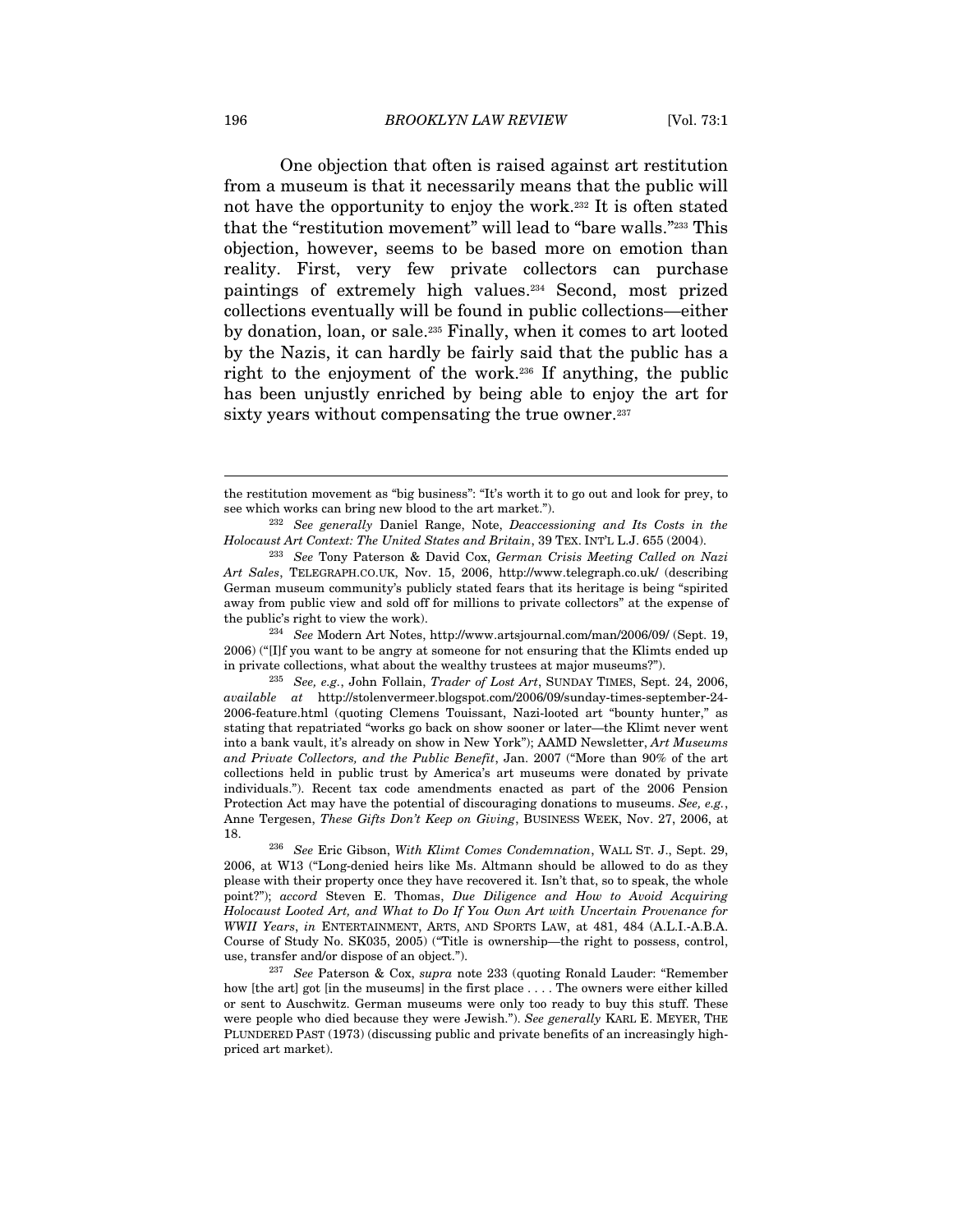In conclusion, the Nazi-Looted Art Tribunal must remain independent from national oversight to prevent emotional attachment to art from infiltrating the decisionmaking process. Accordingly, straightforward arbitration procedures for appointing arbitrators should be used, as under the UNCITRAL Rules.238 The UNCITRAL Rules were designed for commercial arbitration, but were modified for use in the Iran-United States Claims Tribunal.239 Similarly, the Rules would need to be modified for the Nazi-Looted Art Tribunal to render them appropriate "for claims by private parties against sovereign states."240

Finally, it should be noted that creating the Nazi-Looted Art Tribunal would vitiate the need for parallel domestic restitution commissions and panels.241 Thus, money saved on

% operate in as transparent a manner as possible.").  $\frac{239}{239}$  Paul D. Friedland & Lucy Martinez, *The UNCITRAL Arbitration Rules: A* Commentary, By David D. Caron, Lee M. Caplan, and Matti Pellonpää, 101 AM. J. INT'L L. 519, 519 (2007) (book review).  $\frac{^{240}}{1d.}$ 

 $\overline{a}$ 

241 One example is the United Kingdom's Spoliation Advisory Panel, established in April of 2000. See, e.g., Range, supra note 232, at 669. This panel seems to be handling claims very well. At first blush, this might seem to indicate that the United Kingdom should opt out of any treaty creating the Nazi-Looted Art Tribunal,

<sup>238</sup> The UNCITRAL Rules can be modified as necessary, as was done in the Iran-United States Claims Tribunal. See, e.g., THE HAGUE, supra note 168, § 8.1.4. Moreover, The Permanent Court of Arbitration likely could be relied upon at least for early assistance in operating the Tribunal. See id.  $\S 6.1.6.5$ . The typical arbitration appointment process should be utilized. See, e.g., id.  $\S 8.1.2$ . One issue that will need to be considered is to what extent arbitral awards are published. The art world is notoriously secretive. E.g., Hawkins et al., supra note 147, at 92 ("To encourage use of [a looted art] registry, it is crucial that the information provided be kept confidential, with [limited] exceptions . . . ."). But secrecy in the context of World War II profiteering is no longer accepted by the survivor community or historians—although some commissions' reports, such as those of the Drai Commission are confidential. See supra Part II.B (discussing creation of historical commissions); BARKAN, supra note 22, at xvi ("The demand that nations act morally and acknowledge their own gross historical injustices is a novel phenomenon."); French Agreement, supra note 57, at Annex B ¶ J. Moreover, the art community's sense of entitlement to secrecy also has been questioned specifically in the context of Nazi-looted art. See, e.g., Menzel v. List, 24 N.Y.2d 91, 96 (1969). Compromise positions are possible that would allow for the creation of Tribunal precedent, but whether they are desirable constitutes a serious policy decision. Compare Hawkins et al., supra note 147, at 92 (calling for strict confidentiality of proceedings) with Pell 1999, supra note 10, at 61 (calling for publication of precedent with parties' names redacted) and THE HAGUE, supra note 170, § 8.1.4 ("[T]he fact that all of the Tribunal's awards and decisions and many of its more significant procedural orders have been published has contributed to a wider appreciation of the Tribunal's role in acting as a primary source of interpretive rulings on the UNCITRAL Rules."). See generally Sarah Williams, Confidentiality in Mediation: Is It Encouraging Good Mediation or Bad Conduct?, 2005 DISP. RESOL. 209 (discussing pros and cons of confidential ADR); Vilnius Forum Declaration, supra note 94, ¶ 2 ("The Forum further encourages governments, museums, the art trade and other relevant agencies to cooperate and share information to ensure that archives remain open and accessible and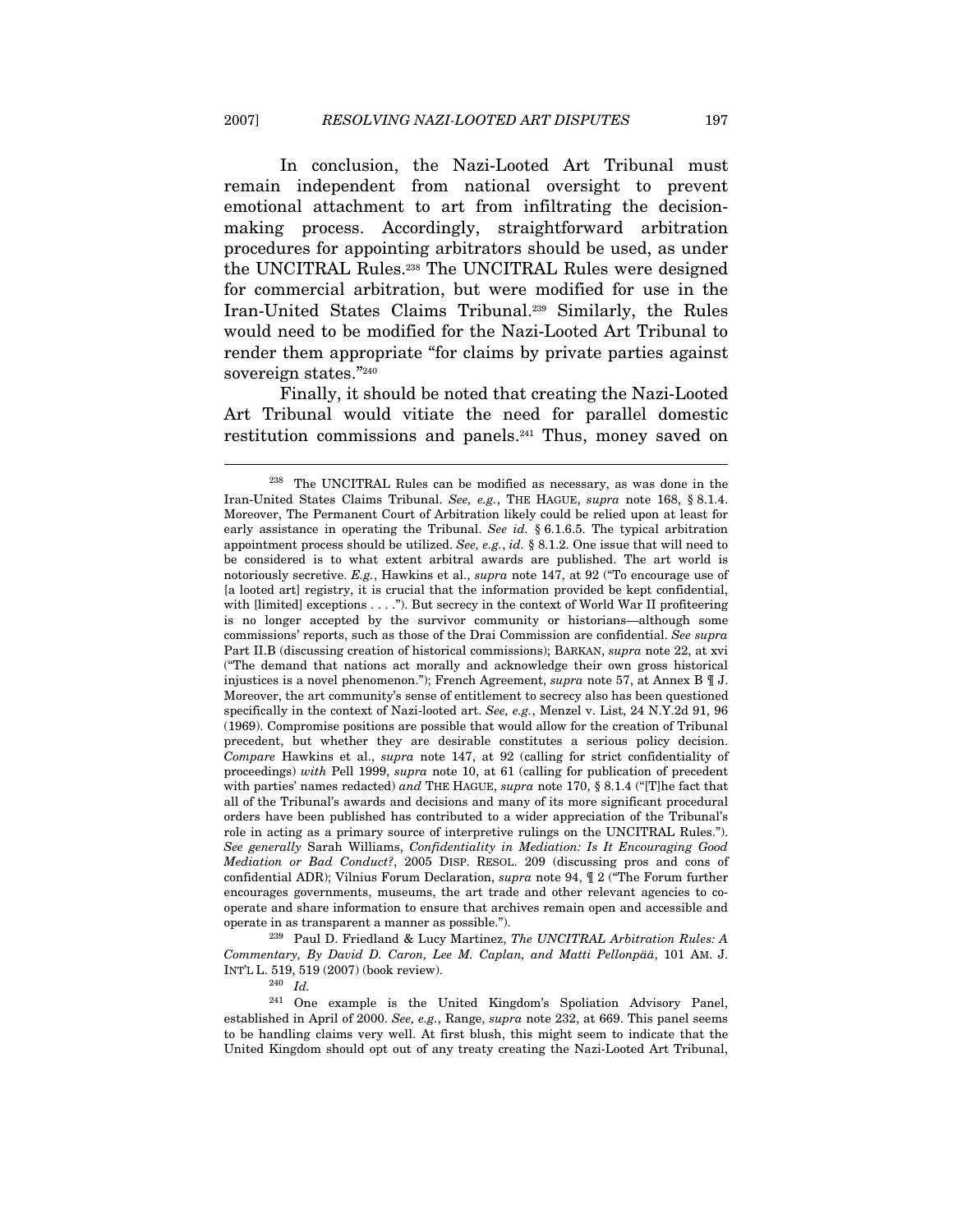domestic commissions and judicial resources could be used to help continue archival research and fund the Nazi-Looted Art Tribunal.

### C. Rectifying the Differences Between Common Law and Civil Law

Now that almost sixty years have passed since the war ended, most of the litigation is brought by heirs of survivors, not survivors themselves.242 Understandably, those heirs do not always have complete information about what happened to the art during or immediately after the war.243 In some cases, those proclaiming to be heirs are not actually entitled to the  $art,244$ and in other cases, the survivors have already reached a settlement with people or entities holding the art.<sup>245</sup>

but to do so would deny its museums and collectors the multi-jurisdictional repose % offered by the title clearinghouse aspect of the Tribunal.<br><sup>242</sup> Pell 1999, *supra* note 10, at 53. One commentator addressed the effect of

In addition to evidentiary issues and concern about the harm caused to the defendant, the policy arguments that favor plaintiffs also weaken over the course of time. Currently, the plaintiffs in these cases are Holocaust survivors, their children, or their grandchildren. The defendants are frequently the initial good-faith purchasers who purchased the artworks shortly after the war. As both parties become more remotely connected to the original parties to the dispute (both the actual theft victim and the Nazis or the thief), the policy of reuniting Holocaust victims with their stolen property becomes weaker and the interest in quieting title becomes stronger. . . . It is unclear why, under equitable principles, the original owner's distant descendants would be any more entitled to the stolen works than the equally blameless good-faith purchasers who currently possess stolen works. Courts may find the policy of returning property stolen by the Nazis to its original owners less compelling when the plaintiff is several generations removed from the original owner, never knew the original owner, and has no connection with the stolen property.

Alexandra Minkovich, The Successful Use of Laches in World War II-Era Art Theft Disputes: It's Only a Matter of Time, 27 COLUM. J.L. & ARTS 349, 380-81 (2004).<br><sup>243</sup> PALMER, supra note 26, at 53.<br><sup>244</sup> Bernstein, *supra* note 144, at 128-29; see also Holocaust Assets Hearings

Before the H. Comm'n on Banking and Fin. Servs., 106th Cong. 177 (2000) (testimony of Glenn D. Lowry, Director of Museum of Modern Art, New York, with regard to the Portrait of Wally litigation: "Although we had assumed from the start the good faith of the people claiming the pictures, it now appears likely that neither family has a bona fide claim. In the case of one of these two claims, the painting was claimed by a former reporter for the New York Times. As it turned out, her claim was based upon her being the widow of a son of the pre-War owner's cousin, who, in turn, was not an heir to the painting."). 245 PALMER, supra note 26, at 55; Bernstein, supra note 144, at 128-29; see

also Stephan J. Schlegelmilch, Note, Ghosts of the Holocaust: Holocaust Victim Fine Arts Litigation and a Statutory Application of the Discovery Rule, 50 CASE W. RES. L.

the passage of time on Nazi-looted art litigation, particularly with regard to a laches defense: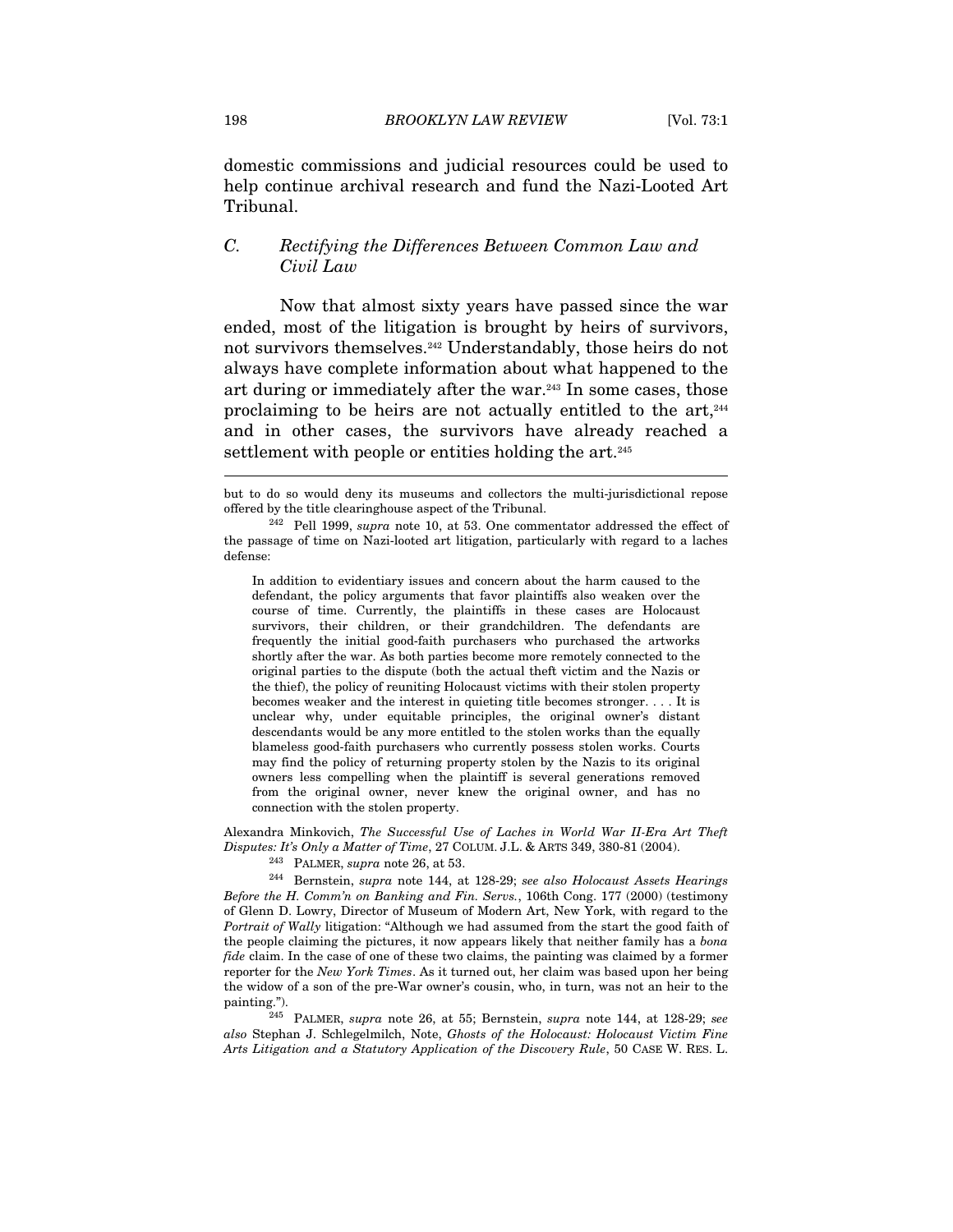Statutes of limitation exist, in part, to protect current possessors of art against fading memories and lost evidence.246 As stated by Ralph E. Lerner:

The public policy objectives for having a statute of limitations include: (1) the prompt filing of suit by a party, on the premise that those with valid claims will not delay in asserting them; (2) the protection of a defendant from having to defend a claim after a substantial period of repose, where evidence may have been lost or destroyed; and (3) the promotion of the free trade of goods, by making sure that those who have dealt with property in good faith can enjoy secure and peaceful possession after a certain, specified time period.<sup>247</sup>

That does not, however, tell the whole story, especially in the context of art theft. Fairness to a plaintiff is a consideration in how U.S. courts determine when the limitations period begins to run. This principle bears out slightly differently from state to state within the United States. Most states follow the "discovery rule," whereby the limitations period begins to run when the true owner knew or reasonably should have known the correct person or institution to sue.<sup>248</sup> New York follows the "demand and refusal" rule, which dictates that the limitations period begins to run only when the true owner demands the artwork's return from the current possessor and is refused.249 This rule may sound extreme, but it is greatly tempered by the applicability of the laches defense, whereby a plaintiff's claim will be barred if the plaintiff unreasonably delayed bringing the claim and such delay caused the defendant to suffer "prejudice."250 Finally, regardless

 $\overline{a}$ 

1991).<br><sup>250</sup> E.g., id.; see also Patty Gerstenblith, Cultural Property and World War II:

REV. 87, 117 (1999) ("The publicity of such high profile cases, such as the Seattle [Art Museum] case, will encourage plaintiffs with tangential and weak cases to sue museums, realizing that public sentiment is likely to push the museum toward settlement.").

<sup>&</sup>lt;sup>246</sup> PALMER, supra note 26, at 54-55; see also Suzette M. Malveaux, Statutes of Limitations: A Policy Analysis in the Context of Reparations Litigation, 74 GEO. WASH. L. REV. 68, 76 (2005).

<sup>&</sup>lt;sup>247</sup> Lerner, supra note 7, at 17 (citing John G. Petrovich, The Recovery of Stolen Art: Of Paintings, Statues and Statutes of Limitations, 27 UCLA L. REV. 1122, 1127-28 (1980)).<br><sup>248</sup> E.g., O'Keefe v. Snyder, 416 A.2d 862, 870 (N.J. 1980).<br><sup>249</sup> E.g., Solomon R. Guggenheim Found. v. Lubell, 569 N.E.2d 426, 430 (N.Y.

Some Implications for American Museums: A Legal Background, in LEGAL PROBLEMS OF MUSEUM ADMINISTRATION, at 17, 23 (A.L.I.-A.B.A. Course of Study No. SC40, 1998); Alexandre A. Montagu, Recent Cases on Recovery of Stolen Art—The Tug of War Between Owners and Good Faith Purchasers Continues, 18 COLUM.-VLA J.L. & ARTS 75, 77 (1994); Hawkins et al., supra note 147, at 66-69. It should also be noted that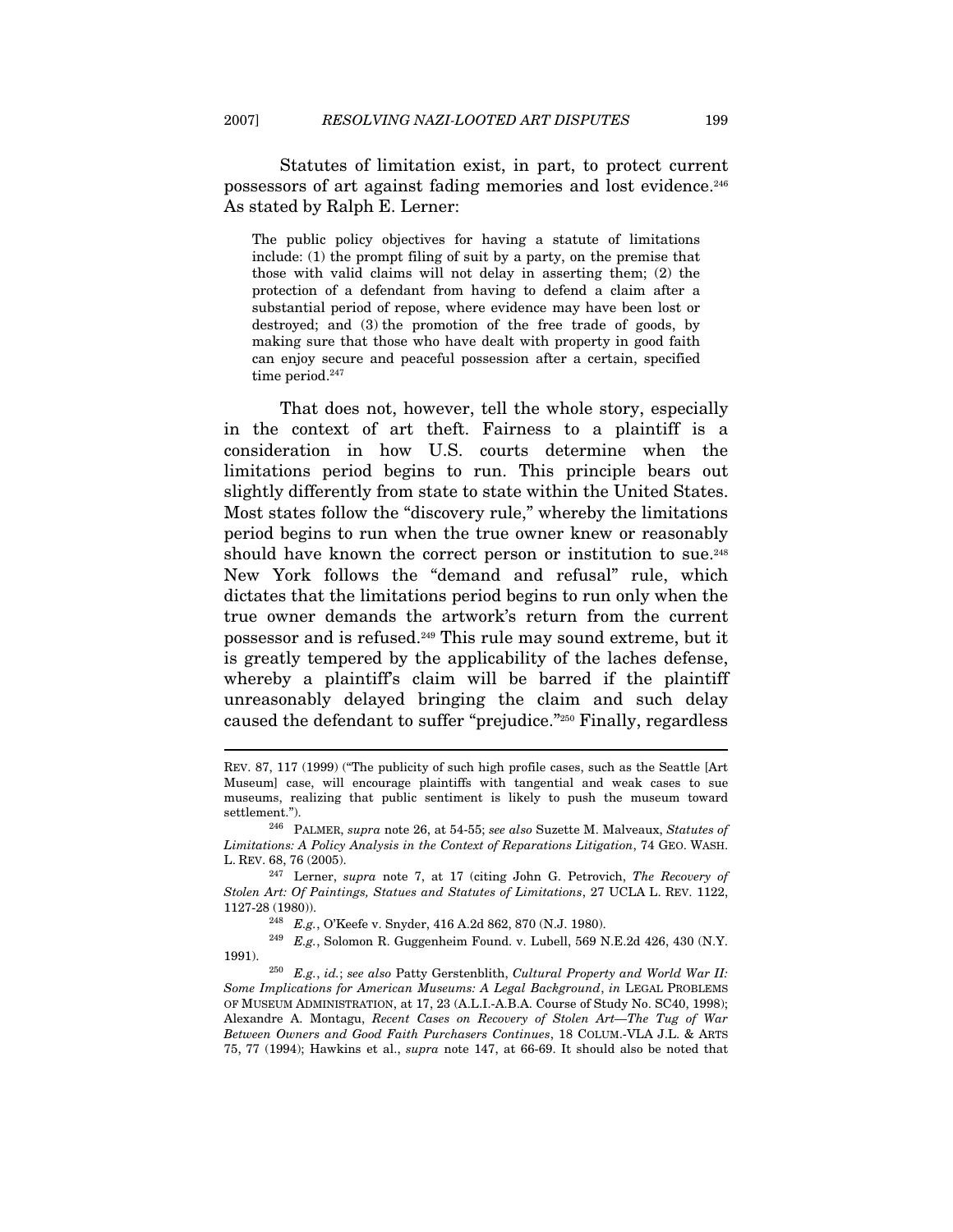of which time-bar principle applies in a given state, one thing remains true in the United States: "[T]he principle has been basic in the law that a thief conveys no title as against the true owner."251 Thus, unless the original owner's claim is timebarred, a plaintiff who can prove ownership and theft should prevail in litigation against a bona fide purchaser.252

There are valid criticisms of this approach. A Nazilooted artwork may have passed through many individuals in different nations and

ended up in the hands of good faith purchasers who had no knowledge that the work they acquired ten years ago or more, from a reputable gallery, might have a tainted provenance and may have been stolen property. As a result, one often ends up with two victims: the original owner and the unknowing purchaser.<sup>253</sup>

In contrast to the U.S. approaches, civil law nations tend to favor bona fide254 purchasers to promote commercial certainty.255

Some jurisdictions, like Italy, absolutely protect such purchasers, recognizing that they have lawful title from the instant the item is purchased. Other countries, including France, Germany and

California seems to follow a modified approach to the due diligence element such that the statute of limitations would not begin to run until the claimant actually found the object. See CAL. CODE CIV. PROC. § 338(c) (West 2007); Nafziger v. Am. Numismatic Soc'y, 49 Cal. Rptr. 2d 784, 786 (Ct. App. 1996); Soc'y of Cal. Pioneers v. Baker, 50 Cal. Rptr. 2d 865 (Ct. App. 1996). Additionally, the doctrine of adverse possession may present another nuance to the statute of limitations inquiry. E.g., Collins, supra note 4, at 130-31. 251 Menzel v. List, 267 N.Y.S.2d 804, 819 (Sup. Ct. 1966), modified, 279

N.Y.S.2d 608 (App. Div. 1967), rev'd on other grounds, 246 N.E.2d 742 (1969). The U.C.C. follows the same principle, see U.C.C. § 2-312, but would provide for reimbursement of the bona fide purchaser by the seller if the seller is a merchant regularly dealing in such goods. Id. The term "merchant" would apply to "a commercial art gallery, an art auctioneer, and a private art dealer," but would not apply to "a collector whose occupation is not related to art." See 1 ART LAW: THE GUIDE FOR COLLECTORS, INVESTORS, DEALERS, AND ARTISTS 77 (Ralph E. Lerner & Judith Bresler eds., 2d ed. 1997). "This provision [of the U.C.C.] seemingly encourages a buyer to purchase goods from a reputable dealer where title may be dubious, and provides dealers with economic incentive to make the greatest efforts to ensure proper title."

Kaplan, supra note 211, at 725-26 n.164. English common law is similar. See id. <sup>252</sup> See Gerstenblith, supra note 250, at 23; Montagu, supra note 250, at 75; Hawkins et al., *supra* note 147, at 95.<br><sup>253</sup> See Dugot, supra note 7, at 390-91.<br><sup>254</sup> European law tends to use the term "good faith" purchaser. See id.<br><sup>255</sup> See, e.g., John Henry Merryman, American Law and the Intern

Trade in Art, in INTERNATIONAL SALES OF WORKS OF ART 425, 428 (Pierre Lalive ed., 1985).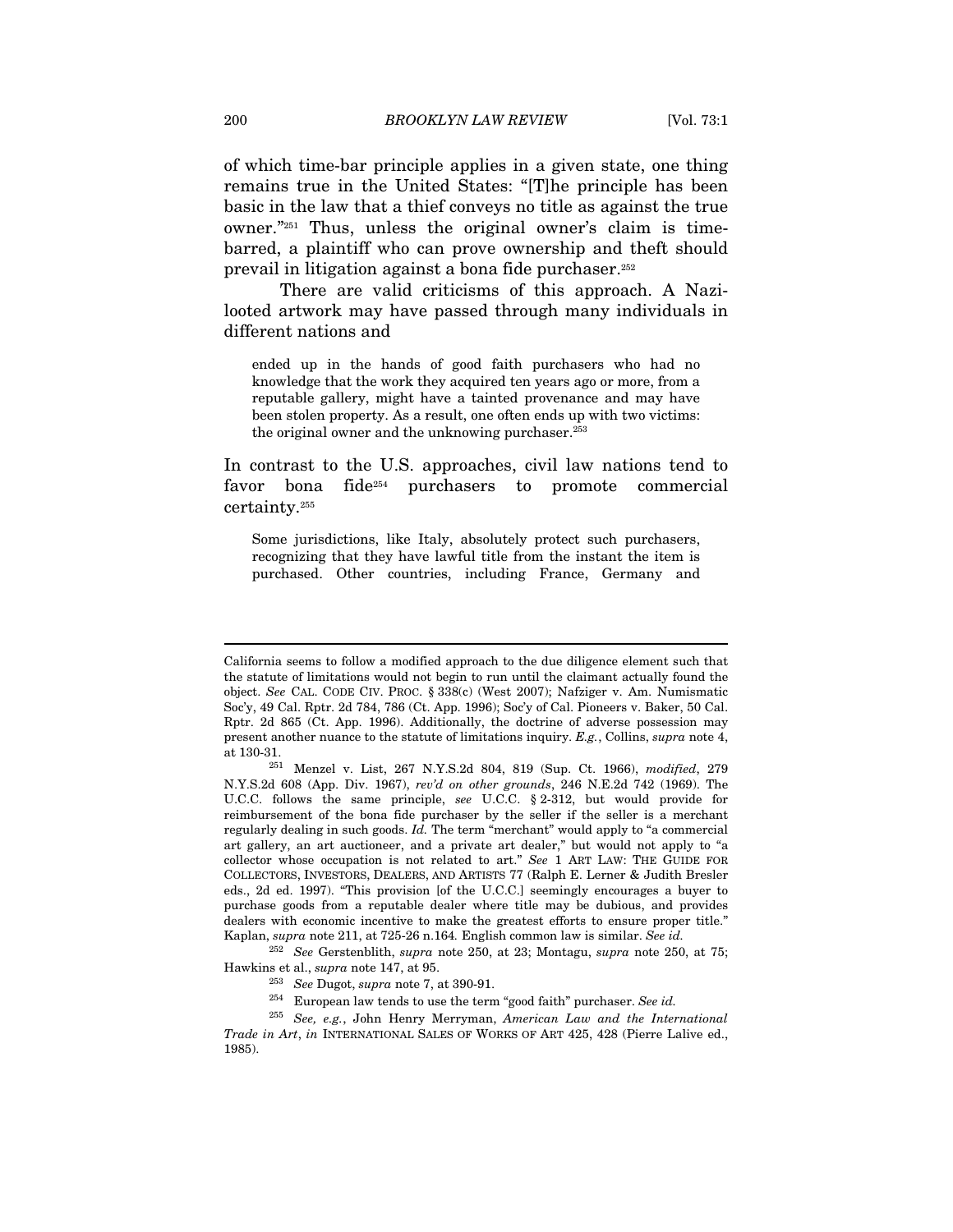Switzerland allow such purchasers to acquire good title to looted or stolen goods once the applicable limitations period has run.<sup>256</sup>

Moreover, a successful plaintiff must reimburse the bona fide purchaser the purchase price paid.257 This difference between the U.S. and European approaches to stolen art cases is "one of the few examples of precisely contrary rules in Common Law and Civil Law systems."258

In the context of Nazi-looted art, the morality dimension should cause us to reconsider the definition and ramifications of bona fide purchaser status. Although the point may be arguable, the law of many civil law nations would have allowed title to pass unless the purchaser should have known the art was looted—not merely suspected the possibility of Nazi taint simply because the art predated World War II.<sup>259</sup> Today, however, after the Washington Conference and Vilnius Forum, the world has recognized that the breadth of targeted, racially motivated looting led to widespread injustice. Strict adherence to the U.S. discovery-type approaches, however, proves too much for many nations accustomed to the civil law approach. Thus, any remedy today should make some accommodation for one who at the time of purchasing had bona fide purchaser status. That accommodation, however, should not extend to the full length that would be afforded under civil law.

Tribunal awards should take into account history and the information that was available at the time of the purchase.260 Thus, just as in evaluating bona fide purchaser

<sup>&</sup>lt;sup>256</sup> Parker, supra note 3, at 691 (citations omitted); accord Kaplan, supra note 211, at 728 n.165 (providing extensive citations to European laws and stating: "In many European nations, a cause of action accrues [at least with regard to claims to be brought against bona fide purchasers] the moment the theft occurs."). Switzerland, in particular, has come under great criticism for the ease of its laws concerning bona fide purchaser status. E.g., FELICIANO, supra note 23, ch. 11. This was particularly true in light of its short limitations period. Id. Switzerland recently amended its law. Federal Act on the International Transfer of Cultural Property (June 20, 2003), available in 12 INT'L J. CULTURAL PROP. 467 (2005). Japan still follows a strict two-year statute of limitations. Charles Palmer, Recovering Stolen Art: Avoiding the Pitfalls, MICH. BAR J., June 2003, at 20, 22.<br><sup>257</sup> E.g., Merryman, supra note 255, at 428; Alejandro M. Garro, *The Recovery* 

of Stolen Art Objects from Bona Fide Purchasers, in INTERNATIONAL SALES OF WORKS OF ART 503, 505 (Pierre Lalive ed., 1985).

<sup>&</sup>lt;sup>258</sup> Merryman, *supra* note 255, at 428.<br><sup>259</sup> See, e.g., Parker, *supra* note 3, at 691; Kaplan, *supra* note 211, at 726 n.165. But see Declaration and Expert Report of Dr. Ulf Bischof, Max Stern Estate v. Bissonnette, No. 06-211 (ML) (D.R.I., June 8, 2007) (on file with author) (stating that title cannot pass through a thief under German law despite the passage of the statute % of limitations). 260 See Lerner, supra note 7, at 36-37.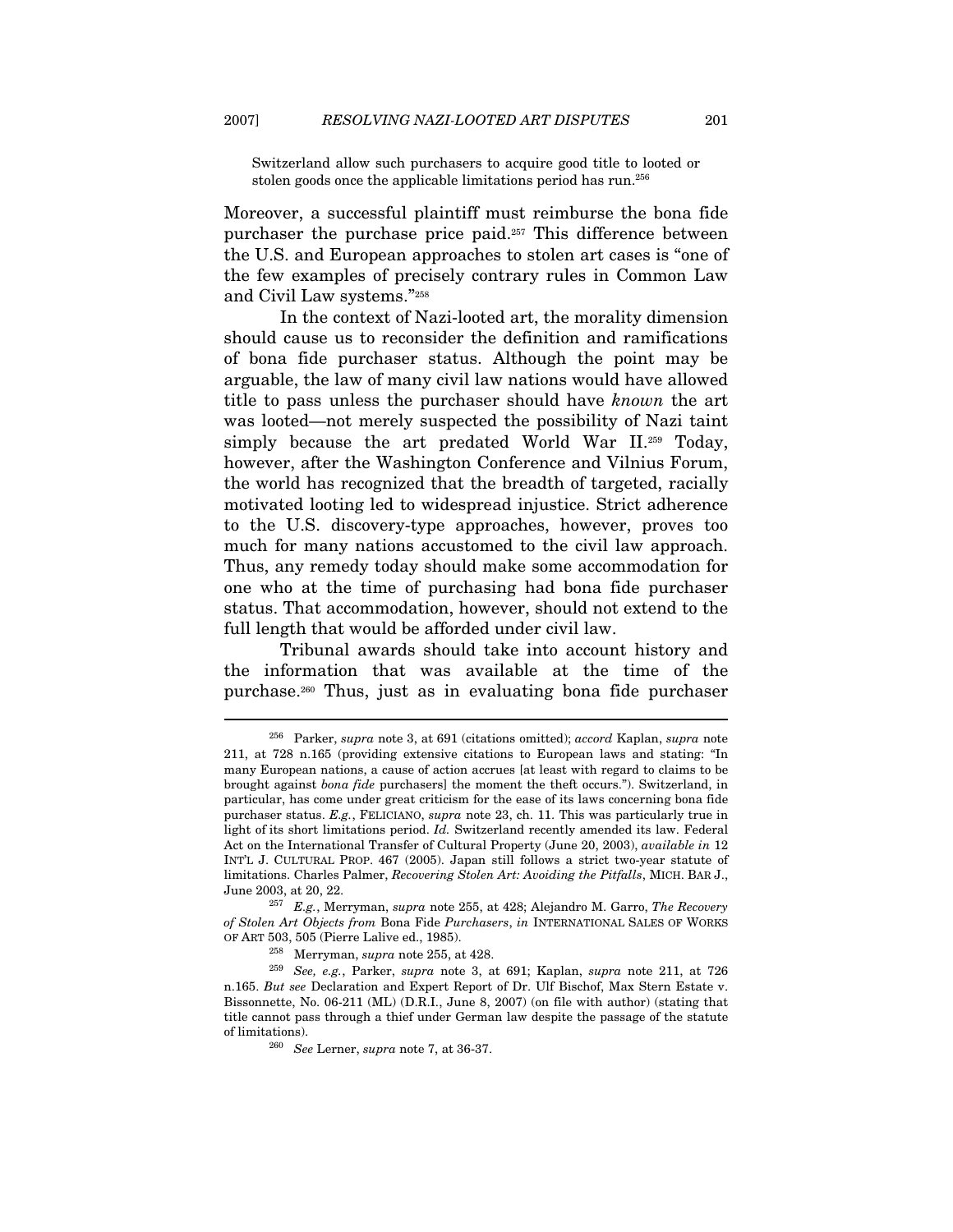status under either common law or civil law, the circumstances of the transaction, to the extent that they can now be known, should be considered. The benchmark should not be rigidly legalistic and focus solely on whether the applicable law would have allowed title to pass.<sup>261</sup> Rather, the focus should be on whether, under the circumstances of the transaction, the purchaser should have suspected that there was a reasonable chance that the art had been looted. Thus, transactions completed during or shortly after the war, particularly after the Nuremberg Laws in 1935, which laid bare the extent of racially motivated persecution in the Third Reich,<sup>262</sup> should be viewed through a more critical lens.

Moreover, transactions completed after the publication of widely known and relatively accessible lists of Nazi-looted art263 should be viewed in light of the availability of that information. For example, purchases of artwork listed in the French Spoliation List (Répetoire des biens spoliés),<sup>264</sup> after its publication and dissemination in 1947,265 should be viewed through a highly critical lens. The same is true of art with a provenance indicating that it passed through the hands of Nazi dealers or their suspected conspirators when that information could have been fairly easily checked by referencing the Final Report issued by the Office of Strategic Service's Art Looting Investigation Unit.266 More recent transactions should be viewed in light of the availability of *catalogues raisonnés*<sup>267</sup> and searchable databases.<sup>268</sup>

<sup>&</sup>lt;sup>261</sup> See Lalive, supra note 257, at 728 n.165.<br><sup>262</sup> See generally SCHNABEL & TATZKOW, supra note 17.<br><sup>263</sup> Thomas, supra note 236 (describing the scope of due diligence and various

research sources and databases). 264 Marie Hamon, Spoliation and Recovery of Cultural Property in France, 1940-94, in THE SPOILS OF WAR, 63, 64 n.3 (Elizabeth Simpson ed., 1997).<br><sup>265</sup> Id.

<sup>266</sup> The Final Report was disseminated in arts circles after the war and provides extensive information about the art market during the war, including the names of individuals and galleries known or suspected to have trafficked in Nazi-looted art. According to the United States Holocaust Memorial Museum, the World Jewish Congress Commission has published an index of the names appearing in the Final Report for Art Recovery and by the Art Newspaper. Resources and Information: List, by Country, of Governmental and Private Attempts to Trace Holocaust Assets, Including Historical Commissions, and Forced and Slave Labor, UNITED STATES HOLOCAUST MEMORIAL MUSEUM, available at http://www.ushmm.org/assets/. The Final Report is available at http://docproj.loyola.edu/oss1/toc.html (last visited Nov. 3, 2007).<br><sup>267</sup> See generally Catalogues Raisonnés and the Authentication Process: Where

the Ivory Tower Meets the Marketplace, 8 IFAR J. Nos. 3 & 4 (2006) (double issue publishing IFAR Conference proceedings) [hereinafter IFAR Catalogues Raisonnés].<br><sup>268</sup> See supra notes 111-120 and accompanying text.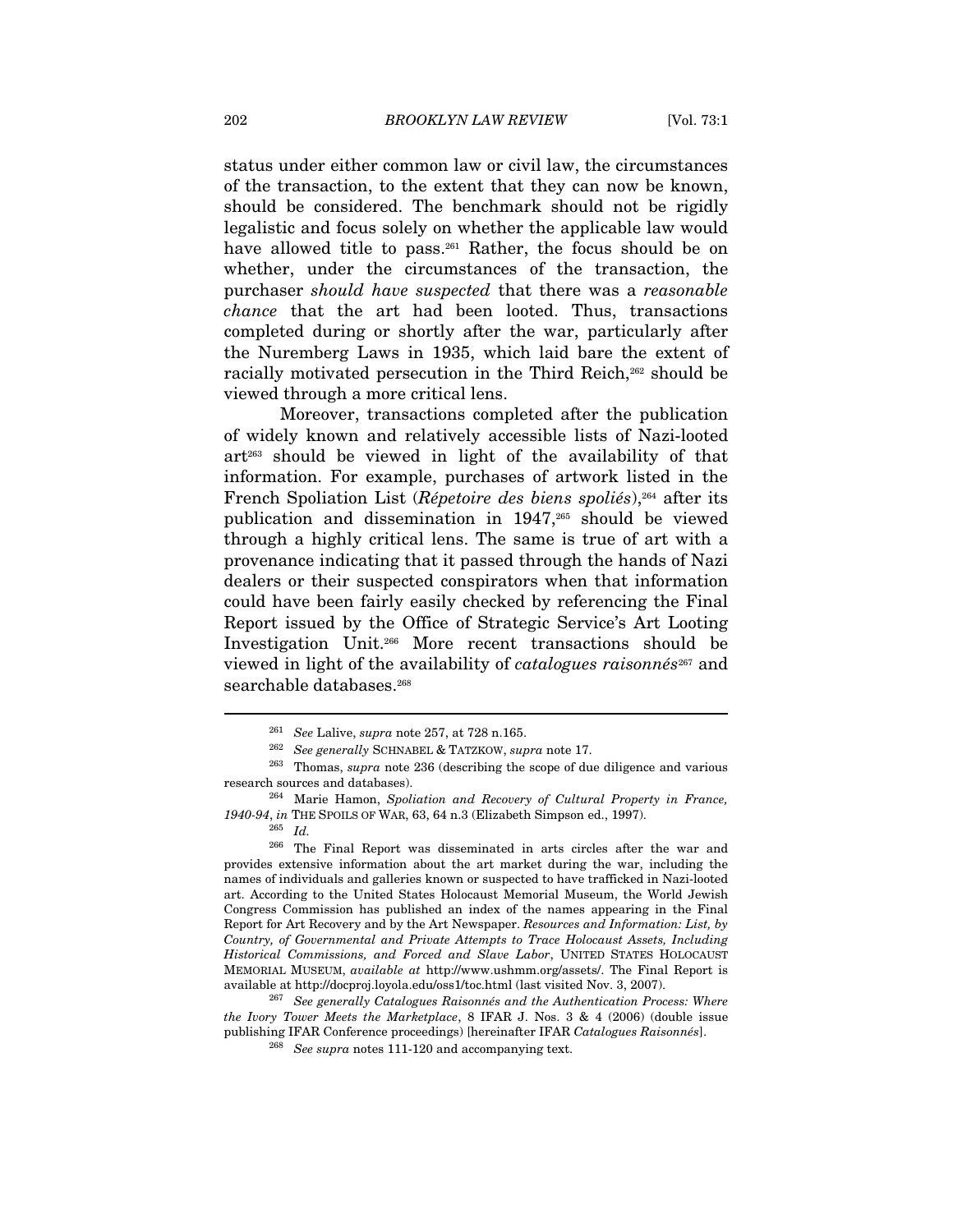It also must be noted that the circumstances of the transaction would be deeply affected by the market value of the work at the time of sale, as well as the buyer's level of sophistication.269 Low-value objects purchased by dabblers in the art market simply would not render themselves suitable to exhaustive due diligence.270 In contrast, sophisticated parties would have known of the resources available to search for Nazitainted provenance information.271 Thus, flexible evaluation of and implication of bona fide purchaser status is important to achieve a fair evaluation of claims.

One particular time period poses an interesting moral conundrum for evaluating the claims. Some time after the war (at a point that should be refined through additional historical research), the art world seemed to stop thinking about the likelihood of Nazi-tainted provenance.<sup>272</sup> The art world was renowned for its practice of fostering multi-million dollar transactions with little or no questions asked about the provenance of the work.273 Or, when provenance was a concern, it was most likely in regard to the authenticity of the work, not whether it had ever been looted.274 Thus, assurances that a work of art was from an "old European collection" were enough for the market to allow the seller to remain anonymous.275

Art purchased in 1975 or later poses the conundrum. The French statute of repose as applied to practically all Nazilooted art disputes would have run in 1975.<sup>276</sup> While there is no available data on whether there was a dramatic upsurge in the art market that year, such information could prove to be very informative. For example, should such an upsurge be attributed to "legal rationality" in the art market? In other  $\overline{a}$ 

 $269$  E.g., Thomas, supra note 236.

 $270$  E.g., MARIE C. MALARO, A LEGAL PRIMER ON MANAGING MUSEUM COLLECTIONS (2d ed. 1998) ("In acquisitions, whether by purchase or donation, museums should . . . make reasonable efforts to probe for indications of trouble (the level of efforts should be commensurate with the value of the material).").<br><sup>271</sup> See Thomas, supra note 236.<br><sup>272</sup> See Emily J. Henson, Note, *The Last Prisoners of War: Returning World* 

War II Art to Its Rightful Owners—Can Moral Obligations Be Translated into Legal Duties?, 51 DEPAUL L. REV. 1103, 1149 (2002). 273 See Schwartz, supra note 4, at 21 (quoting Hector Feliciano, Op-Ed.,

Confront the Past, Search for Provenance, L.A. TIMES, Mar. 15, 1998, at M2).<br> $^{274}$  See id.

<sup>275</sup> See Menzel v. List, 246 N.E.2d 742, 745 (N.Y. 1969) (Well-known gallery owner Perls, who purchased a Chagall painting in 1955 that turned out to have been looted, testified that it would be an insult to question a reputable dealer selling a painting about its provenance.).<br><sup>276</sup> See Kreder, supra note 74, at 1221.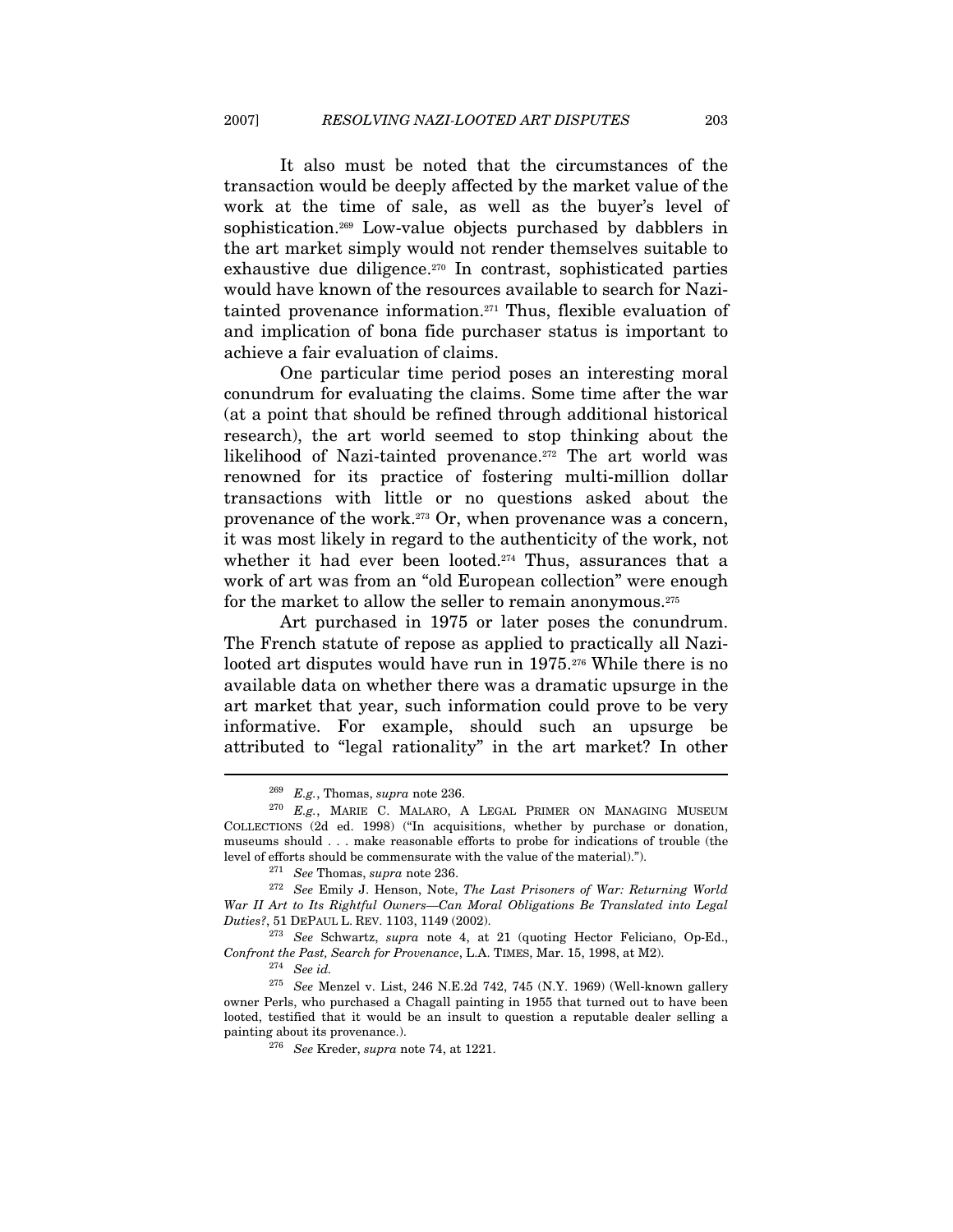words, if there were an upsurge, would it be attributable to absorption by the market of the legalistic view that purchasers could rest assured that pre-war art provided a safe investment? Or should such an upsurge be viewed with a more cynical eye? Should we surmise that unscrupulous dealers—and perhaps some clients—were waiting to take advantage of the thirtyyear benchmark to knowingly profit from Nazi looting and Jewish suffering?277 As stated by one scholar:

Even assuming, for present purposes, that the present owners were unaware at the time of acquisition of the murky provenance of the cultural items they obtained, one would still have to question seriously whether in this context the normal meaning of good faith has any validity. The great quantities of valuable paintings and even more so of Jewish cultural and religious artifacts that suddenly surfaced after World War II and flooded world markets must have raised—or at the very least should have raised—some very difficult questions in the minds of all those involved in the deals connected with them, including some globally renowned auction houses.<sup>278</sup>

Without extensive proof of such malicious intent, however, it seems that transactions concluded after May 7, 1975, should be afforded more deference than those entered into earlier.<sup>279</sup>

Currently, wide disparities in legal systems promote instability in the market for pre-war art. "A chorus of observers has concluded that the lack of uniformity among various nations' laws on the transferability of title to chattels sold by a thief facilitates the laundering of stolen art."280 The international "legal framework, made up of nonharmonized national laws . . . enables calculating dealers or purchasers to buy or sell in countries whose solutions favor their personal

 $277$  See Henson, supra note 272, at 1148-49 ("Many art dealers were eager to profit from the Nazi sales of 'degenerate art' and most knew exactly where it was coming from."); accord Kelly Diane Walton, Leave No Stone Unturned: The Search for Art Stolen by the Nazis and the Legal Rules Governing Restitution of Stolen Art, 9 FORDHAM INTELL. PROP. MEDIA & ENT. L.J. 549, 563 (1999). But see Lee Rosenbaum, Will Museums in U.S. Purge Nazi-Tainted Art?, ART IN AMERICA, at 37, 39 (May 1998) ("American museums are at pains to point out that their situation differs from that of various European museums, which knowingly acquired large numbers of art works soon after they were seized by the Nazis through theft or forced sales.").<br><sup>278</sup> Yehuda Z. Blum, On the Restitution of Jewish Cultural Property Looted in

World War II, 94 AM. SOC'Y INT'L L. PROC. 88, 89-90 (2000).<br><sup>279</sup> The war in Europe ended May 7, 1945 with the signing of the "German

Surrender Documents." The text of these documents can be found at the following web site: http://www.historyplace.com/worldwar2/timeline/surrender.htm (last visited Aug. 28, 2007). See also James J. Hastings & Goodard Winterbottom, Introduction,

GERMANY SURRENDERS, 1945 (1976).<br><sup>280</sup> Steven F. Grover, Note, *The Need for Civil-Law Nations to Adopt Discovery* Rules in Art Replevin Actions: A Comparative Study, 70 TEX. L. REV. 1431, 1445 (1992).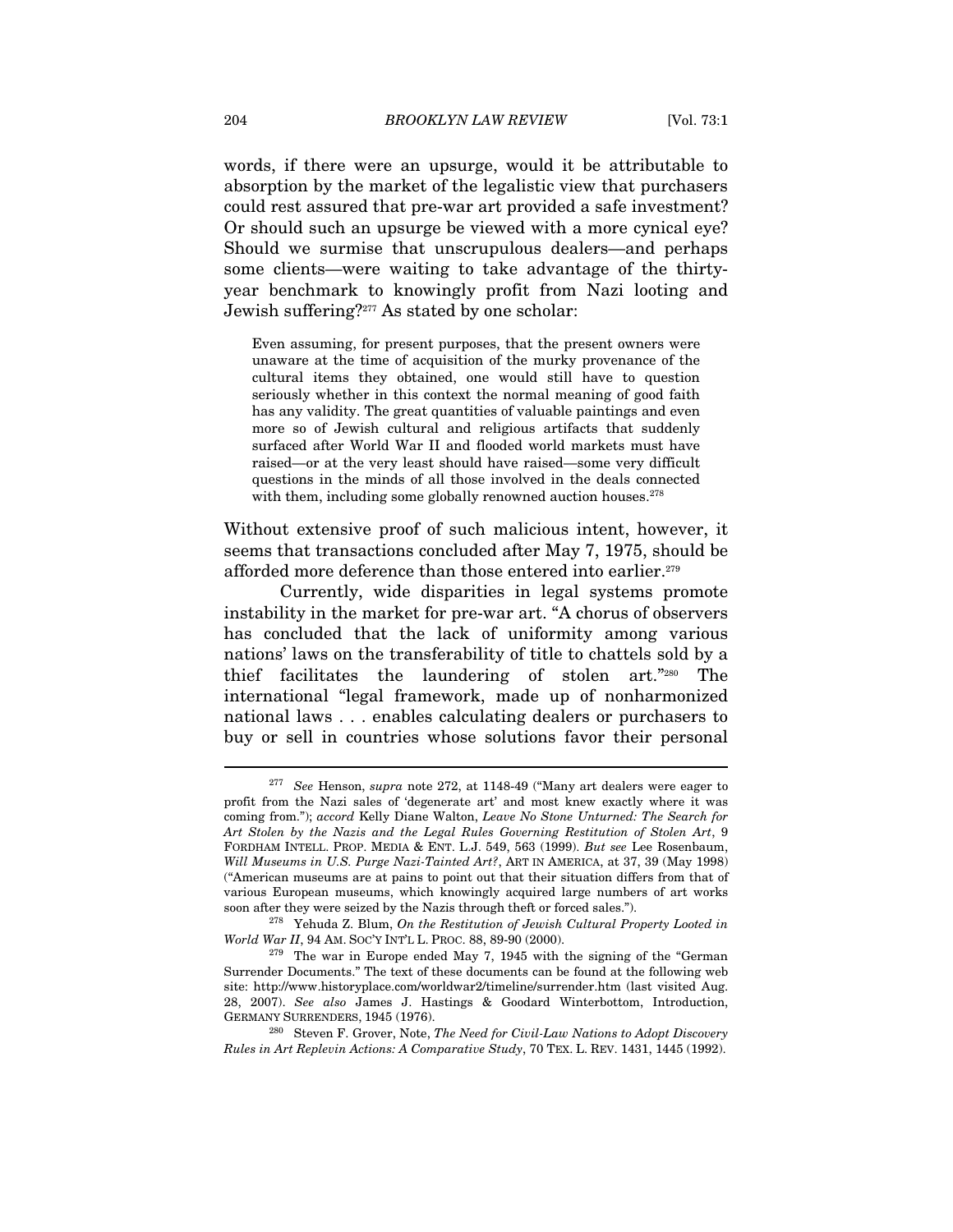transactions, thus potentially enhancing the black market."281 Regardless of the widespread belief that the panoply of national laws creates problems for theft victims to recover their property, it is highly unlikely that individual nations will disregard firmly entrenched laws that favor either the victim or the market.282 Creating the Nazi-Looted Art Tribunal to make a decision on the facts, instead of formalistic interpretations of vague legal principles such as bona fide purchaser status, jurisdiction, choice of law, and statute of limitations, would decrease the legal uncertainty surrounding claims<sup>283</sup> and allow decisions to be made that fairly consider both the theft victim and the honest purchaser.

In light of the inability of nations to reach consensus on the legal standards applicable to Nazi-looted art claims, compromise is necessary. In his 1999 article calling for the creation of a Nazi-looted art commission, Ralph E. Lerner stated that "the commission should possess the authority to award reasonable compensation . . . ."284 His statement was in accordance with the vague AAMD guidelines. He went on to clarify his interpretation of what would be "reasonable" as follows:

I underline that the commission's authority for awarding restitution would be confined to providing reasonable compensation, not the current fair market value of the stolen artwork. The amount of compensation would be determined under guidelines developed by the commission which would balance competing needs, and most likely award a value appropriate at some time in the past or some percentage of current value.285

 $281$  Quentin Byrne-Sutton, Who Is the Rightful Owner of a Stolen Work of Art? A Source of Conflict in International Trade, in INTERNATIONAL SALES OF WORKS OF ART

<sup>500, 500 (</sup>Pierre Lalive ed., 1985). <sup>282</sup> See, e.g., Grover, *supra* note 280, at 1457-58 (explaining entrenchment of repose doctrine in civil law nations).

<sup>&</sup>lt;sup>283</sup> E.g., Pell 1999, supra note 10, at 43-44. Moreover, in determining whether a purchaser qualifies for bona fide purchaser status, courts inherently impose some degree of duty on buyers, but no one can be sure exactly what standard a court will apply until a suit is filed and decided. Generally, the duty imposed is one of diligence, and it requires that a buyer do some "requisite checking" to find out if the work being bought was stolen. The law, however, usually does not require that a buyer actually learn the truth. The problem is that most buyers (excluding those in the art industry) lack the sophistication or the means to do this sort of research before making a purchase. Rostomian, supra note 75, at 288 (citing Solomon R. Guggenheim Found. v. Lubell, 569 N.E.2d 426, 431 (N.Y. 1991); Linda Pinkerton, Due Diligence in Fine Art  $\begin{array}{ll} \textit{Transactions, 22 CASE W. RES. J. INT'L L. 17 (1990))}.\\ \textit{ } & \text{ }^{284} \text{ Lerner, } \textit{supra} \text{ note 7, at 36}.\\ \textit{ }^{285} \textit{ Id. at 36-37}. \end{array}$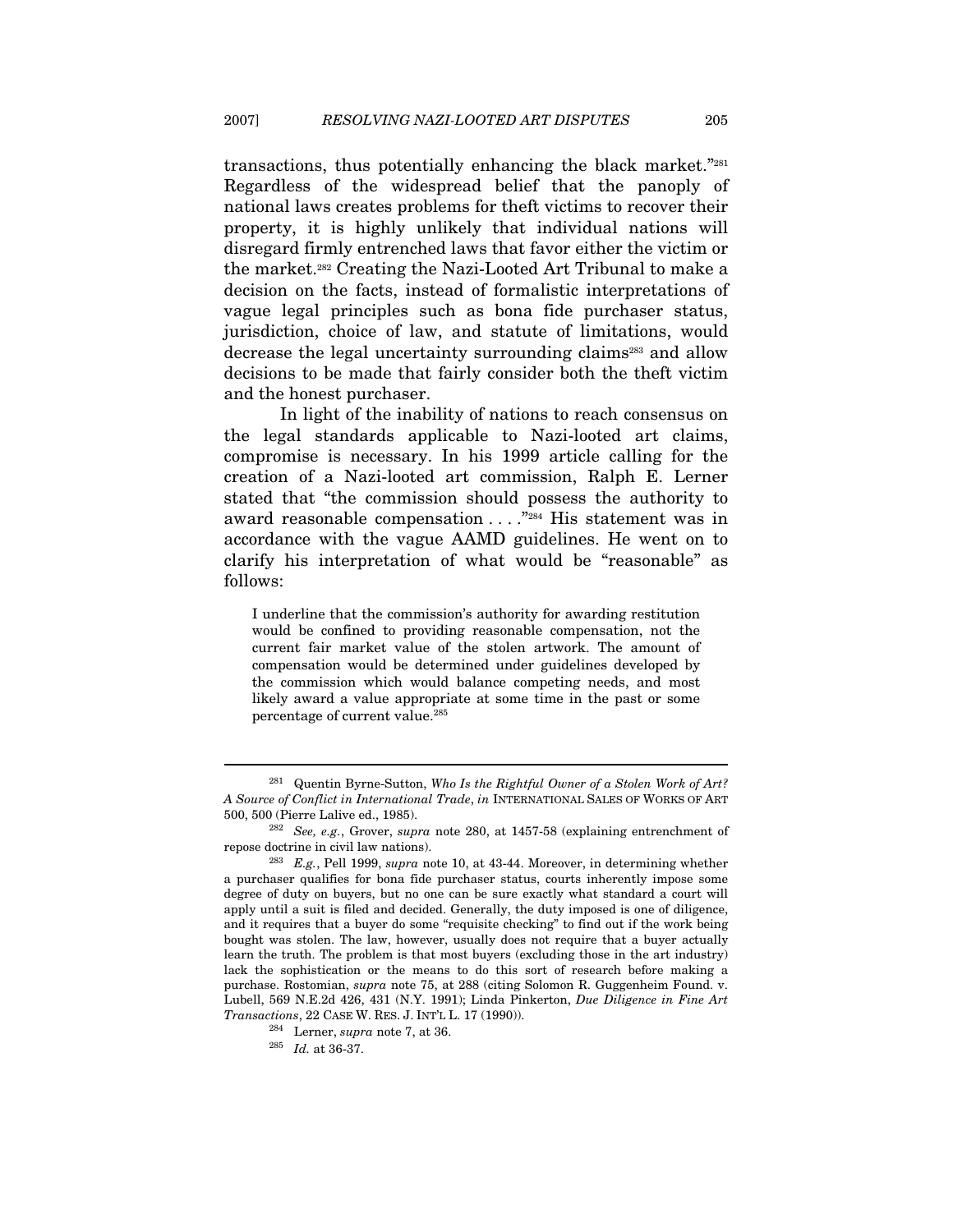This Article seeks to reign in Mr. Lerner's proposal in that 100% restitution should be awarded where warranted, as under the *Altmann* facts, but should not be awarded in most cases involving a good faith purchaser. What is "reasonable" must turn on all circumstances of a given case. Leaving art that deserves full restitution where it lies is not the right solution because it cannot be denied that a significant number of "museums, art dealers and collectors, through their postwar practice of turning a blind eye towards art with suspicious provenance that suddenly appeared on the marketplace, are responsible for creating a market that permits looted art to be purchased by innocent buyers."286 In conclusion, reasonableness is relative.

### D. Post-War Settlements and Res Judicata Principles

While the art never should have been looted, and the Nazis never should have committed atrocities, it nevertheless seems that fair settlements reached after the war should be honored.287 Failure to honor fair post-war settlements would undermine the commercial certainty necessary for a viable market in pre-war art.288 More historical research is required to

<sup>286</sup> Bazyler & Fitzgerald, supra note 12, at 711-12 (citing Judith Dobrzynski, Loot-Holders Learn that Honesty Can Be Tricky, RALEIGH NEWS & OBSERVER, Sept. 13, 1998, at G3: "When the idea of levying a tax on dealers and auction houses, or their transactions, has come up at symposiums and conferences, it has not won resounding support from the art trade, with few people in the business feeling a responsibility for what happened in the war."); see also Rosenbaum, supra note 277, at 39.

A comparison can be drawn to post-war views concerning heirless property. After the war, Jewish leaders felt quite strongly that "heirless property should not revert to the local government, as was customary under international law, because many of these governments had committed crimes against the Jews." KURTZ 2006,

supra note 23, at 154.<br><sup>287</sup> Cf. David Rising, German Panel Rules Against Return of Nazi-Looted Posters, CHI. TRIB., Jan. 26, 2007, at 9 (describing the German Limbach Commission's panel ruling against a Holocaust victim's heir who sought his father's poster collection held by Berlin's Historical Museum and now estimated to be worth between \$10 million and \$50 million, partially on the ground that his father received \$50,000 in compensation from the West German government in 1961 when it was believed that the collection had been destroyed in the war). But see Germany to Return Presidential Painting to Jewish Heirs, Feb. 22, 2007, available at http://msnlist.te.verweg.com/2007-February/006933.html (describing a family's recent successful effort for restitution despite the failure of a post-war compensation claim). The Drai Commission offsets previous compensation, but such compensation does not preclude an award. French Agreement, supra note 57, at Annex B, ¶ I(C). The same is true of

the Austrian Agreement, *supra* note 59, at Annex A,  $\parallel$  2(f).<br><sup>288</sup> Bazyler & Fitzgerald, *supra* note 12, at 710 (quoting Norman Kempster, Tracking the Nazi Plunder, L.A. TIMES, Nov. 30, 1998, at F1); Georgina Adam, The Nazi Bounty Hunters, THE ART NEWSPAPER, Dec. 1, 2006, available at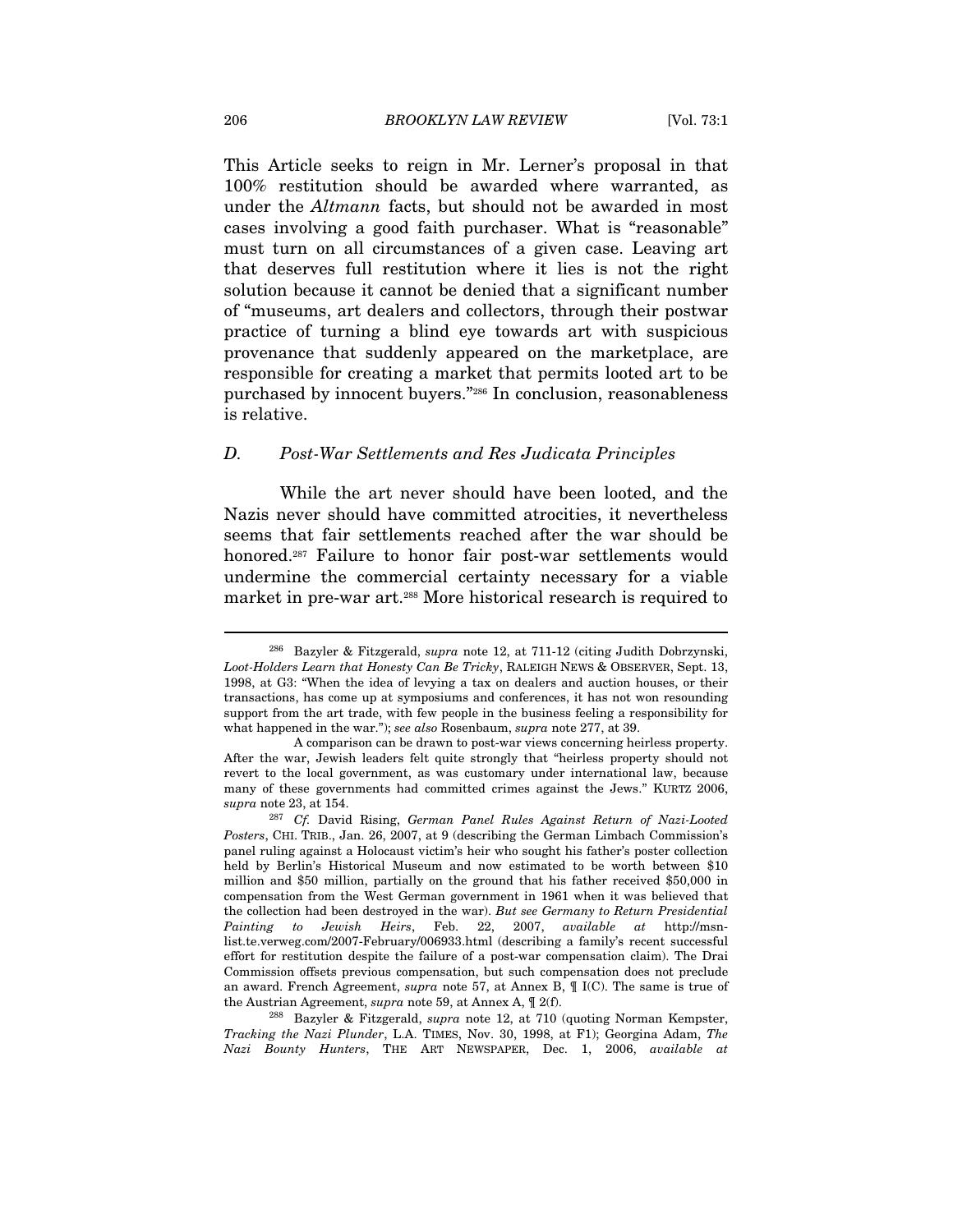determine whether the Tribunal should presume that post-war settlements were fair. At least in the case of the Austrian postwar mechanism, such a presumption does not seem warranted.289 As to other post-war settlements, without compelling evidence of governmental misconduct after the war, it seems that post-war settlements should be given deference. Perhaps those settlements that exceeded 50% of the higher of either the work's post-war or pre-1945 market value should be presumptively deemed "fair" and given res judicata effect.

### E. Summary of Considerations for the Tribunal

In conclusion, arbitrators for the Tribunal should consider the following non-exclusive factors:

- 1. Strength of the factual evidence that the artwork at issue was looted from the claimant (or that the claimant is the valid heir of a proven art theft victim).
- 2. Whether any post-war compensation paid on the claim was reasonably fair at the time.
- 3. The extent of the claimant's attempts to find and claim the artwork after the war, and the extent of publication of the claim which would avoid prejudicing bona fide purchasers who had conducted provenance research at the time of purchase.
- 4. Circumstances of the purchase.
- 5. Level of publication of the artwork after the war such that one searching for the artwork could have located it and identified the possessor.

The table on pages 208-209 depicts potential Tribunal awards in light of the relevant circumstances of a case. It is not intended to depict all possible equitable solutions. The arbitrators would need a wide degree of equitable discretion to decide cases. Thus, their decision-making process would be a hybrid between the flexibility of mediation and the finality of binding arbitration.  $\overline{a}$ 

http://www.theartnewspaper.com/article01.asp?id=526 ("The increasing number of Nazi loot claims and the shifting legal ground on which they are based is worrying museums as well as art market professionals. At stake are works of art worth hundreds of millions of dollars; many have been hanging in major museums for decades, others belong to owners who bought them in good faith on the open market."). <sup>289</sup> See supra Part II.B.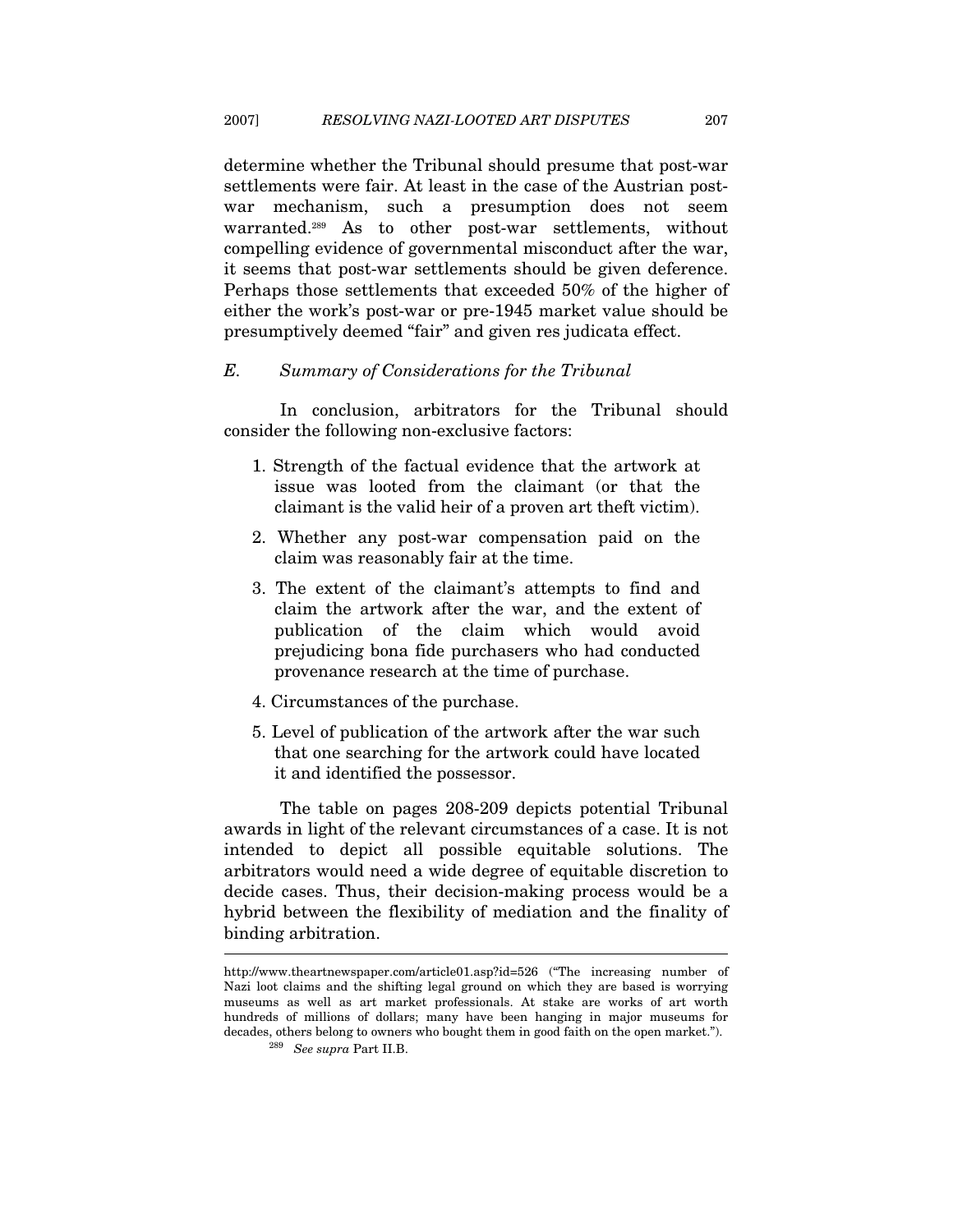| Sample of Potential Tribunal Awards                                                                                                                                                                                                                                                                                                                                                       |                                                                                                                                                                                                                                                |                                                                                                                                                                                                                                                      |                                                                                                                                                                                             |
|-------------------------------------------------------------------------------------------------------------------------------------------------------------------------------------------------------------------------------------------------------------------------------------------------------------------------------------------------------------------------------------------|------------------------------------------------------------------------------------------------------------------------------------------------------------------------------------------------------------------------------------------------|------------------------------------------------------------------------------------------------------------------------------------------------------------------------------------------------------------------------------------------------------|---------------------------------------------------------------------------------------------------------------------------------------------------------------------------------------------|
| Including Commission <sup>"</sup><br>Paid to Tribunal<br>Tribunal Award                                                                                                                                                                                                                                                                                                                   | Time of Defendant's Purchase<br>Objective "Due Diligence"<br>Publication of Looting by<br>Criteria Concerning                                                                                                                                  | Search and Other Facts in<br>Concerning Plaintiff's<br><b>Plaintiff's Possession</b><br>"Laches" Criteria                                                                                                                                            | Defendant's Purchase<br>Circumstances of                                                                                                                                                    |
| actual art (or cash if both parties<br>100% restitution; conveyance of<br>3% commission payable by<br>defendant.<br>agree).                                                                                                                                                                                                                                                               | widely distributed post-war<br>sophisticated purchaser or<br>Listed in Repertoire or other<br>listing of looted art highly<br>claimant doing a diligent<br>likely to be seen by a<br>search.                                                   | did not reveal location of art or<br>Active search after the war that<br>correct defendant.                                                                                                                                                          | Purchase price and timing of<br>Concealment of claim and/or<br>purchase by sophisticated<br>party from dealer on U.S.<br>military list of dealers in<br>purchase irrelevant.<br>looted art. |
| 1.5% commission if present FMV<br>3% commission if present FMV<br>Payable by defendant.<br>over \$500,000; or<br>under \$500,000.<br>75% restitution.                                                                                                                                                                                                                                     | large museums highly likely to<br>Subsequent to claimant's search,<br>work was listed in catalogues<br>distributed fliers from very<br>be seen by one performing<br>catalogs such as globally<br>raisonnés or very visible<br>diligent search. | Active search immediately after<br>national post-war tribunal(s).<br>the war, but no active search<br>since expiration of period for<br>asserting claims to relevant                                                                                 | Purchase from questionable (but<br>Paid less than 75% of FMV at<br>not listed) dealer.<br>time of purchase.                                                                                 |
| (2) bona fide purchaser purchase<br>FMV.<br>between $$200,000-$500,000$ ; or<br>1.5% commission if present FMV<br>J<br>from a national tribunal, and<br>3% commission if present FMV<br>Shared equally by both parties.<br>2% commission if present FMV<br>50% restitution, less the sum<br>(1) post-war compensation<br>price up to 25% of present<br>under \$200,000<br>over \$500,000; | likely to be found by purchaser<br>Listed in few sources not highly<br>or claimant doing diligent<br>search.                                                                                                                                   | than 50% of the higher of post-<br>war or pre-1945 market value<br>Active search after the war but<br>Received compensation of less<br>from any post-war national<br>abandoned after ten years.<br>tribunal (overcomes any<br>fairness presumption). | Paid 75% or more of FMV at time<br>type claim against gallery or<br>other intermediary if still in<br>Possible remainder warranty-<br>Purchased before 1975.<br>of purchase.<br>existence.  |

### 208 BROOKLYN LAW REVIEW [Vol. 73:1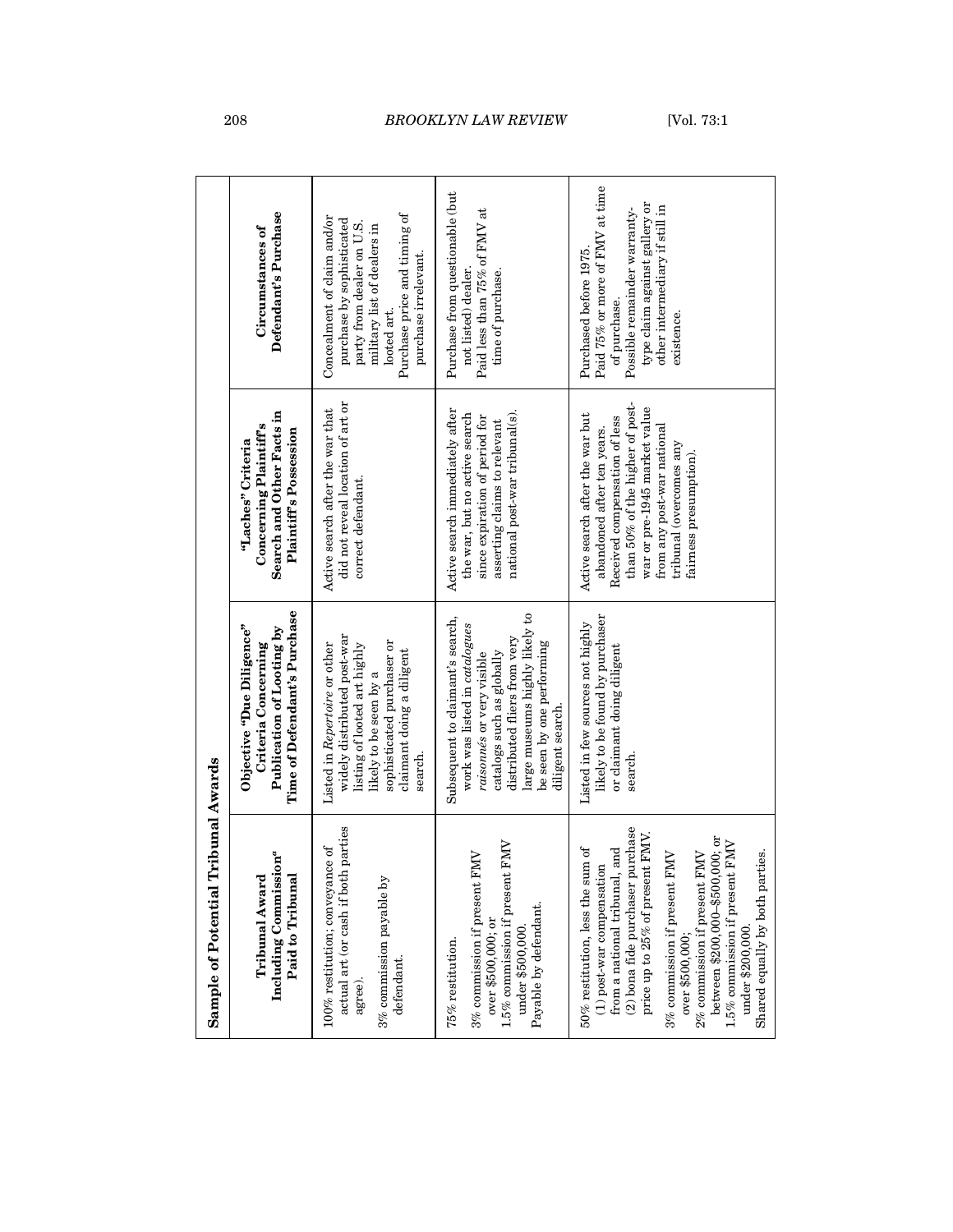| Sample of Potential Tribunal Awards (continued)                                                                                                                                                                                           |                                                                                                                                               |                                                                                                                                                                  |                                                                                     |
|-------------------------------------------------------------------------------------------------------------------------------------------------------------------------------------------------------------------------------------------|-----------------------------------------------------------------------------------------------------------------------------------------------|------------------------------------------------------------------------------------------------------------------------------------------------------------------|-------------------------------------------------------------------------------------|
| Including Commission <sup>a</sup><br>Tribunal Award<br>Paid to Tribunal                                                                                                                                                                   | Time of Defendant's Purchase<br>Objective "Due Diligence"<br>Publication of Looting by<br>Criteria Concerning                                 | Search and Other Facts in<br><b>Concerning Plaintiff's</b><br><b>Plaintiff's Possession</b><br>"Laches" Criteria                                                 | Defendant's Purchase<br>Circumstances of                                            |
| plaintiff<br>or defendant, as is equitable.<br>$1\%$ commission payable by<br>25% restitution.                                                                                                                                            | post-war list of looted art, Art<br>Never listed in Repertoire, any<br>Loss Register, or any other<br>post-war database.                      | Painting of relatively low present<br>Peremptory search after the war;<br>no recovery from any post-war<br>$\text{FMV}$ (under \$100,000).<br>national tribunal. | No evidence of knowledge of or<br>cause to suspect theft.<br>Purchased before 1975. |
| \$3000 commission payable by<br>No compensation.<br>plaintiff.                                                                                                                                                                            | post-war list of looted art, Art<br>Never listed in Repertoire, any<br>Loss Register, or any other<br>post-war database.                      | Cannot prove with any certainty<br>that the painting was looted or<br>although it went missing in<br>subjected to forced sale<br>the war. $^{\circ}$             | purchase or purchased after<br>No evidence of questionable<br>1975.                 |
| <sup>6</sup> One scholar would disagree with this proposal. See Andrew Adler, Expanding the Scope of Museums' Ethical Guidelines with Respect to Nazi-<br><sup>a</sup> All commissions would be based on present fair market value (FMV). | Looted Art: Incorporating Restitution Claims Based on Private Sales Made as a Direct Result of Persecution, 14 INTL J. CULT. PROP. 57 (2007). |                                                                                                                                                                  |                                                                                     |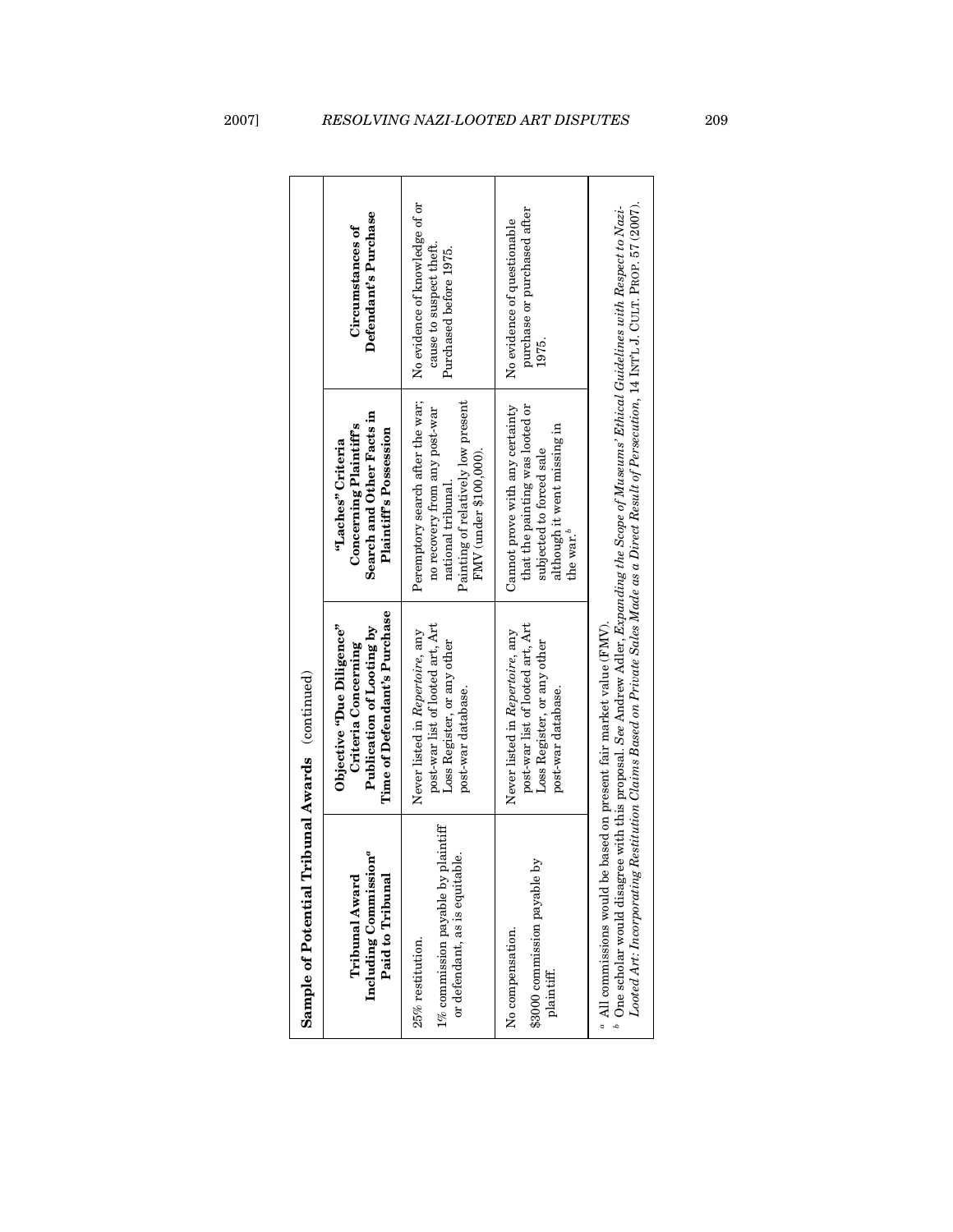The table also reflects recommended commission payments to help fund the Tribunal, which the arbitrators should have flexibility in assessing. Besides this source of funding, signatory nations should provide a significant reserve for the Tribunal's administrative budget.290

Any arbitral awards could be enforced against the losing party by the claimant under the New York Convention.291 This financing structure would avoid underfunding problems, such as those experienced in the Iran-United States Claims Tribunal.<sup>292</sup>

### F. Database Searching and Title Clearinghouse

In 1980, the New Jersey Supreme Court, in deciding a dispute involving Georgia O'Keefe, bemoaned the absence of "a reasonably available method for an owner of art to record the ownership or theft of paintings."293 We have already seen the resolution of some stolen art claims because of the existence of the Art Loss Registry ("ALR"). The ALR may be searched for a fee and remains private to prevent thieves from profiting from knowing which thefts have not yet been reported.<sup>294</sup> Its success stories include the recovery of works by Claude Monet, Pierre Bonnard, Alfred Sisley, Max Liebermann, Karl Hofer, Camille Pissarro, and Ferdinand Georg Waldmuller.295 The ALR reunites claimants with their stolen works when the claimants register the theft and a potential purchaser performing due diligence searches the database to make sure that the purchase can be completed in good faith.296

In 1998, the Art Loss Registry ("ALR") dedicated a portion of its site to a listing of works of art missing since World War II. Here,

- <sup>290</sup> See supra note 176 and accompanying text.<br><sup>291</sup> See supra note 177 and accompanying text.<br><sup>292</sup> See generally Lillich & Barstow Magraw, supra note 176, at 13-14, § 1.3.1.<br><sup>293</sup> O'Keefe v. Snyder, 416 A.2d 862, 872 (
- 

<sup>294</sup> Since the project started, the ALR has been responsible for identifying twenty-one works stolen during World War II, found in auction house catalogs or with art dealers. The Art Loss Register, http://www.artloss.com/Default.asp (last visited Aug. 28, 2007).<br>
<sup>295</sup> Id.

<sup>296</sup> Although the potential purchaser paying for the search may not disclose the identity of the seller, it seems that many cases that raise a red flag lead to resolution. E.g., id. But see Amiram Barkat, Lawyers Halt Auction House Sale of Nazi-Looted Paintings, HAARETZ, Jan. 12, 2006, available at http://www.haaretz.com/ hasen/spages/795066.html; Howard Reich, Answers Just Out of Reach in Art Hunt: Christie's Won't Reveal Possible Holder of Painting, CHI. TRIB., Dec. 22, 2002, available at http://www.museum-security.org/02/154.html#5.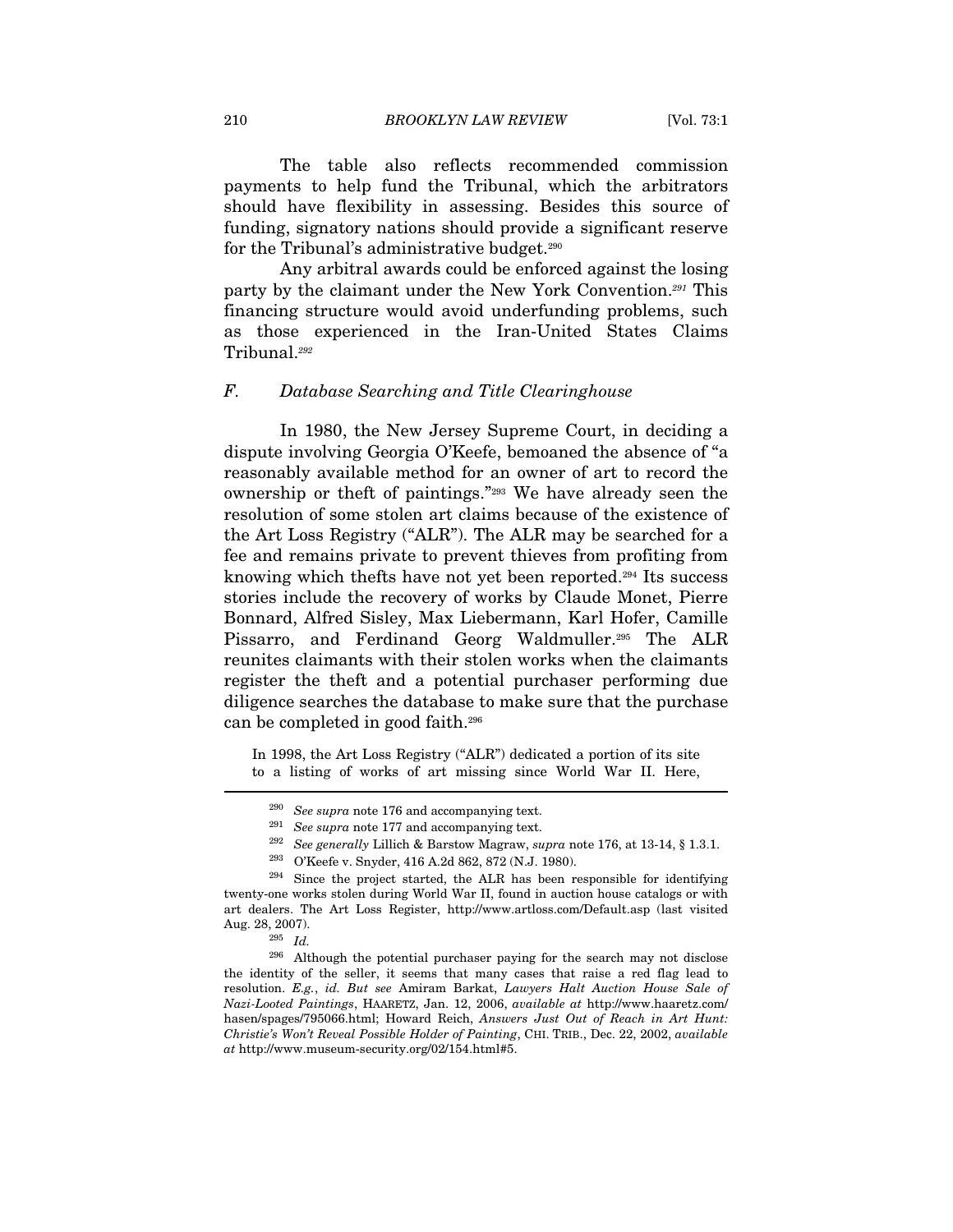interested parties can search the database in French, German, Italian, Czech, Hebrew and Spanish. The site encompasses art works that have been reported missing from collections in France, Germany, Belgium, Hungary, Russia, Italy, Austria, Poland and Holland. To maintain this effort, representatives of the ALR visit art trade fairs in Holland, Switzerland, Germany, France, Italy and the United States, comparing the dealers' stock to the database to identify stolen and looted art. Claims are also compared to museum records, Nazi confiscation lists, catalogue raisonnés, exhibition catalogues and other literature to locate missing works.297

The ALR and other databases are essential for restitution of Nazi-looted art, but more needs to be done. Unfortunately, the creation of one comprehensive database would be impossible for many reasons, including the vastness of the information.298 The Nazi-Looted Art Tribunal should therefore hire and train individuals to research all publicly available and fee-based databases.299 One example of untapped information that could be cataloged systematically is provided by members of the American Association of Museums and located on the individual museums' web sites. In September 2003, AAM launched the Nazi Era Provenance Internet Portal ("NEPIP"), "an online searchable database of Nazi-looted artworks that made their way into the collections of U.S. museums."300 A widespread problem with much of the information, however, is the absence of search engines to search the information.301

 $\overline{a}$ 

Internet Portal Project, http://www.nepip.org); see also Kennedy, supra note 131. 301 For example, in 2003, the Ministry of Culture of the Russian Federation

published a database of "cultural trophies" within many public institutions, including

<sup>&</sup>lt;sup>297</sup> See Dugot, supra note 7, at 390.<br><sup>298</sup> Konstantin Akinsha, *supra* note 116, at 159, 162-63 (describing the impossibility of the effort and the inadequacy of one such attempt by the Central Registry of Information of Looted Cultural Property 1933-1945, which was created by the Looted Art Research Unit in Europe of the Commission for Looted Art in Europe). The Central Registry of Information web site, which is managed by the Coordination Office for Lost Cultural Assets, is located at: http://www.lootedart.com (last visited Aug. 28, 2007).<br><sup>299</sup> Some authors have proposed that one central database be created to deal

with the problem of Nazi-looted art or even all looted art worldwide. Hawkins et al., supra note 147, at 88-89 (proposing legislatively creating a central stolen art registry that "should cover as much of the stolen art universe as is feasible"); Dugot, supra note 7, at 389, 393 (Director of Restitution at Christie's commenting on "the lack of one single repository of archival information or central global database which would greatly facilitate and expedite provenance research"); Collins, supra note 4, at 117, 153-55 (calling for the creation of a central registry); Pell 1999, supra note 10, at 56. Although this seems ideal, it is not practicable in light of the volume of data involved and the amount of work already done in different languages and different formatting schemata used in developing existing governmental (including those of the FBI and Interpol), museum and private databases. See Akinsha, supra note 298, at 162-63.<br><sup>300</sup> Parker, supra note 3, at 678 (referencing The Nazi-Era Provenance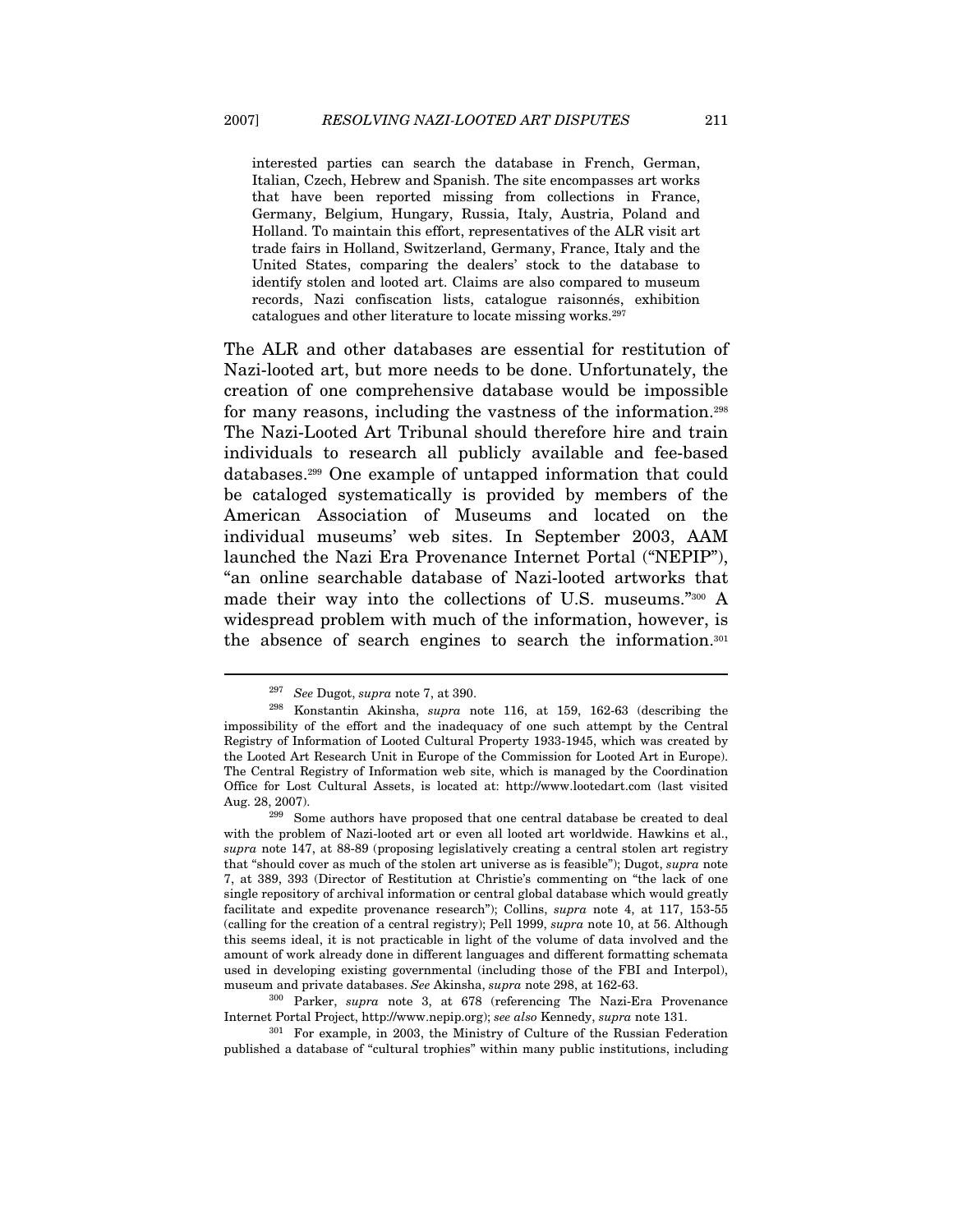Thus, finding information within the jumble of photos, descriptions, and data can be close to impossible.302 A trained, funded, and committed staff employed by the Nazi-Looted Art Tribunal to correct these problems would be an essential step toward resolving remaining claims to Nazi-looted art.

First, the Tribunal's staff could more effectively assist claimants in finding their art than any existing organization or national governmental office.303 Efforts to raise funds for private restitution databases have not led to overwhelming success;304 thus governmental funding is necessary to fulfill the promises made in Washington and Vilnius. In addition to funds, each participating nation could provide staff for the Tribunal, ensuring a diverse array of language abilities to allow for more efficient research across databases. For the Tribunal's staff to perform these searches in the most I

 $302$  For example, although the German Lost Art Internet Database is regarded as "probably the best of the national databases, as it is fully searchable," its organization can be troubling. Akinsha, supra note 298, at 164-65; see Lost Art Internet Database, http://www.lootedart.de (last visited Oct. 12, 2007). Akinsha notes:

It appears that classification of the listed objects has been designed not by art experts but by software designers. The "generic terms system" designed for the classification of paintings by subject uses such sub-categories as: "Allegory, Architecture, People / figure, Still-life, Coats of arms / Emblem, Landscape, Animal motif, Person / figure Male person / figure Child / adolescent person / Female person, etc."

Akinsha, supra note 298, at 164-65 n.8 (quoting the Lost Art Internet Database); see also Michael Franz, Four Levels and a Database: The Work of the Koordinierungsstelle für Kulturgutversluste and www.lostart.de, in RESOLUTION OF CULTURAL PROPERTY

DISPUTES, supra note 11, at 169.  $^{303}$  Cf. Pell 2004, supra note 11 (suggesting establishing a claims intake process modeled after that of the Drai Commission to assist claimants); see also Hans Dans, Claims for Looted Cultural Assets: Is There a Need for Specialized Rules of Evidence?, in RESOLUTION OF CULTURAL PROPERTY DISPUTES, supra note 11, at 193. In creating the Tribunal, the signatory nations should also consider whether to allow claimants to petition their governments or the Tribunal during the claim intake process to permit a claim that falls below the jurisdictional threshold when the facts are extremely strong. 304 See Akinsha, supra note 298, at 168.

the Pushkin State Museum of Fine Arts, the Hermitage Museum, the State Historical Museum, the Schusev State Research Museum of Architecture, as well as various libraries, archives, and provincial museums. See Akinsha, supra note 298, at 165. The information on the web site "is published only in Russian, and the website does not have a search engine, which makes any search extremely time consuming." Id. "Hours of browsing can yield unexpected results however: immediately after the publication of information about the 'replaced' paintings kept in the Pushkin Museum in Moscow, Polish experts recognized an important painting by Daniel Schultz that was looted by the Nazis from the City Museum in Gdansk." Id. at 165-66 n.10. The website is known as the "Internet Project Restitution." See Fyedyeral'noye Agyentstvo po Kul'turye i Kinyematografii [Federal Agency on Culture and Cinema], Kulturye Tsyennosti: Zhyertvi Voyni [Cultural Treasures: Victims of Warl, http://www.lostart.ru/ru/ (last visited Aug. 28, 2007).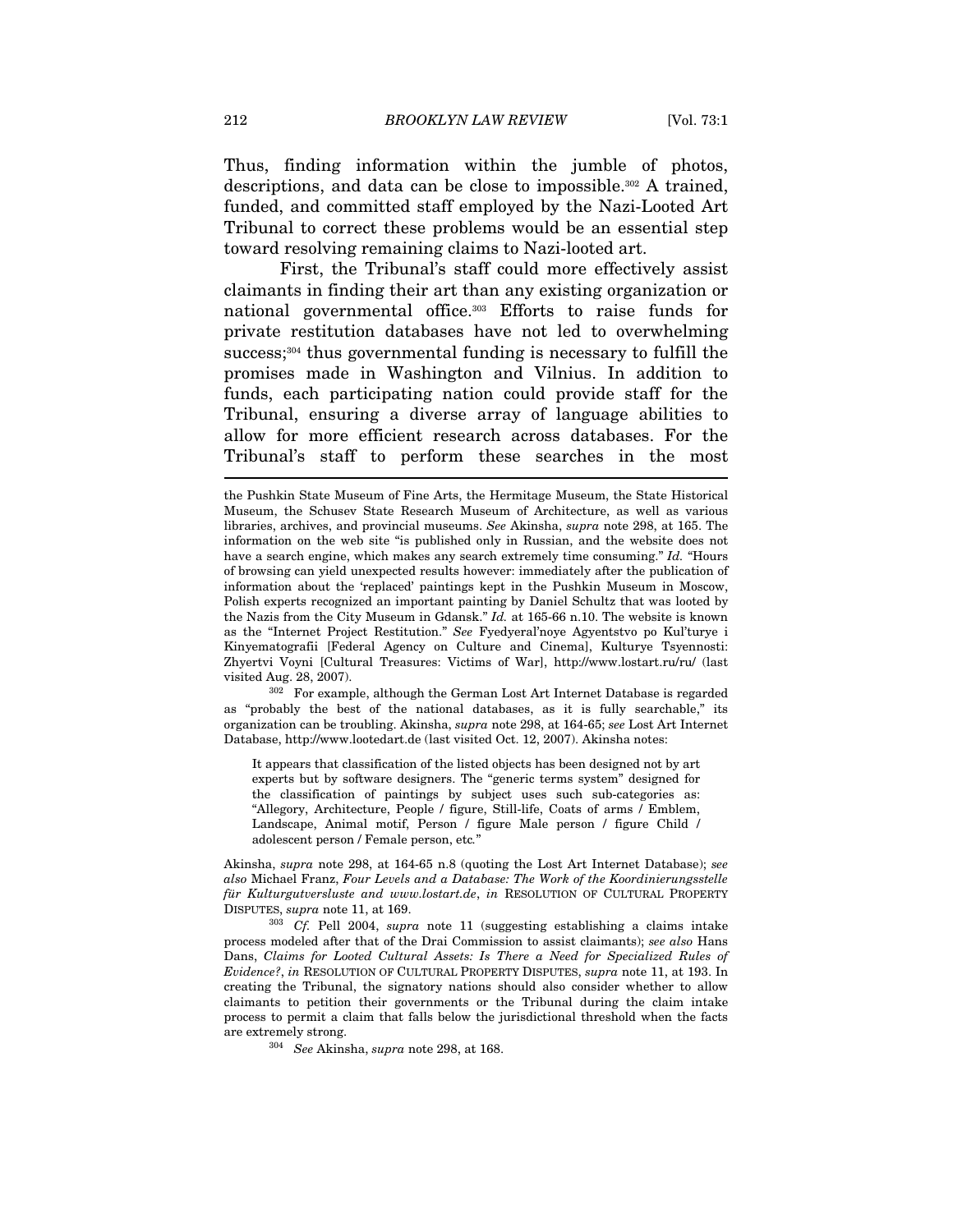competent manner, they need access to information housed in governmental archives.

Only nations that have opened their archives to generate databases in accordance with the promises made in Washington and Vilnius should be eligible to sign the treaty establishing the Tribunal. Although in the past reaching international agreement on firm principles was diplomatically impossible, the passage of time has demonstrated that signing on to the Tribunal would carry a significant benefit because it would insulate a signatory nation's nationals from litigation<sup>305</sup> and enable them to take advantage of certain market benefits discussed below. Thus, full compliance with the non-binding resolutions reached in Washington and Vilnius should be demanded before granting immunity from litigation.

Second, individuals considering whether to purchase art can pay a relatively small fee to search the database.306 Currently, a purchaser seeking to buy any significant pre-World War II work in good faith would most certainly search the artist's *catalogue raisonné*<sup>307</sup> to investigate the work's provenance, as well as its authenticity.308 Most present-day purchasers of pre-war works above \$100,000 probably would pay for a search of the ALR, and perhaps other databases and resources depending on the circumstances.309 Nonetheless, searches would not be conducted as to all purchases:

The extent of due diligence a purchaser can perform as part of the purchase of art will vary from transaction to transaction based on several different factors—time, value of the art, seller and buyer demands and available resources. The collector should be certain that the art can be transferred by the seller free of title defects. In short, what "diligence" is "due" in each transaction will be a product of the factors involved in the respective transaction. $310$ 

These first two functions (assisting claimants searching for art and assisting purchasers with provenance research) of  $\overline{a}$ 

 $^{305}\,$  See supra Part I.C.  $^{306}\,$  The ALR currently charges a \$45 fee per search. http://www.artloss.com/ content/searching (last visited Aug. 28, 2007).<br><sup>307</sup> See, e.g., Thomas, supra note 236.<br><sup>308</sup> Cf. Charlotte Higgins, *The Auction House, the Fashion Designer, and the* 

 $$78,000$  Refund, THE GUARDIAN, Nov. 8, 2006, at 9 (describing authenticity scandal).<br><sup>309</sup> Thomas, *supra* note 236; *see generally* IFAR Catalogues Raisonnés, supra

note 267.<br><sup>310</sup> Thomas, *supra* note 236, at 485. It also should be noted that only recently have insurers offered title insurance. See Steve Yahn, An Idea Whose Time Has Come? The Model for Art Ownership Protection: Real-Estate Title Insurance, WALL ST. J. ONLINE, June 2, 2007, http://online.wsj.com/public/article/SB118074570591822171.html.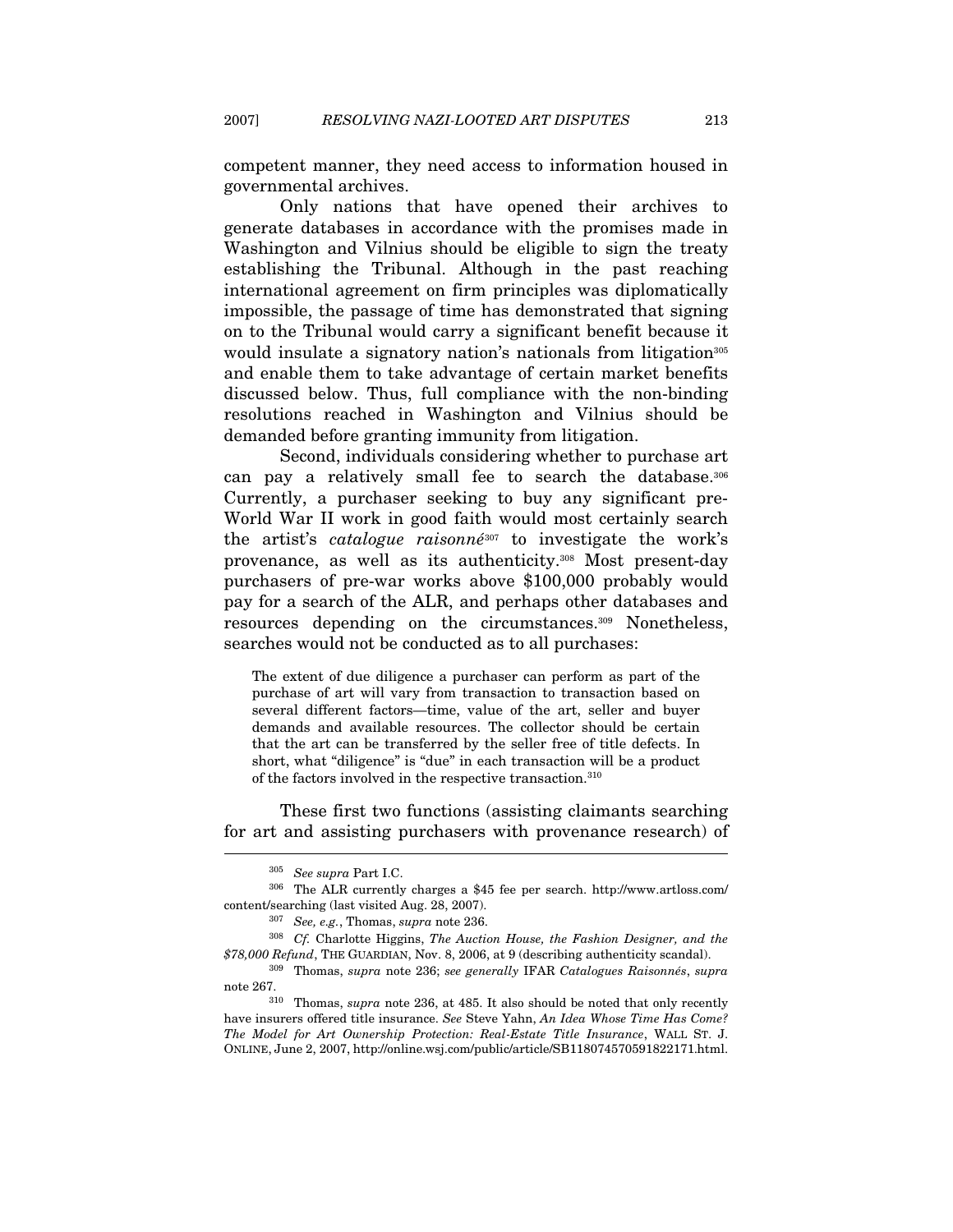the proposed title clearinghouse are served to a certain degree by existing databases, as well as a few organizations such as the New York State Banking Department's Holocaust Claims Processing Office,<sup>311</sup> the International Foundation for Art Research,312 and national bodies assisting claimants in European countries.<sup>313</sup> As such, they are fairly uncontroversial.

More controversial, however, is the third way in which the Tribunal's database should be utilized: those already in possession of art with unexplained gaps in provenance seemingly related to World War II should be able to register their art and title should be deemed to pass after a certain amount of time from registration if no claims are matched to the artwork.314 As an incentive for registration, only those who register their artwork should be entitled to repose after a fiveyear period. Pre-war art offered for sale without clearance from the Tribunal would be suspect.

Establishing a registry and clearinghouse "would have a positive affect on the market"315 because it would provide the repose so desperately needed—more so than an arbitral tribunal alone. Additionally, a nation's fine arts collectors (and museums deaccessioning artwork) would benefit because processing artwork through the Tribunal would render currently tainted artworks readily saleable on the international market, which often will bear a significantly higher price than a strictly domestic market. Thus, the international agreement establishing the Nazi-Looted Art Tribunal also should effectuate the call of scholars from the mid-1990s to create a registry and title clearinghouse. As for the small window of purchases after the creation of the Tribunal, and before the claimant registration deadline, a database search that returns a clean provenance should be a complete bar to claims filed after the search unless a remainder claim for the full purchase price can be asserted successfully by the present-day possessor against the seller.

Without enabling the art market to purge potential claims, lawsuits for Nazi-looted art will continue to be filed in

 $$^{311}$$   $See$  Dugot,  $supra$  note 7, at 389.  $$^{312}$$   $See$   $id.$   $^{313}$   $See$   $supra$  notes 111-120 and accompanying text.

 $314$  Cf. Hawkins et al., supra note 147, at 88-93 (calling for legislative creation of international art registry). Heirless art held by national museums may need different treatment. See supra notes 22, 99, 199, 286 and accompanying text. <sup>315</sup> Pell 1999, *supra* note 10, at 51.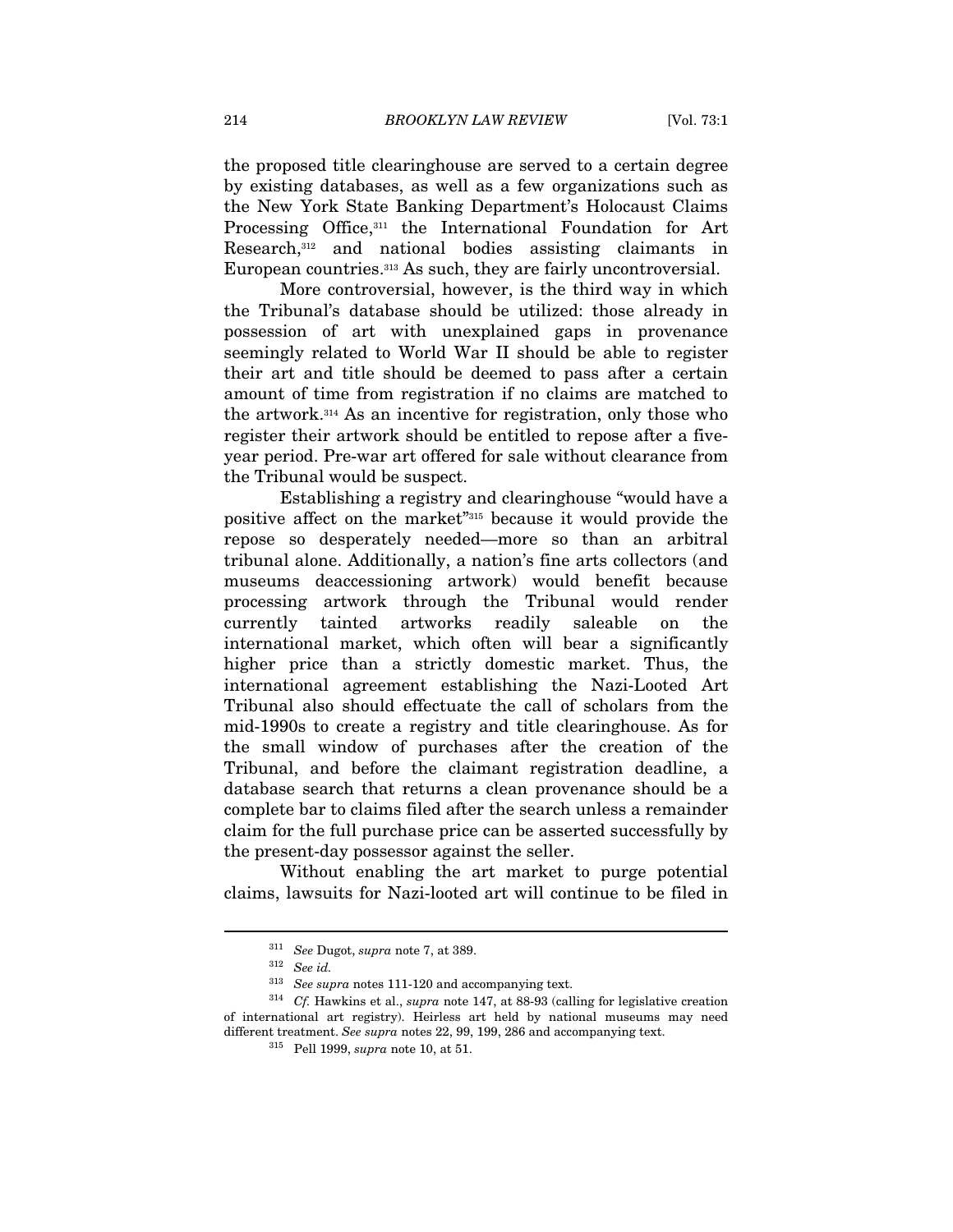the United States in perpetuity.316 "It has become clear that the World War II spoliation issues are with the art world for the long term."317 Thus, an extraordinary, comprehensive solution is appropriate. The Nazi-Looted Art Tribunal provides the appropriate remedy.

### **CONCLUSION**

 $\overline{a}$ 

Since the art reparations movement began in the early 1990s, massive funds have been created to pay claimants for slave and forced labor, dormant bank accounts, unpaid insurance policies and other assets. Looted art, however, has not been met with the same internationally concerted effort to remedy past injustice. Efforts within individual nations to research and publicize provenance information also have not been universally satisfactory. Moreover, the art world seems to be on the cusp of a possible backlash to restitution of Nazilooted art—with survivors being criticized for auctioning newly restituted art on the grounds that such sales are harmful to the public's interest in enjoying art. Establishing the Nazi-Looted Art Tribunal would provide the necessary independence to resolve these claims without emotional attachment to the artwork interfering with what is just.

Additionally, common law and civil law limitations and repose doctrines, as well as rights of bona fide purchasers, are in stark contrast. It seems highly unlikely that national laws on these issues will change. Thus, litigation in the United States will be filed in perpetuity, continuing to undermine the international market in pre-war art. Moreover, widespread injustice will continue to go unremedied unless the artwork in question is worth a substantial amount of money and the claimants are able to locate the art and identify the correct entity to sue. Establishing the Tribunal would provide justice while stabilizing the market in pre-war art, and the Tribunal could be funded in large part by payment of commissions based on awards.

The complexity and non-uniformity of Nazi-looted art cases should not be underestimated. A solution that provides for flexibility is therefore desirable to reach fair decisions in

 $^{316}\,$  Bazyler & Fitzgerald, supra note 12, at 711-12; Lasserson, supra note 16.  $^{317}\,$  Dugot, supra note 7, at 391; see also Parker, supra note 3, at 693 (stating that a "binding international agreement" to resolve claims to heirless works would "bring closure to countries still grappling with displaced Holocaust assets").